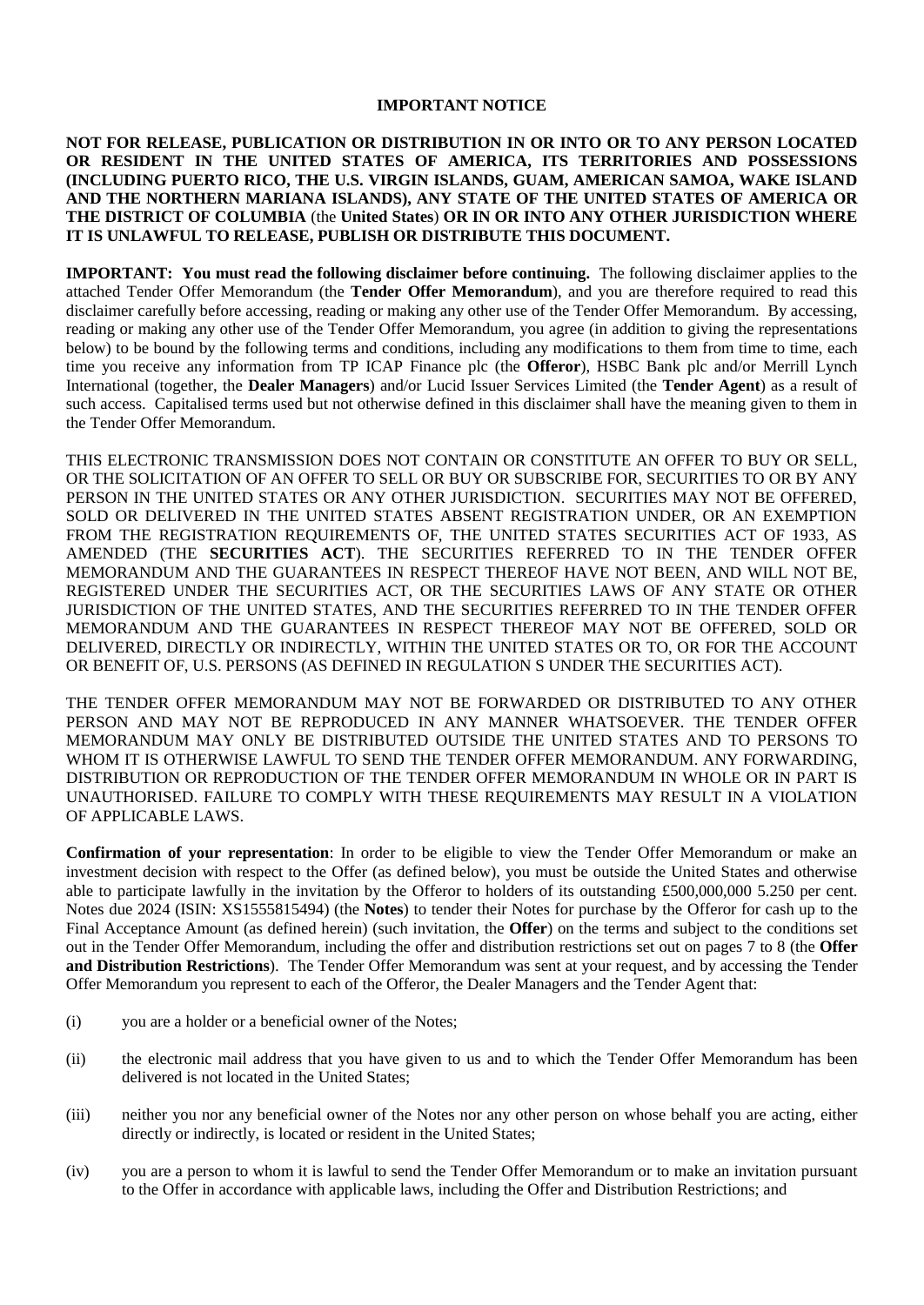(v) you consent to delivery of the Tender Offer Memorandum by electronic transmission.

The Tender Offer Memorandum has been sent to you in an electronic form. You are reminded that documents transmitted via this medium may be altered or changed during the process of electronic transmission and consequently none of the Offeror, the Dealer Managers, the Tender Agent or any person who controls, or is an Associated Person (as defined in the Tender Offer Memorandum) of, any such person accepts any liability or responsibility whatsoever in respect of any difference between the Tender Offer Memorandum distributed to you in electronic format and the hard copy version available to you on request from the Tender Agent.

You are also reminded that the Tender Offer Memorandum has been sent to you on the basis that you are a person into whose possession the Tender Offer Memorandum may be lawfully delivered in accordance with the laws of the jurisdiction in which you are located or resident and you may not, nor are you authorised to, deliver the Tender Offer Memorandum to any other person.

Any materials relating to the Offer do not constitute, and may not be used in connection with, any form of offer or solicitation in any place where such offers or solicitations are not permitted by law. If a jurisdiction requires that the Offer be made by a licensed broker or dealer and any Dealer Manager or any of their respective affiliates is such a licensed broker or dealer in that jurisdiction, the Offer shall be deemed to be made by such Dealer Manager or such affiliate, as the case may be, on behalf of the Offeror in such jurisdiction.

The Tender Offer Memorandum may only be communicated to persons in the United Kingdom in circumstances where section 21(1) of the Financial Services and Markets Act 2000 does not apply.

**Restrictions:** Nothing in this electronic transmission constitutes an offer to buy or the solicitation of an offer to sell securities in the United States or any other jurisdiction in which such offer or solicitation would be unlawful. The Offer is subject to offer and distribution restrictions in, amongst other countries, the United States, the United Kingdom, Italy and France.

**The distribution of the Tender Offer Memorandum in certain jurisdictions may be restricted by law. Persons into whose possession the Tender Offer Memorandum comes are required by the Offeror, the Dealer Managers and the Tender Agent to inform themselves about, and to observe, any such restrictions.**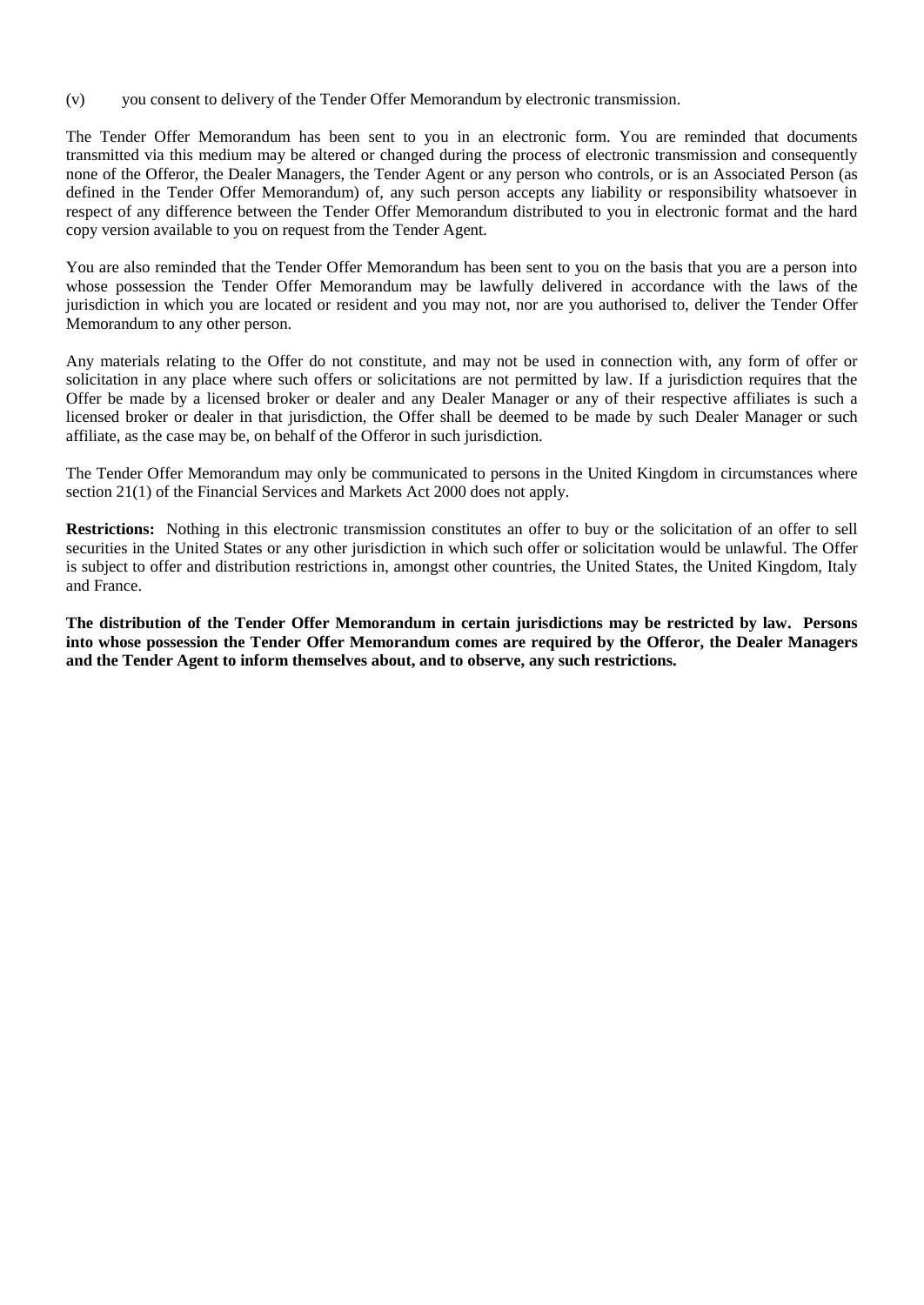**NOT FOR RELEASE, PUBLICATION OR DISTRIBUTION IN OR INTO OR TO ANY PERSON LOCATED OR RESIDENT IN THE UNITED STATES OF AMERICA, ITS TERRITORIES AND POSSESSIONS (INCLUDING PUERTO RICO, THE U.S. VIRGIN ISLANDS, GUAM, AMERICAN SAMOA, WAKE ISLAND AND THE NORTHERN MARIANA ISLANDS), ANY STATE OF THE UNITED STATES OF AMERICA OR THE DISTRICT OF COLUMBIA** (the **United States**) **OR IN OR INTO ANY OTHER JURISDICTION WHERE IT IS UNLAWFUL TO RELEASE, PUBLISH OR DISTRIBUTE THIS DOCUMENT.**

**TENDER OFFER MEMORANDUM dated 8 November 2021.**

**THIS DOCUMENT IS IMPORTANT AND REQUIRES IMMEDIATE ATTENTION.**

Invitation by

# **TP ICAP Finance plc**

*(formerly TP ICAP plc and TP ICAP Limited)*

(*incorporated with limited liability in England and Wales with registered number 05807599*)

(the **Offeror**)

to the eligible holders of its outstanding

# **£500,000,000 5.250 per cent. Notes due 2024**

(*ISIN: XS1555815494*)

(the **Notes**)

to tender such Notes for purchase by the Offeror for cash up to the Final Acceptance Amount subject to satisfaction (or waiver by the Offeror) of the New Financing Condition (as defined below) and the other conditions described in this Tender Offer Memorandum

| <b>Description</b><br>of the Notes     | ISIN/<br><b>Common Code</b> | Outstanding<br><b>Nominal</b><br>Amount | <b>Benchmark</b><br><b>Security</b>                                  | <b>Purchase</b><br><b>Spread</b> | <b>Target Acceptance</b><br>Amount                                                                                                                                                                                                                                           |
|----------------------------------------|-----------------------------|-----------------------------------------|----------------------------------------------------------------------|----------------------------------|------------------------------------------------------------------------------------------------------------------------------------------------------------------------------------------------------------------------------------------------------------------------------|
| 5.250 per<br>cent. Notes<br>due $2024$ | XS1555815494<br>/155581549  | £431,375,000                            | UK Treasury<br>0.125% due 31<br>January 2024 (ISIN:<br>GB00BMGR2791) | 75 bps                           | An aggregate nominal<br>amount of Notes such that the<br>total Purchase Price payable<br>(excluding Accrued Interest)<br>for such Notes is no greater<br>than $£200,000,000$ (subject to<br>the right of the Offeror to<br>elect to accept more or less<br>than this amount) |

### **THE OFFER BEGINS ON THE DATE OF THIS TENDER OFFER MEMORANDUM AND WILL EXPIRE AT 4.00 P.M. (LONDON TIME) ON 15 NOVEMBER 2021, UNLESS EXTENDED, RE-OPENED, AMENDED AND/OR TERMINATED AS PROVIDED IN THIS TENDER OFFER MEMORANDUM.**

# **THE DEADLINES SET BY ANY INTERMEDIARY OR CLEARING SYSTEM WILL BE EARLIER THAN THIS DEADLINE.**

*Dealer Managers*

**BofA Securities HSBC**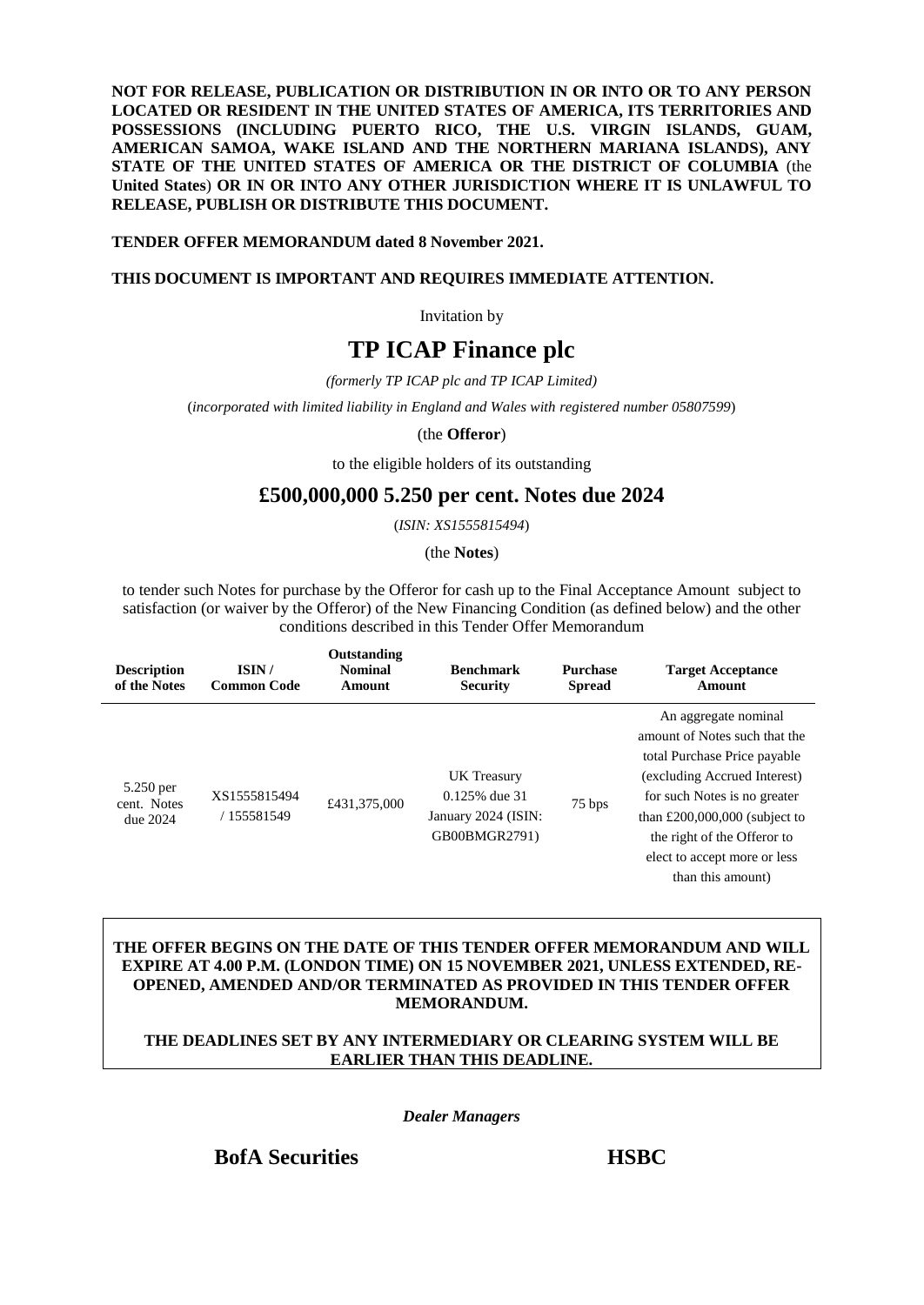#### **THE OFFER**

This Tender Offer Memorandum contains important information which should be read carefully before any decision is made with respect to the Offer (as defined below). If any Holder (as defined below) is in any doubt as to the contents of this Tender Offer Memorandum or the action it should take, it is recommended to seek its own financial and legal advice, including in respect of any tax consequences, immediately from its broker, bank manager, solicitor, accountant or other independent financial, tax or legal adviser. Any individual or company whose Notes are held on its behalf by a broker, dealer, bank, custodian, trust company or other nominee or intermediary must contact such entity if it wishes to tender such Notes pursuant to the Offer. The distribution of this document in certain jurisdictions may be restricted by law (see "*Offer and Distribution Restrictions*"). None of HSBC Bank plc and Merrill Lynch International (together, the **Dealer Managers**), Lucid Issuer Services Limited (the **Tender Agent**) or the Offeror (or any of their respective Associated Persons (as defined herein)) makes any recommendation as to whether holders of Notes should tender Notes pursuant to the Offer. None of the Offeror, the Dealer Managers or the Tender Agent (or any of their respective Associated Persons) is providing Holders with any legal, business, financial, tax, accounting or other advice in this Tender Offer Memorandum. Holders should consult with their own advisers as needed to assist them in making an investment decision and to advise them whether they are legally permitted to tender Notes for cash.

This Tender Offer Memorandum is addressed only to holders of the Notes who are persons to whom it may be lawfully distributed (the **relevant persons**). It is directed only at relevant persons and must not be acted on or relied on by persons who are not relevant persons. Any investment or investment activity to which this Tender Offer Memorandum relates is available only to relevant persons and will be engaged in only with relevant persons. This Tender Offer Memorandum and its contents are confidential and should not be distributed, published or reproduced (in whole or in part) or disclosed by recipients to any other persons.

The Offeror invites, subject to the offer restrictions referred to in "*Offer and Distribution Restrictions*", all holders of the Notes (the **Holders**) to tender their Notes for purchase by the Offeror for cash up to the Final Acceptance Amount (such invitation, the **Offer**). The Offer is made on the terms and subject to the conditions set out in this Tender Offer Memorandum.

*Before making a decision whether to tender Notes pursuant to the Offer, Holders should carefully consider all of the information in this Tender Offer Memorandum and, in particular, the risk factors described in*  "*Risk Factors and Other Considerations*"*.* 

Capitalised terms used in this Tender Offer Memorandum have the meaning given in "*Definitions*", and any other definitions of such terms are for ease of reference only and shall not affect their interpretation*.*

#### **Rationale for the Offer**

The Offer, in conjunction with the issuance of the New Notes (as defined below), is being made to proactively manage the Offeror's debt profile.

Notes purchased by the Offeror pursuant to the Offer are expected to be cancelled and will not be re-issued or re-sold.

# **Purchase Price**

The Offeror will pay for any Notes validly tendered and accepted for purchase by it pursuant to the Offer a purchase price for such Notes (the **Purchase Price**) to be determined at or around 2.00 p.m. (London time) on 16 November 2021 (the **Pricing Time**) in the manner described in this Tender Offer Memorandum by reference to the sum (such sum, the **Purchase Yield**) of (i) the purchase spread of 75 bps (the **Purchase Spread**) and (ii) the Benchmark Security Rate.

The Purchase Price will be determined in accordance with market convention and expressed as a percentage of the nominal amount of the Notes accepted for purchase pursuant to the Offer (rounded to the nearest 0.001 per cent., with 0.0005 per cent. rounded upwards), and is intended to reflect a yield to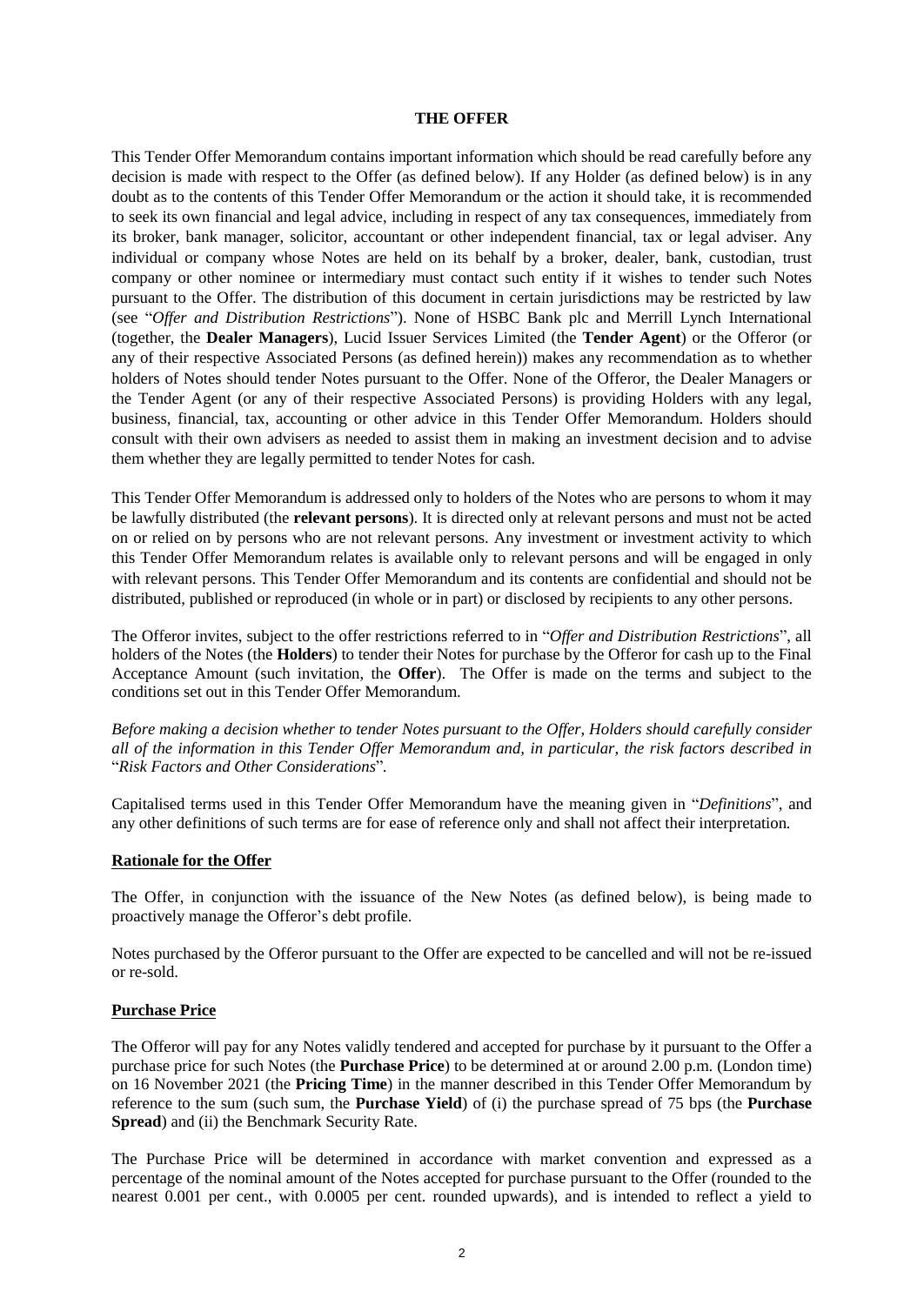maturity of the Notes on the Settlement Date equal to the Purchase Yield. Specifically, the Purchase Price will equal (a) the value of all remaining payments of nominal and interest on the Notes up to and including the maturity date for the Notes, discounted to the Settlement Date at a discount rate equal to the Purchase Yield, minus (b) Accrued Interest.

# **Accrued Interest**

The Offeror will also pay an Accrued Interest Payment in respect of any Notes accepted for purchase pursuant to the Offer.

# **Final Acceptance Amount and Scaling**

The Offeror proposes to accept an aggregate nominal amount of Notes (if any) such that the total Purchase Price payable (excluding Accrued Interest) by the Offeror for all such Notes accepted for purchase pursuant to the Offer does not exceed £200,000,000 (the **Target Acceptance Amount**). However, the Offeror reserves the right, in its sole discretion, to accept significantly more or significantly less than (or none of) the Target Acceptance Amount for purchase pursuant to the Offer (the final aggregate amount of Notes accepted for purchase pursuant to the Offer being the **Final Acceptance Amount**).

If the Offeror decides to accept for purchase valid tenders of Notes pursuant to the Offer and the aggregate nominal amount of Notes validly tendered pursuant to the Offer is greater than the Final Acceptance Amount, the Offeror intends to accept such Notes for purchase on a *pro rata* basis such that the aggregate nominal amount of Notes accepted for purchase pursuant to the Offer is no greater than the Final Acceptance Amount. See "*Further Information and Terms and Conditions – Scaling of Tenders*".

# **New Financing Condition**

The Offeror announced on 8 November 2021 its intention to issue new sterling-denominated fixed rate notes due 2028 (the **New Notes**), subject to market conditions. The proceeds of the issue of the New Notes will be used, in whole or in part, to finance the Offer.

Whether the Offeror will accept for purchase any Notes validly tendered in the Offer and complete the Offer is subject, without limitation, to the successful completion (in the sole determination of the Offeror) of the issue of the New Notes (the **New Financing Condition**) (unless the Offeror, in its sole and absolute discretion, elects to waive the New Financing Condition).

Even if the New Financing Condition is satisfied, the Offeror is under no obligation to accept for purchase any Notes tendered pursuant to the Offer. The acceptance for purchase by the Offeror of Notes validly tendered pursuant to the Offer is at the sole discretion of the Offeror, and tenders may be rejected by the Offeror for any reason.

*Any investment decision to purchase any New Notes should be made solely on the basis of the information contained in the base prospectus dated 5 November 2021 and the applicable final terms, once published, prepared in connection with the issue of the New Notes and their admission to the Official List of the Financial Conduct Authority and admission to trading on the main market of the London Stock Exchange plc (together, the Prospectus), and no reliance is to be placed on any representations other than those contained in the Prospectus.* 

*For the avoidance of doubt, the ability to purchase New Notes is subject to all applicable securities laws and regulations in force in any relevant jurisdiction (including the jurisdiction of the relevant Holder and the selling restrictions set out in the Prospectus). It is the sole responsibility of each Holder to satisfy itself that it is eligible to purchase the New Notes.*

*The New Notes and the guarantee in respect thereof are not being, and will not be, offered or sold in the United States. Nothing in this Tender Offer Memorandum constitutes an offer to sell or the solicitation of an offer to buy the New Notes or the guarantee in respect thereof in the United States or any other jurisdiction. Securities may not be offered, sold or delivered in the United States absent registration under, or an exemption from the registration requirements of, the United States Securities Act of 1933, as amended (the Securities Act). The New Notes and the guarantee in respect thereof have not been, and will*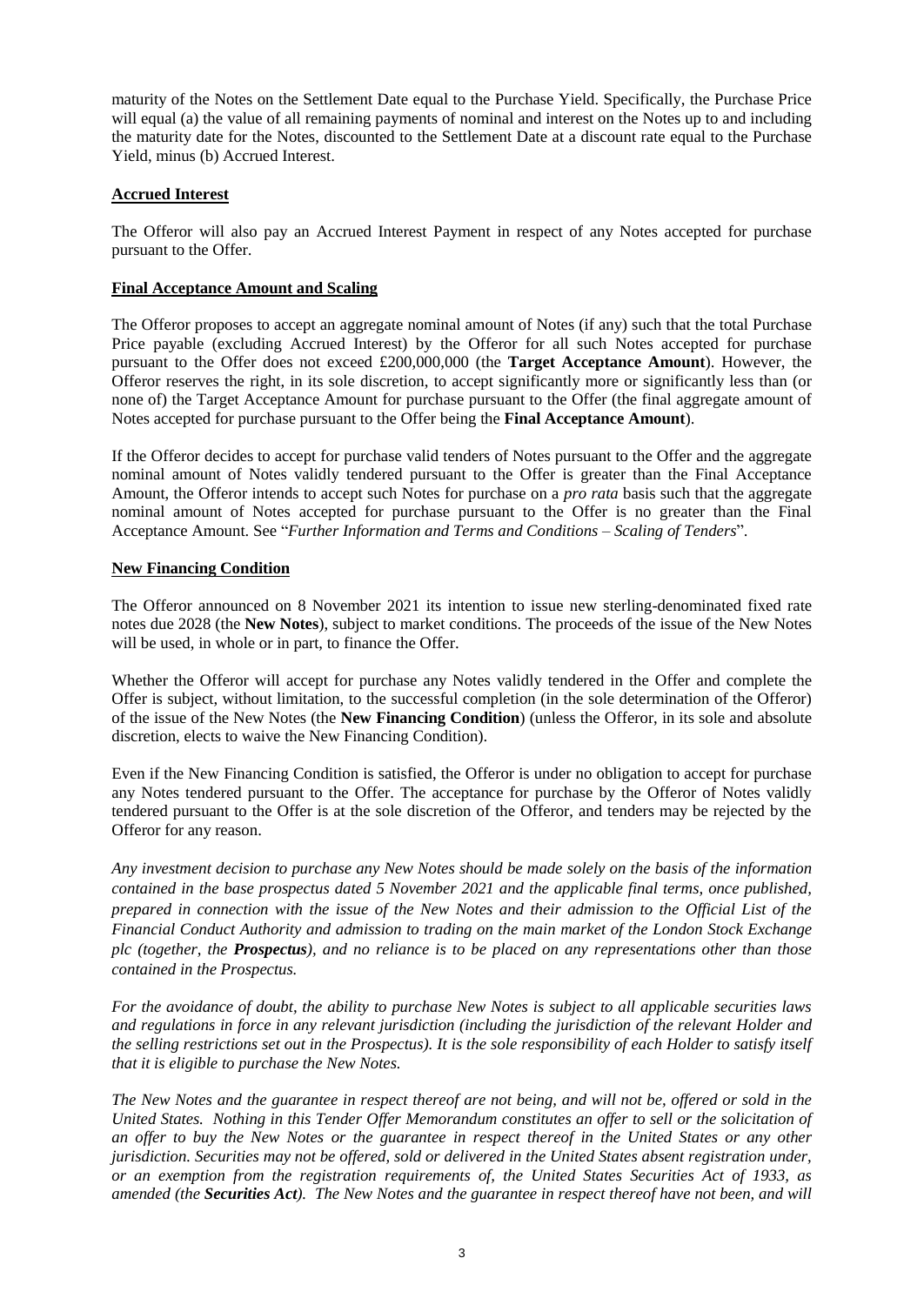*not be, registered under the Securities Act or the securities laws of any state or other jurisdiction of the United States and may not be offered, sold or delivered, directly or indirectly, within the United States or to, or for the account or benefit of, U.S. persons (as defined in Regulation S under the Securities Act).*

*Compliance information for the New Notes: UK MiFIR professionals/ECPs-only/No EEA/UK PRIIPs KID – eligible counterparties and professional clients only (all distribution channels). No sales to retail investors in the European Economic Area (EEA) or the United Kingdom (UK). No key information document has been or will be prepared pursuant to Regulation (EU) No 1286/2014 (as amended, the EEA PRIIPs Regulation) or that Regulation as it forms part of UK domestic law pursuant to the European Union (Withdrawal) Act 2018, as amended (the UK PRIIPs Regulation), and accordingly sales to retail investors in the EEA and/or the UK may be unlawful under the EEA PRIIPs Regulation and/or the UK PRIIPs Regulation.*

*See the Prospectus for further information.*

*No action has been or will be taken in any jurisdiction in relation to the New Notes to permit a public offering of securities.*

# **Allocation of the New Notes**

The Offeror will, in connection with the allocation of the New Notes, consider among other factors whether or not the relevant investor seeking an allocation of the New Notes has, prior to such allocation, validly tendered or indicated a firm intention to the Offeror or the Dealer Managers that they intend to tender their Notes pursuant to the Offer and, if so, the aggregate nominal amount of Notes tendered or intended to be tendered by such investor. Therefore, a Holder who wishes to subscribe for New Notes in addition to tendering its Notes for purchase pursuant to the Offer may be eligible to receive, at the sole and absolute discretion of the Offeror, priority in the allocation of the New Notes, subject to the issue of the New Notes and such Holder also making a separate application for the purchase of such New Notes to the Dealer Managers (in their capacity as joint lead managers of the issue of the New Notes) or to any other joint lead manager of the issue of the New Notes in accordance with the standard new issue procedures of such joint lead manager. However, the Offeror is not obliged to allocate the New Notes to a Holder who has validly tendered or indicated a firm intention to tender the Notes pursuant to the Offer and, if New Notes are allocated, the nominal amount thereof may be less or more than the nominal amount of Notes tendered by such holder and accepted by the Offeror pursuant to the Offer. Any such allocation will also, among other factors, take into account the minimum denomination of the New Notes (being £100,000).

All allocations of the New Notes, while being considered by the Offeror as set out above, will be made in accordance with customary new issue allocation processes and procedures. In the event that a Holder validly tenders Notes pursuant to the Offer, such Notes will remain subject to such tender and the conditions of the Offer as set out in this Tender Offer Memorandum irrespective of whether that Holder receives all, part or none of any allocation of New Notes for which it has applied.

**Holders should note that the pricing and allocation of the New Notes are expected to take place prior to the Expiration Deadline for the Offer and any Holder that wishes to subscribe for New Notes in addition to tendering existing Notes for purchase pursuant to the Offer should therefore provide, as soon as practicable, to any Dealer Manager any indications of a firm intention to tender Notes for purchase pursuant to the Offer and the quantum of Notes that it intends to tender in order for this to be taken into account as part of the New Notes allocation process.**

# **Tender Instructions**

In order to participate in, and be eligible to receive the Purchase Price and Accrued Interest Payment pursuant to, the Offer, Holders must validly tender their Notes for purchase by delivering, or arranging to have delivered on their behalf, a valid Tender Instruction that is received by the Tender Agent by 4.00 p.m. (London time) on 15 November 2021 unless extended, re-opened, amended and/or terminated as provided in this Tender Offer Memorandum (the **Expiration Deadline**). See "*Procedures for Participating in the Offer*".

*Holders are advised to check with any bank, securities broker or other intermediary through which they hold Notes when such intermediary would need to receive instructions from a Holder in order for that*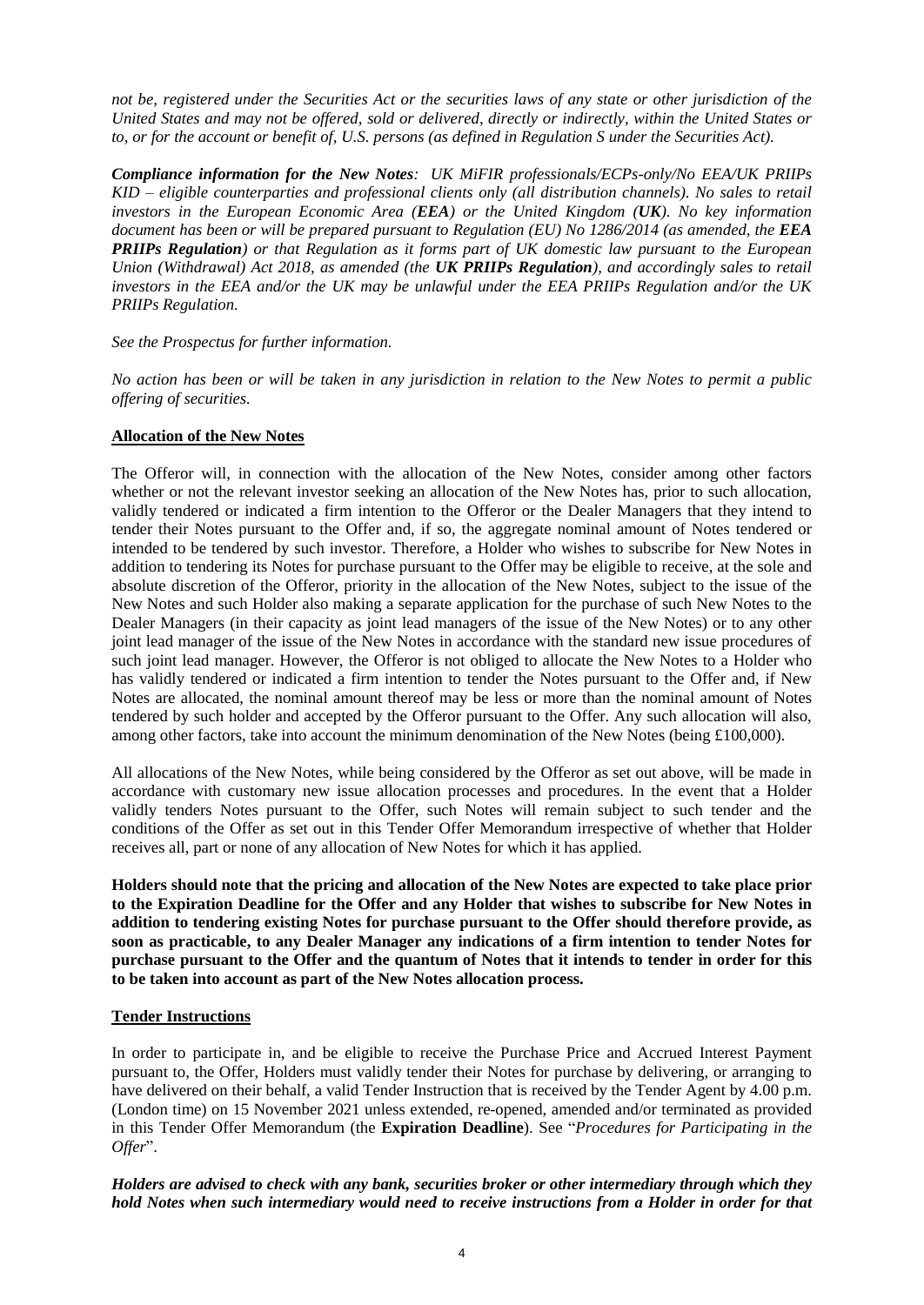*Holder to be able to participate in, or (in the limited circumstances in which revocation is permitted) revoke their instruction to participate in, the Offer by the deadlines specified in this Tender Offer Memorandum. The deadlines set by any such intermediary and each Clearing System for the submission and revocation of Tender Instructions will be earlier than the relevant deadlines specified in this Tender Offer Memorandum.*

**Tender Instructions will be irrevocable** except in the limited circumstances described in "*Extension, Amendment and Termination*".

Tender Instructions must be submitted in respect of a minimum nominal amount of Notes of no less than  $£100,000$  (being the minimum denomination of the Notes), and may be submitted in integral multiples of £1,000 thereabove.

A separate Tender Instruction must be completed on behalf of each beneficial owner.

See "*Procedures for Participating in the Offer*" below for further information.

# **Announcement of Results and Pricing**

The Offeror will announce, prior to the Pricing Time, the aggregate nominal amount of Notes validly tendered for purchase pursuant to the Offer, together with a non-binding indication of the level at which it expects to set the Final Acceptance Amount and indicative details of any *pro rata* scaling that will apply in the event that the Offeror decides to accept (subject to satisfaction or waiver of the New Financing Condition on or prior to the Settlement Date) valid tenders of Notes pursuant to the Offer.

The Offeror will then announce, as soon as reasonably practicable after the Pricing Time, whether it will accept (subject to satisfaction or waiver of the New Financing Condition on or prior to the Settlement Date) valid tenders of Notes pursuant to the Offer and, if so accepted, the Final Acceptance Amount, the Benchmark Security Rate, the Purchase Yield, the Purchase Price and details of any *pro rata* scaling of tenders of the Notes.

See "*Further Information and Terms and Conditions – Announcements*" below.

# **General**

The Offer will expire at the Expiration Deadline and the expected Settlement Date for the Offer is 18 November 2021.

The Offeror may, in its sole discretion, extend, re-open, amend, waive any condition of and/or terminate the Offer at any time (subject to applicable law and as provided in this Tender Offer Memorandum). Details of any such extension, re-opening, amendment, waiver or termination will be announced as provided in this Tender Offer Memorandum as soon as reasonably practicable after the relevant decision is made. See "*Extension, Amendment and Termination*".

For further information on the Offer and the further terms and conditions on which the Offer is made, Holders should refer to "*Further Information and Terms and Conditions*".

Questions and requests for assistance in connection with (i) the Offer may be directed to the Dealer Managers, and (ii) the delivery of Tender Instructions may be directed to the Tender Agent, the contact details for each of which are set out on the last page of this Tender Offer Memorandum.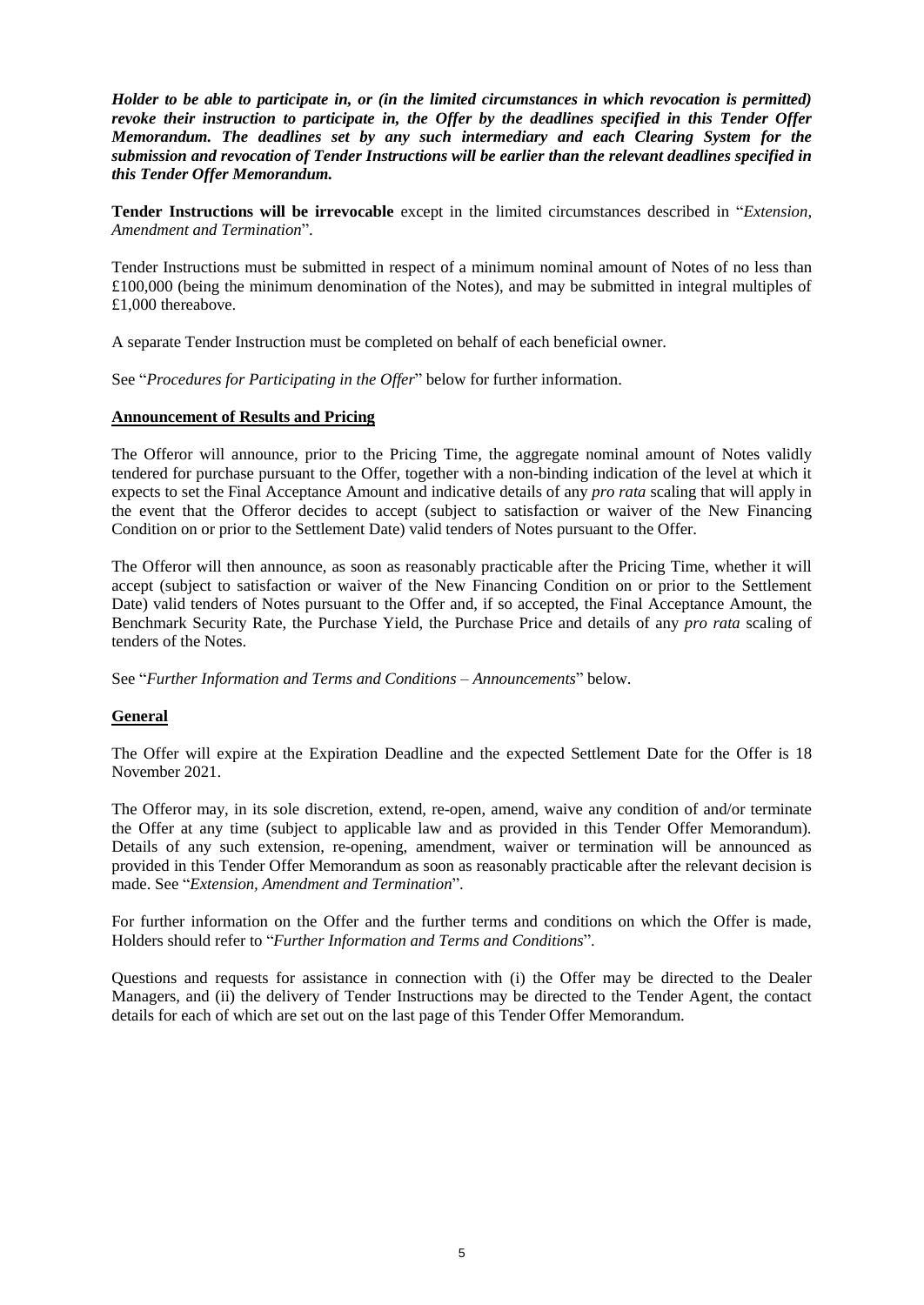# **TABLE OF CONTENTS**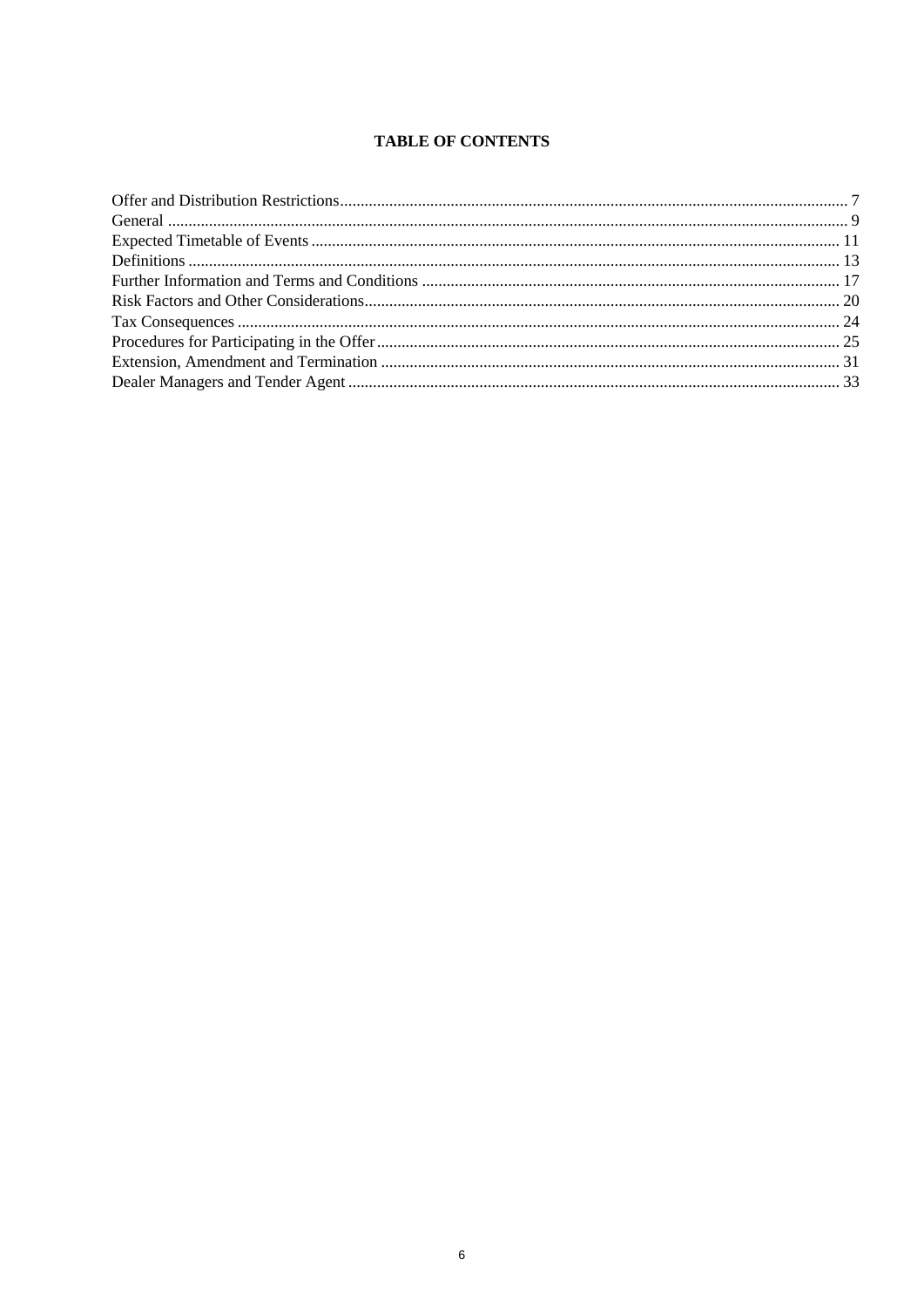#### **OFFER AND DISTRIBUTION RESTRICTIONS**

*This Tender Offer Memorandum does not constitute an invitation to participate in the Offer in any jurisdiction in which, or to any person to or from whom, it is unlawful to make such invitation or for there to be such participation under applicable securities laws. The distribution of this Tender Offer Memorandum or any other materials relating to the Offer in certain jurisdictions may be restricted by law. Persons into whose possession this Tender Offer Memorandum or any other materials relating to the Offer comes are required by each of the Offeror, the Dealer Managers and the Tender Agent to inform themselves about, and to observe, any such restrictions. If any recipient of this Tender Offer Memorandum is in any doubt as to the contents hereof or the action it should take, it is recommended to seek its own financial and legal advice, including in respect of any tax consequences, immediately from its broker, bank manager, solicitor, accountant or other independent financial, tax or legal adviser.*

*No action has been or will be taken in any jurisdiction in relation to the New Notes that would permit a public offering of securities and the minimum denomination of the New Notes will be £100,000.*

#### **United States**

The Offer is not being made, and will not be made, directly or indirectly in or into, or by use of the mails of, or by any means or instrumentality of interstate or foreign commerce of, or of any facilities of a national securities exchange of, the United States. This includes, but is not limited to, facsimile transmission, electronic mail, telex, telephone, the internet and other forms of electronic communication. The Notes may not be tendered in the Offer by any such use, means, instrumentality or facility from or within the United States or by persons located or resident in the United States. Accordingly, copies of this Tender Offer Memorandum and any other documents or materials relating to the Offer are not being, and must not be, directly or indirectly mailed or otherwise transmitted, distributed or forwarded (including, without limitation, by custodians, nominees or trustees) in or into the United States or to any persons located or resident in the United States, and the Notes cannot be tendered in the Offer by any use, means, instrumentality or facility from or within or by persons located or resident in the United States. Any purported tender of Notes in the Offer resulting directly or indirectly from a violation of these restrictions will be invalid and any purported tender of Notes made by a person located in the United States, or any agent, fiduciary or other intermediary acting on a non-discretionary basis for a principal giving instructions from within the United States will be invalid and will not be accepted.

This Tender Offer Memorandum is not an offer to buy or sell, or a solicitation of an offer to buy or sell any Notes or other securities in the United States. Securities may not be offered or sold in the United States absent registration under, or an exemption from the registration requirements of, the Securities Act.

The New Notes and the guarantee in respect thereof have not been, and will not be, registered under the Securities Act or the securities laws of any state or other jurisdiction of the United States and may not be offered, sold or delivered, directly or indirectly, within the United States or to, or for the account or benefit of, U.S. Persons (as defined in Regulation S under the Securities Act).

Each Holder participating in the Offer will represent that it is not located in the United States and it is not participating in the Offer from the United States, or it is acting on a non-discretionary basis for a principal located outside the United States that is not giving an order to participate in the Offer from the United States. For the purposes of this and the above two paragraphs, **United States** means the United States of America, its territories and possessions (including Puerto Rico, the U.S. Virgin Islands, Guam, American Samoa, Wake Island and the Northern Mariana Islands), any state of the United States of America and the District of Columbia.

### **United Kingdom**

The communication of this Tender Offer Memorandum and any other documents or materials relating to the Offer is not being made and such documents and/or materials have not been approved by an authorised person for the purposes of section 21 of the Financial Services and Markets Act 2000. Accordingly, this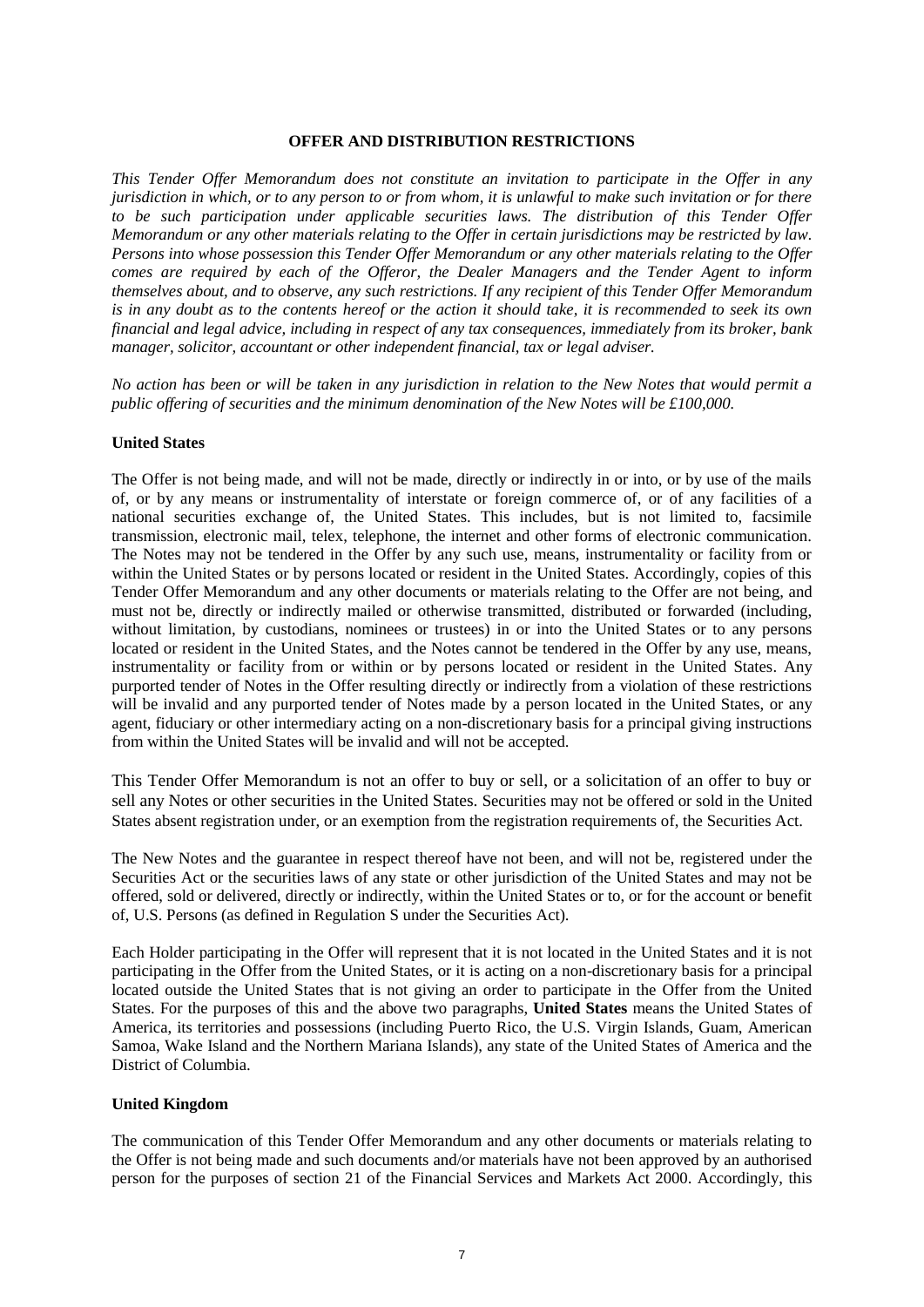Tender Offer Memorandum and any other documents or materials relating to the Offer are not being distributed to, and must not be passed on to, the general public in the United Kingdom. The communication of such documents and/or materials as a financial promotion is only being made to those persons in the United Kingdom falling within the definition of investment professionals (as defined in Article 19(5) of the Financial Services and Markets Act 2000 (Financial Promotion) Order 2005 (as amended, the **Financial Promotion Order**)), persons who are within Article 43 of the Financial Promotion Order (which includes an existing creditor of the Offeror and, therefore, includes the Holders) or any other persons to whom it may otherwise lawfully be made under the Financial Promotion Order.

# **Italy**

None of the Offer, this Tender Offer Memorandum and any other documents or materials relating to the Offer has been or will be submitted to the clearance procedures of the *Commissione Nazionale per le Società e la Borsa* (**CONSOB**) pursuant to Italian laws and regulations. The Offer is being carried out in the Republic of Italy (**Italy**) as an exempted offer pursuant to article 101-bis, paragraph 3-bis of the Legislative Decree No. 58 of 24 February 1998, as amended (the **Financial Services Act**) and article 35 bis, paragraph 4 of CONSOB Regulation No. 11971 of 14 May 1999, as amended. Holders or beneficial owners of the Notes that are located in Italy may tender some or all of their Notes in the Offer through authorised persons (such as investment firms, banks or financial intermediaries permitted to conduct such activities in Italy in accordance with the Financial Services Act, CONSOB Regulation No. 20307 of 15 February 2018, as amended from time to time, and Legislative Decree No. 385 of 1 September 1993, as amended) and in compliance with applicable laws and regulations or with requirements imposed by CONSOB or any other Italian authority.

Each intermediary must comply with the applicable laws and regulations concerning information duties *vis-à-vis* its clients in connection with the Notes and/or the Offer.

### **France**

The Offer is not being made, directly or indirectly, to the public in the Republic of France (**France**). This Tender Offer Memorandum and any other documents or materials relating to the Offer have only been and shall only be distributed in France to qualified investors as defined in Article 2(e) of Regulation (EU) 2017/1129, as amended. This Tender Offer Memorandum has not been and will not be submitted for clearance to nor approved by the *Autorité des Marchés Financiers*.

### **General**

Neither this Tender Offer Memorandum nor the electronic transmission thereof constitutes an offer to buy or the solicitation of an offer to sell Notes (and tenders of Notes in the Offer will not be accepted from Holders) in any circumstances in which such offer or solicitation is unlawful. In those jurisdictions where the securities, blue sky or other laws require the Offer to be made by a licensed broker or dealer and any Dealer Manager or any of their respective affiliates is such a licensed broker or dealer in any such jurisdiction, the Offer shall be deemed to be made by such Dealer Manager or such affiliate, as the case may be, on behalf of the Offeror in such jurisdiction.

In addition to the representations referred to above in respect of the United States, each Holder participating in the Offer will also be deemed to give certain representations, acknowledgements, warranties and undertakings and make certain agreements in respect of the other jurisdictions referred to above and generally as set out in "*Procedures for Participating in the Offer*". Any tender of Notes for purchase pursuant to the Offer from a Holder that is unable to make these representations, acknowledgements, warranties, undertakings and agreements will not be accepted. Each of the Offeror, the Dealer Managers and the Tender Agent reserves the right, in its absolute discretion, to investigate, in relation to any tender of Notes for purchase pursuant to the Offer, whether any such representation given by a Holder is correct and, if such investigation is undertaken and as a result the Offeror determines (for any reason) that such representation is not correct, such tender shall not be accepted.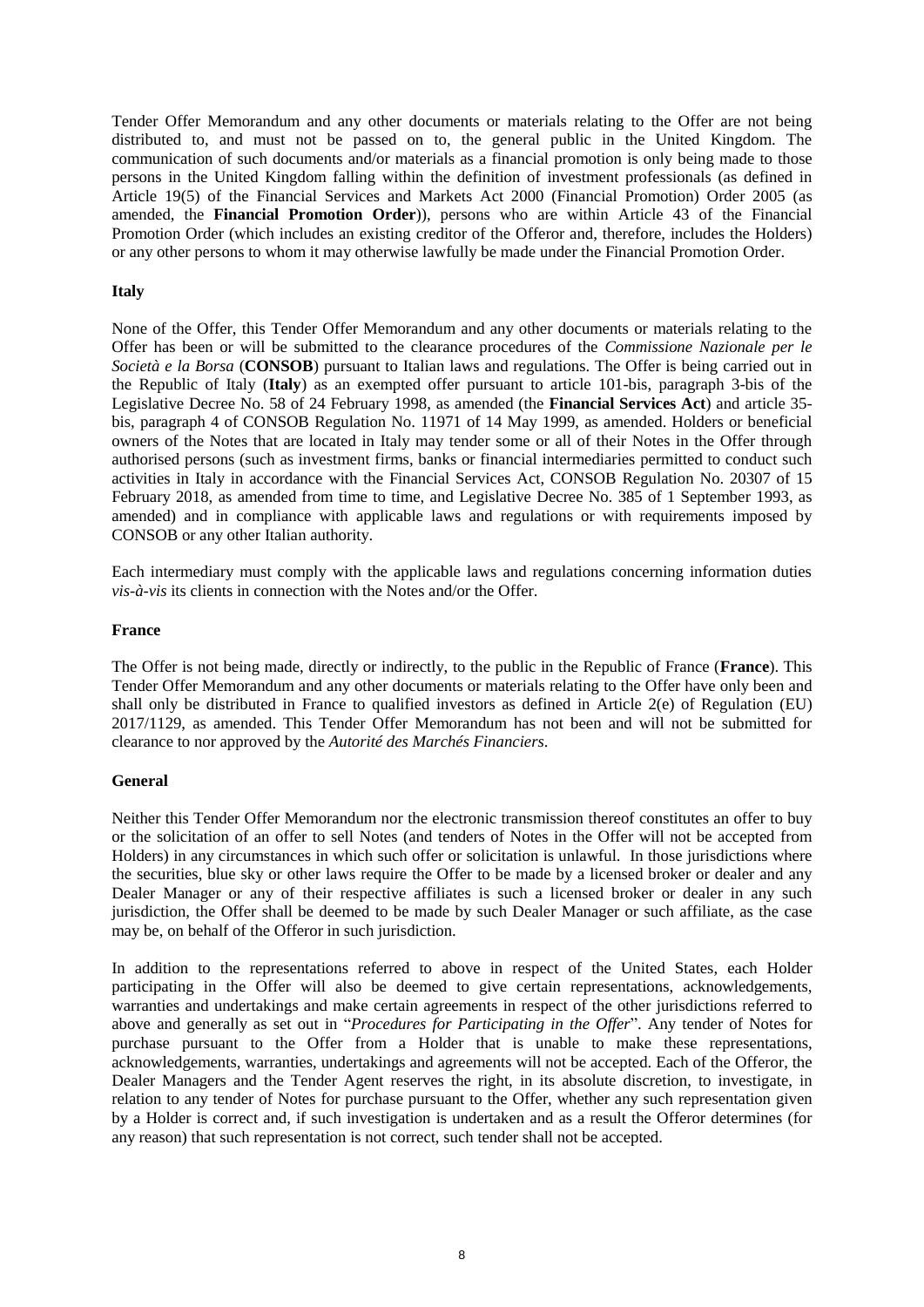#### **GENERAL**

The Offeror accepts responsibility for the information contained in this Tender Offer Memorandum. To the best of the knowledge of the Offeror, the information contained in this Tender Offer Memorandum is in accordance with the facts and does not omit anything likely to affect the import of such information.

Each Holder is solely responsible for making its own independent appraisal of all matters as such Holder deems appropriate (including those relating to the Offer, this Tender Offer Memorandum and the Offeror), and each Holder must make its own decision as to whether to tender any or all of its Notes for purchase pursuant to the Offer. Accordingly, each person receiving this Tender Offer Memorandum acknowledges that such person has not relied upon the Offeror, the Dealer Managers or the Tender Agent (or any of their respective Associated Persons) in connection with its decision as to whether to participate in the Offer. Each such person must make its own analysis and investigations regarding the Offer, with particular reference to its own investment objectives and experience, and any other factors which may be relevant to it. If such person is in any doubt about any aspect of the Offer and/or the action it should take, including in respect of any tax consequences, it should consult its professional advisers.

None of the Dealer Managers or the Tender Agent (nor any of their respective Associated Persons) makes any representation or recommendation whatsoever regarding this Tender Offer Memorandum or the Offer, and none of the Offeror, the Dealer Managers or the Tender Agent (or their respective Associated Persons) makes any recommendation as to whether Holders should tender Notes in the Offer. The Tender Agent is the agent of the Offeror and owes no duty to any Holder.

None of the Dealer Managers or the Tender Agent (nor any of their respective Associated Persons) assumes any responsibility for the accuracy or completeness of the information concerning the Offer or the Offeror contained in this Tender Offer Memorandum or for any failure by the Offeror to disclose events that may have occurred and may affect the significance or accuracy of the information in this Tender Offer Memorandum

In the ordinary course of their respective businesses, the Dealer Managers and the Tender Agent are entitled to hold positions in the Notes either for their own account or for the account, directly or indirectly, of third parties. In the ordinary course of their respective businesses, they are entitled to continue to hold or dispose of, in any manner they may elect, subject to applicable law, any Notes they may hold as at the date of this Tender Offer Memorandum. No such submission or non-submission by any Dealer Manager or the Tender Agent should be taken by any Holder or any other person as any recommendation or otherwise by such Dealer Manager or the Tender Agent, as the case may be, as to the merits of participating or not participating in the Offer.

Neither the delivery of this Tender Offer Memorandum nor any purchase of Notes shall, under any circumstances, create any implication that the information contained in this Tender Offer Memorandum is current as of any time subsequent to the date of such information or that there has been no change in the information set out in it or in the affairs of the Offeror since the date of this Tender Offer Memorandum or that the information in this Tender Offer Memorandum has remained accurate and complete.

No person has been authorised to give any information or to make any representation about the Notes, the Offeror or the Offer other than as contained in this Tender Offer Memorandum and, if given or made, such information or representation must not be relied upon as having been authorised by the Offeror, the Dealer Managers, the Tender Agent or any of their respective Associated Persons.

Notes can only be tendered in the Offer in accordance with the procedures described in "*Procedures for Participating in the Offer*". Holders who do not participate in the Offer, or whose Notes are not accepted for purchase by the Offeror, will continue to hold their Notes subject to the terms and conditions of such Notes.

This Tender Offer Memorandum does not constitute an offer to buy or the solicitation of an offer to sell Notes in those jurisdictions where it is not legal to do so. See "*Offer and Distribution Restrictions*".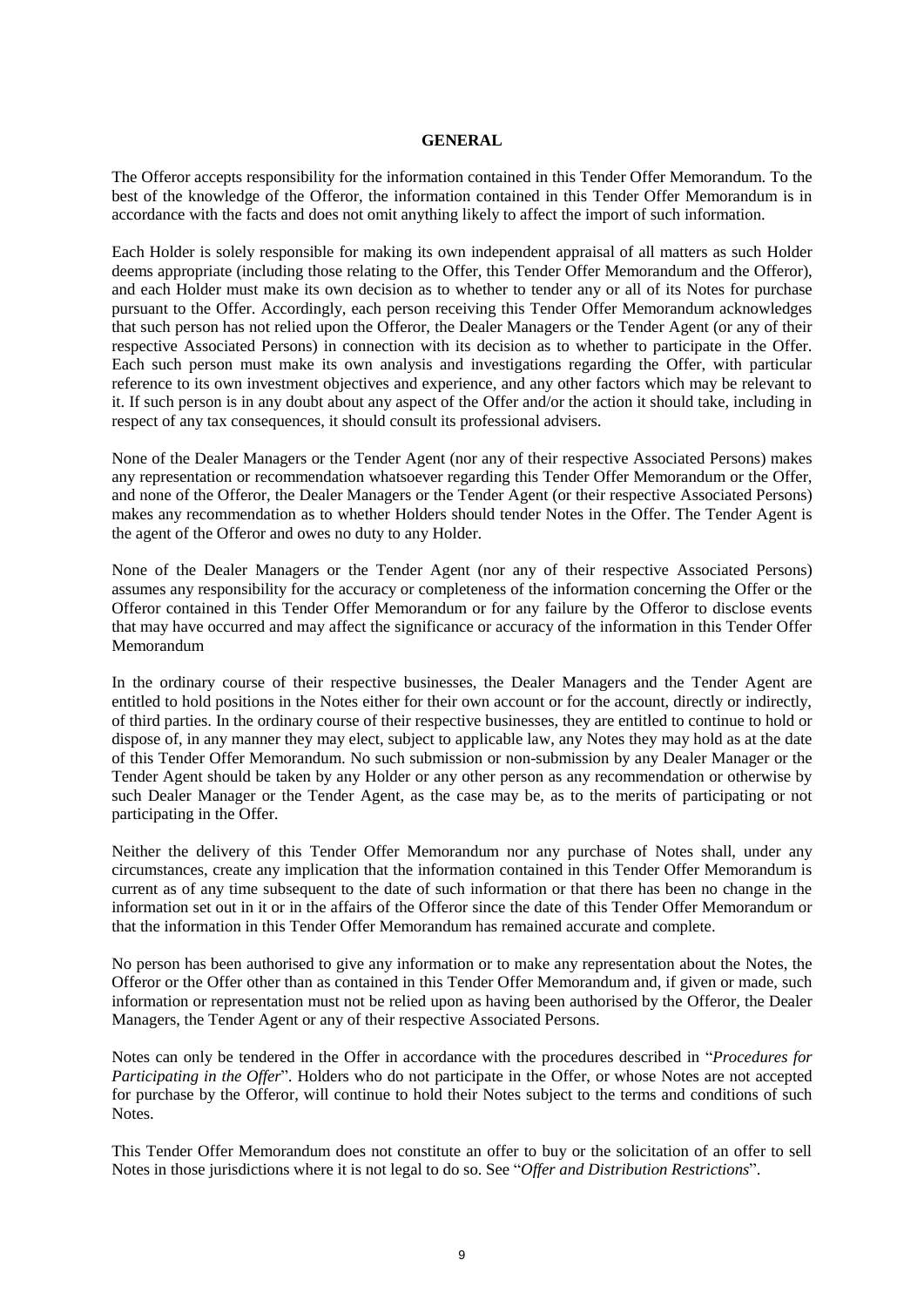Holders must comply with all laws that apply to them in any place in which they possess this Tender Offer Memorandum. Holders must also obtain any consents or approvals that they need in order to tender their Notes. None of the Offeror, the Dealer Managers or the Tender Agent (or any of their respective Associated Persons) is responsible for Holders' compliance with these legal requirements. See "*Offer and Distribution Restrictions*". The applicable provisions of the Financial Services and Markets Act 2000, as amended, must be complied with in respect of anything done in relation to the Offer in, from or otherwise involving the United Kingdom.

Unless the context otherwise requires, references in this Tender Offer Memorandum to **Holders** or **holders of Notes** include:

- (i) each person who is shown in the records of Euroclear Bank SA/NV (**Euroclear**) or Clearstream Banking S.A. (**Clearstream, Luxembourg** and, together with Euroclear, the **Clearing Systems** and each a **Clearing System**) as a holder of the Notes (also referred to as **Direct Participants** and each a **Direct Participant**); and
- (ii) each beneficial owner of the Notes holding such Notes, directly or indirectly, in an account in the name of a Direct Participant acting on such beneficial owner's behalf,

except that for the purposes of any payment to a Holder pursuant to the Offer of the Purchase Price and the Accrued Interest Payment, the Offeror will make such payment to or to the order of the relevant Clearing System, and such payment will be made by the relevant Clearing System to the relevant Direct Participant (whether or not such Direct Participant is the ultimate beneficial owner of the Notes). The making of the relevant payment by the Offeror to or to the order of such Clearing System will satisfy the obligations of the Offeror in respect of the purchase of such Notes, and the making of the relevant payment by the relevant Clearing System to the relevant Direct Participant will satisfy the obligations of such Clearing System in respect of the purchase of such Notes.

Except for the fees payable to the Dealer Managers and the Tender Agent, the Offeror will not pay any commissions or other remuneration to any broker, dealer, salesman or other person soliciting tenders of the Notes.

All references in this Tender Offer Memorandum to **sterling** and **£** are to the lawful currency of the United Kingdom.

For the avoidance of doubt, the invitation by the Offeror to Holders contained within this Tender Offer Memorandum is an invitation to treat by the Offeror, and any references to any offer or invitation being made by the Offeror under or in respect of the Offer shall be construed accordingly.

This Tender Offer Memorandum has not been reviewed by any United Kingdom, United States or other governmental authority, state securities commission or regulatory authority, nor has the US Securities and Exchange Commission or any such commission or authority passed upon the accuracy or adequacy of this Tender Offer Memorandum. Any representation to the contrary is unlawful and may be a criminal offence.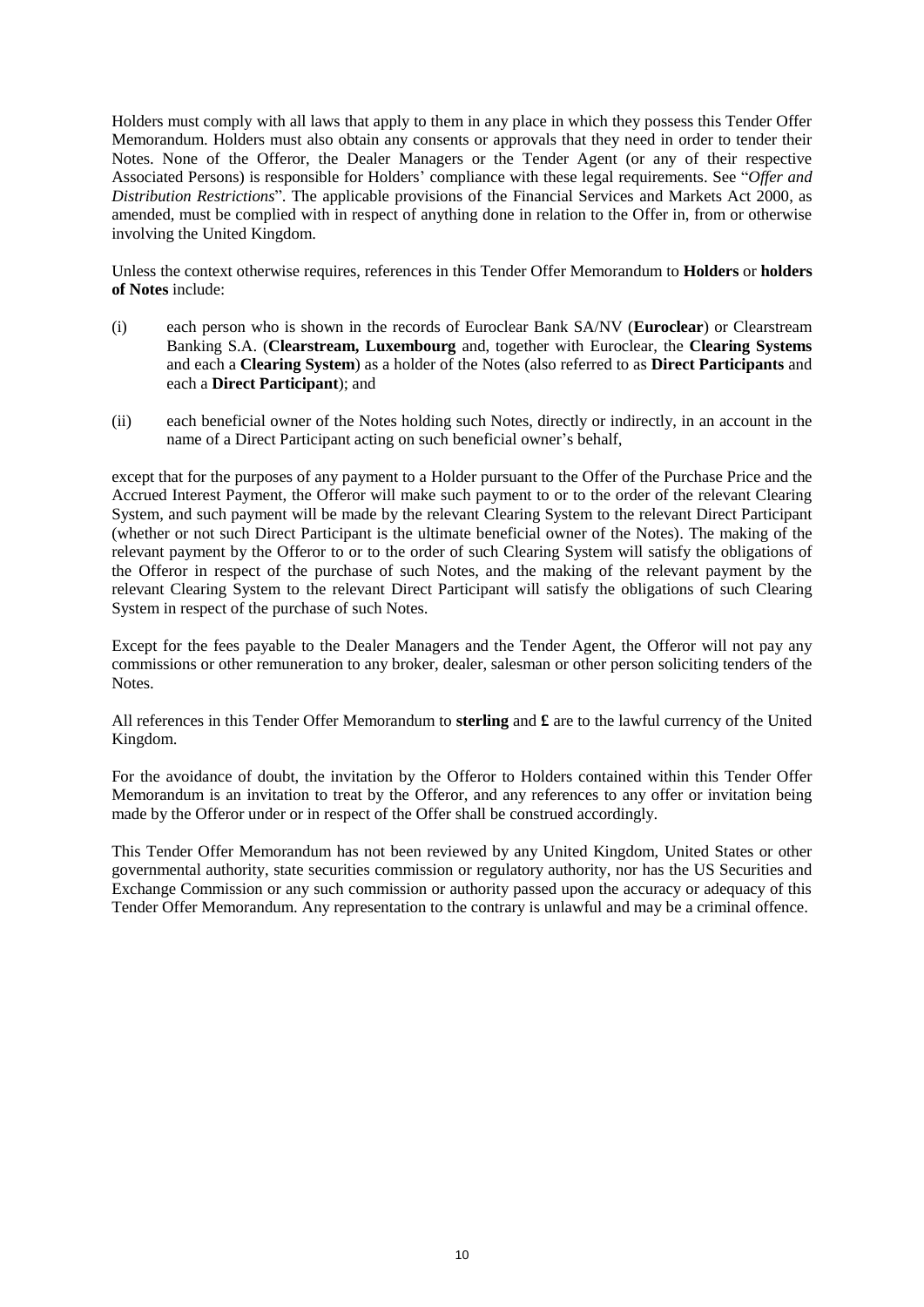# **EXPECTED TIMETABLE OF EVENTS**

The times and dates below are indicative only and subject to change.

| <b>Events</b>                                                                                                                                                                                                                                                                                                                                                                                                                                                                                                                | <b>Times and Dates</b><br>(All times are London time)       |
|------------------------------------------------------------------------------------------------------------------------------------------------------------------------------------------------------------------------------------------------------------------------------------------------------------------------------------------------------------------------------------------------------------------------------------------------------------------------------------------------------------------------------|-------------------------------------------------------------|
| Commencement of the Offer                                                                                                                                                                                                                                                                                                                                                                                                                                                                                                    |                                                             |
| Announcement of the Offer and the intention of the Offeror to issue 8 November 2021<br>the New Notes, subject to market conditions.                                                                                                                                                                                                                                                                                                                                                                                          |                                                             |
| Tender Offer Memorandum available from the Tender Agent<br>(subject to the restrictions set out in "Offer and Distribution")<br>Restrictions" above).                                                                                                                                                                                                                                                                                                                                                                        |                                                             |
| <b>Expiration Deadline</b>                                                                                                                                                                                                                                                                                                                                                                                                                                                                                                   |                                                             |
| Final deadline for receipt of valid Tender Instructions by the<br>Tender Agent in order for Holders to be able to participate in the<br>Offer.                                                                                                                                                                                                                                                                                                                                                                               | 4.00 p.m. on 15 November 2021                               |
| <b>Announcement of Indicative Results</b>                                                                                                                                                                                                                                                                                                                                                                                                                                                                                    |                                                             |
| Announcement by the Offeror of the aggregate nominal amount of<br>Notes validly tendered for purchase pursuant to the Offer, together<br>with a non-binding indication of the level at which it expects to set<br>the Final Acceptance Amount and indicative details of any pro rata<br>scaling that will apply in the event that the Offeror decides to<br>accept (subject to satisfaction or waiver of the New Financing<br>Condition on or prior to the Settlement Date) valid tenders of Notes<br>pursuant to the Offer. | Prior to the Pricing Time on 16<br>November 2021            |
| <b>Pricing Time</b>                                                                                                                                                                                                                                                                                                                                                                                                                                                                                                          |                                                             |
| Determination of the Benchmark Security Rate and calculation of At or around 2.00 p.m. on 16<br>the Purchase Yield and Purchase Price.                                                                                                                                                                                                                                                                                                                                                                                       | November 2021                                               |
| <b>Announcement of Results and Pricing</b>                                                                                                                                                                                                                                                                                                                                                                                                                                                                                   |                                                             |
| Announcement by the Offeror of whether it will accept (subject to<br>the satisfaction or waiver of the New Financing Condition on or<br>prior to the Settlement Date) valid tenders of Notes for purchase<br>pursuant to the Offer and, if so accepted, the Final Acceptance<br>Amount, the Benchmark Security Rate, the Purchase Yield, the<br>Purchase Price and details of any <i>pro rata</i> scaling of tenders of the<br>Notes.                                                                                        | As soon as reasonably practicable<br>after the Pricing Time |
| <b>Settlement Date</b>                                                                                                                                                                                                                                                                                                                                                                                                                                                                                                       |                                                             |
| Subject to the satisfaction, or waiver by the Offeror, of the New<br>Financing Condition, expected Settlement Date for the Offer.                                                                                                                                                                                                                                                                                                                                                                                            | 18 November 2021                                            |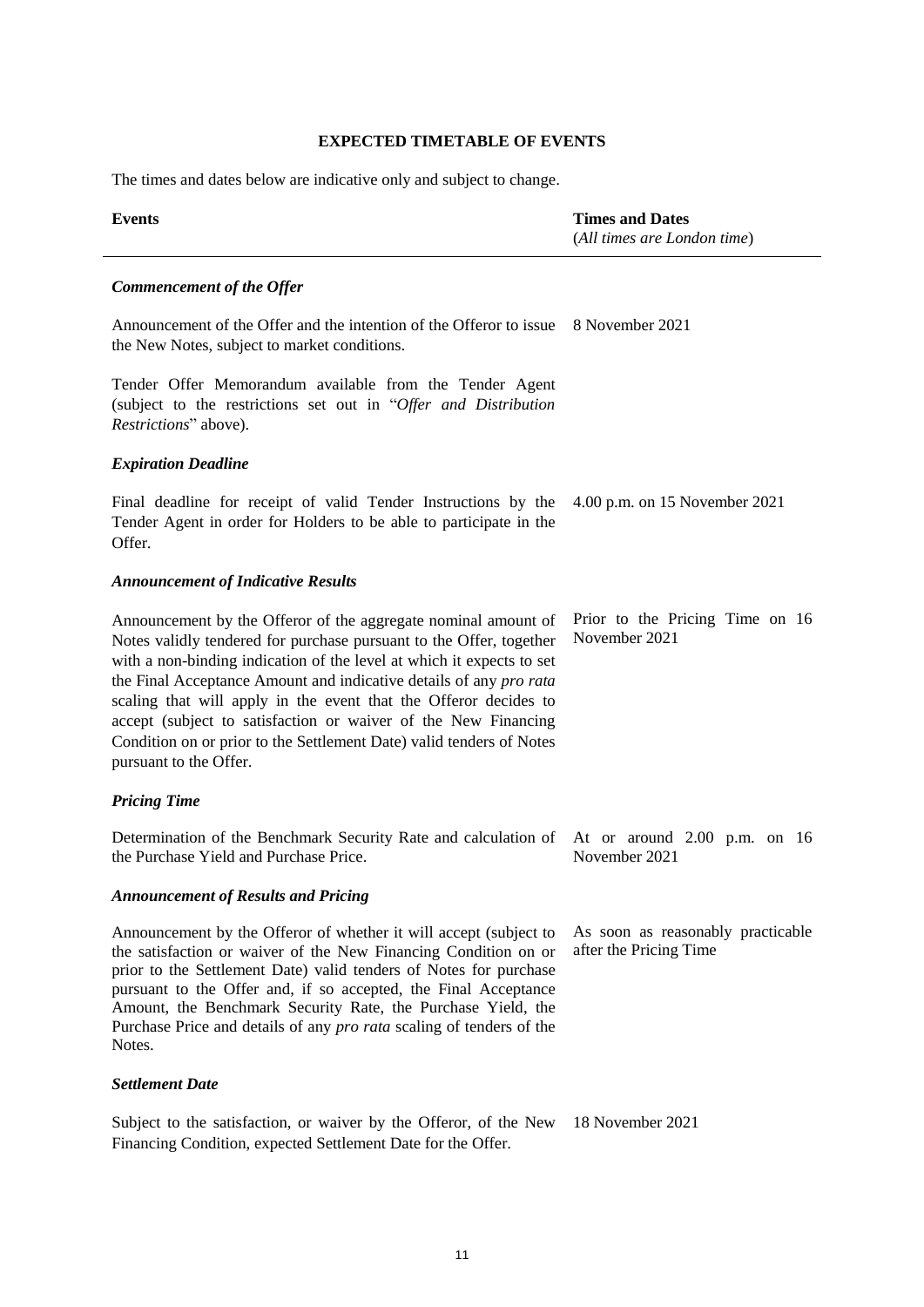*The above times and dates are subject to the right of the Offeror to extend, re-open, amend, waive any condition of and/or terminate the Offer (subject to applicable law and as provided in this Tender Offer Memorandum). Holders are advised to check with any bank, securities broker or other intermediary through which they hold Notes when such intermediary would need to receive instructions from a Holder in order for that Holder to be able to participate in, or (in the limited circumstances in which revocation is permitted) revoke their instruction to participate in, the Offer before the deadlines specified in this Tender Offer Memorandum. The deadlines set by any such intermediary and each Clearing System for the submission of Tender Instructions will be earlier than the relevant deadlines specified above. See*  "*Procedures for Participating in the Offer*"*.*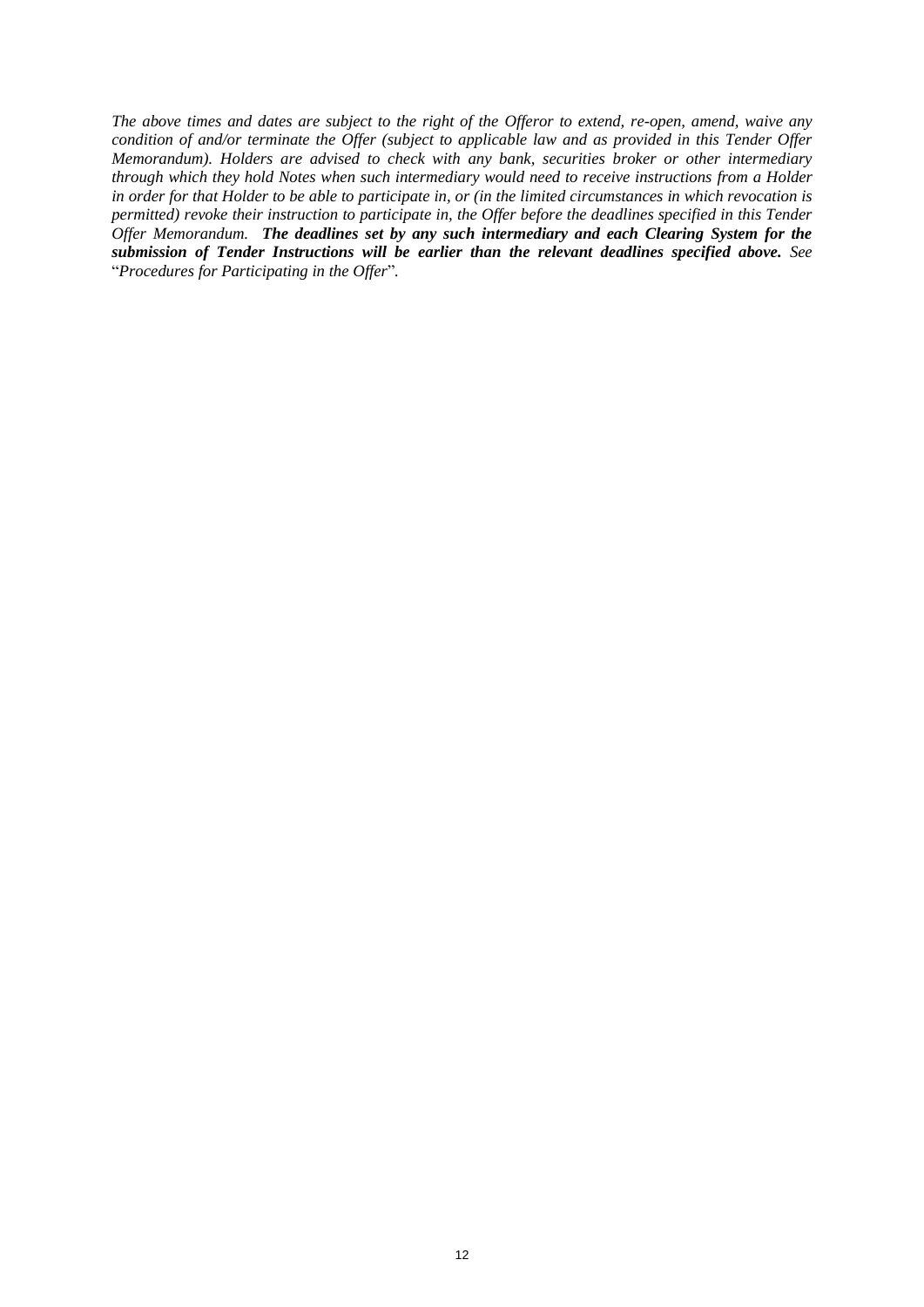# **DEFINITIONS**

| <b>Accrued Interest</b>              | Interest accrued and unpaid on the Notes from (and including) the<br>immediately preceding interest payment date for the Notes to (but<br>excluding) the Settlement Date, determined in accordance with the<br>terms and conditions of the Notes.                                                                                                                                                                                                                                    |
|--------------------------------------|--------------------------------------------------------------------------------------------------------------------------------------------------------------------------------------------------------------------------------------------------------------------------------------------------------------------------------------------------------------------------------------------------------------------------------------------------------------------------------------|
| <b>Accrued Interest Payment</b>      | An amount in cash (rounded to the nearest £0.01, with half a pence<br>rounded upwards) equal to the Accrued Interest on the Notes validly<br>tendered for purchase by a Holder and accepted by the Offeror.                                                                                                                                                                                                                                                                          |
| <b>Associated Persons</b>            | With respect to any person, such person's directors, officers,<br>employees, agents, advisers and affiliates.                                                                                                                                                                                                                                                                                                                                                                        |
| <b>Benchmark Security</b>            | UK Treasury 0.125% due 31 January 2024 (ISIN: GB00BMGR2791).                                                                                                                                                                                                                                                                                                                                                                                                                         |
| <b>Benchmark Security Rate</b>       | The mid-market yield to maturity (calculated in accordance with<br>standard market practice) of the Benchmark Security, expressed as a<br>percentage (rounded to the nearest 0.001 per cent., with 0.0005 per<br>cent. rounded upwards), corresponding to the mid-market price of the<br>Benchmark Security, which shall be the arithmetic mean of the bid and<br>offered prices of the Benchmark Security directly quoted on the<br>Bloomberg Screen PXUK Page at the Pricing Time. |
| <b>Bloomberg Screen PXUK</b><br>Page | The display page on the Bloomberg Professional service designated as<br>the "PXUK" page (or such other page as may replace it on that<br>information service, or on such other equivalent information service as<br>determined by the Dealer Managers, on behalf of and in consultation<br>with the Offeror, for the purpose of displaying the bid and offered<br>prices of the Benchmark Security).                                                                                 |
| bps                                  | Basis points.                                                                                                                                                                                                                                                                                                                                                                                                                                                                        |
| <b>Business Day</b>                  | A day other than a Saturday or a Sunday or a public holiday on which<br>commercial banks and foreign exchange markets are open for business<br>in London.                                                                                                                                                                                                                                                                                                                            |
| <b>Clearing System Notice</b>        | The form of notice to be sent to Direct Participants by each of the<br>Clearing Systems on or about the date of this Tender Offer<br>Memorandum informing Direct Participants of the procedures to be<br>followed in order to participate in the Offer.                                                                                                                                                                                                                              |
| <b>Clearing Systems</b>              | Euroclear and Clearstream, Luxembourg.                                                                                                                                                                                                                                                                                                                                                                                                                                               |
| <b>Clearstream, Luxembourg</b>       | Clearstream Banking S.A.                                                                                                                                                                                                                                                                                                                                                                                                                                                             |
| <b>Dealer Managers</b>               | HSBC Bank plc and Merrill Lynch International.                                                                                                                                                                                                                                                                                                                                                                                                                                       |
| <b>Direct Participant</b>            | Each person who is shown in the records of the Clearing Systems as a<br>holder of the Notes.                                                                                                                                                                                                                                                                                                                                                                                         |
| Euroclear                            | Euroclear Bank SA/NV.                                                                                                                                                                                                                                                                                                                                                                                                                                                                |
| <b>Expiration Deadline</b>           | 4.00 p.m. (London time) on 15 November 2021 (subject to the right of<br>the Offeror to extend, re-open, amend and/or terminate the Offer).                                                                                                                                                                                                                                                                                                                                           |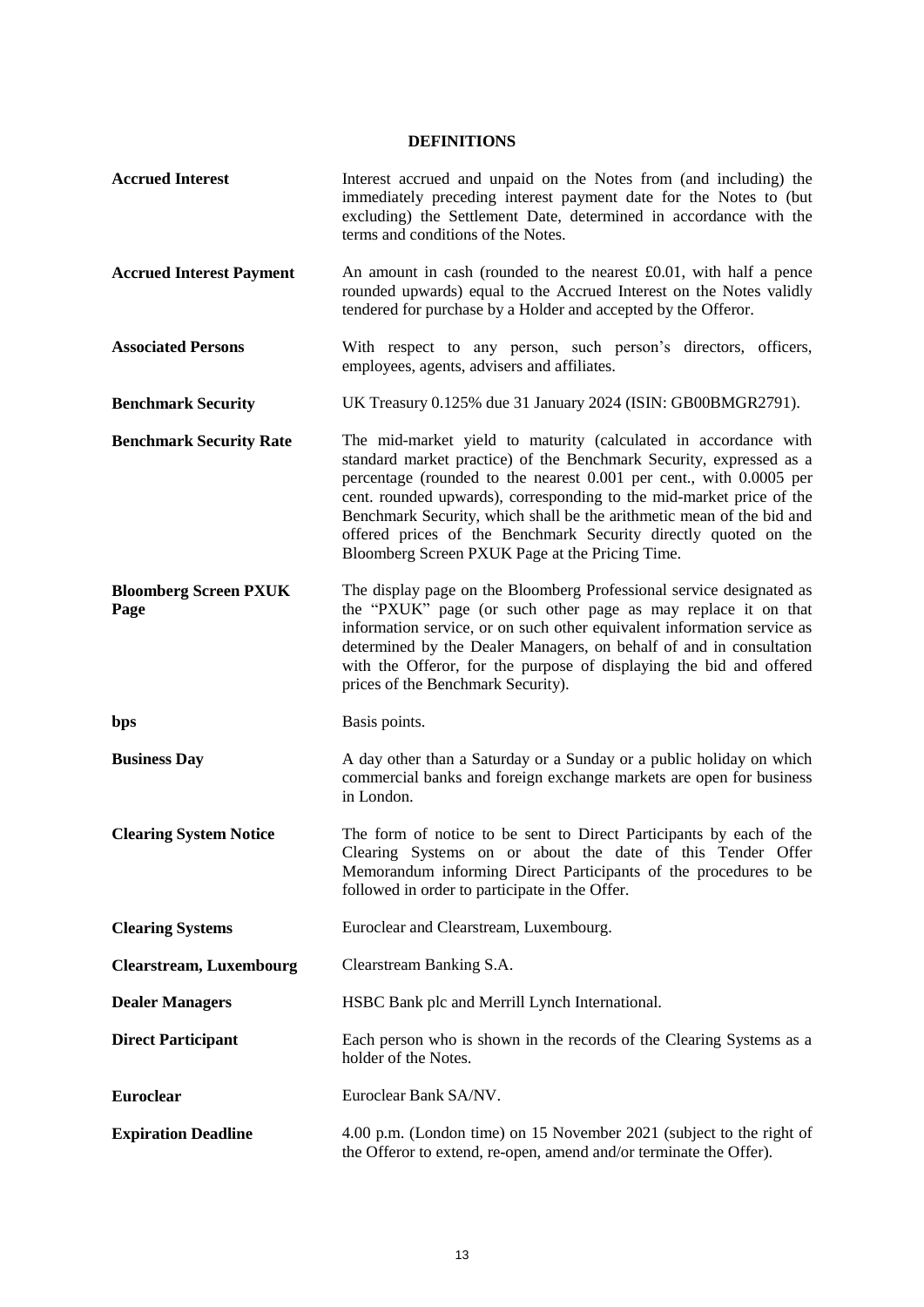| <b>Final Acceptance Amount</b> | The aggregate nominal amount (if any) of Notes validly tendered<br>pursuant to the Offer that the Offeror decides, in its sole and absolute<br>discretion, to accept for purchase. See further "The Offer $-$ Final<br>Acceptance Amount and Scaling".                                                                                                                                                                                     |
|--------------------------------|--------------------------------------------------------------------------------------------------------------------------------------------------------------------------------------------------------------------------------------------------------------------------------------------------------------------------------------------------------------------------------------------------------------------------------------------|
| Holder                         | A holder of Notes (including as further defined in the section "General"<br>on page $10$ ).                                                                                                                                                                                                                                                                                                                                                |
| <b>New Financing Condition</b> | The condition to completion of the Offer and whether the Offeror will<br>accept for purchase any Notes validly tendered in the Offer (subject to<br>the right of the Offeror to extend, re-open, amend and/or terminate the<br>Offer and/or waive such condition in its sole and absolute discretion),<br>being the successful completion (in the sole determination of the<br>Offeror) of the issue of the New Notes.                     |
| <b>New Notes</b>               | New sterling-denominated fixed rate notes due 2028 to be issued by the<br>Offeror, announced on 8 November 2021.                                                                                                                                                                                                                                                                                                                           |
| <b>Notes</b>                   | The Offeror's outstanding 5.250 per cent. Notes due 2024 (ISIN:<br>XS1555815494) (originally issued in an aggregate nominal amount of<br>£500,000,000, of which £431,375,000 is currently outstanding).                                                                                                                                                                                                                                    |
| <b>Notifying News Service</b>  | A recognised financial news service or services (e.g. Reuters/<br>Bloomberg) as selected by the Offeror.                                                                                                                                                                                                                                                                                                                                   |
| <b>Offer</b>                   | The invitation by the Offeror, subject to the offer and distribution<br>restrictions referred to in "Offer and Distribution Restrictions", to<br>Holders to tender their Notes for purchase by the Offeror for cash, up to<br>the Final Acceptance Amount, on the terms and subject to the<br>conditions set out in this Tender Offer Memorandum.                                                                                          |
| <b>Offeror</b>                 | TP ICAP Finance plc (formerly TP ICAP plc and TP ICAP Limited).                                                                                                                                                                                                                                                                                                                                                                            |
| <b>Pricing Time</b>            | At or around 2.00 p.m. (London time) on 16 November 2021.                                                                                                                                                                                                                                                                                                                                                                                  |
| <b>Prospectus</b>              | The base prospectus dated 5 November 2021 and applicable final terms,<br>once published, prepared in connection with the issue of the New Notes<br>and their admission to the Official List of the Financial Conduct<br>Authority and admission to trading on the main market of the London<br>Stock Exchange plc.                                                                                                                         |
| <b>Purchase Price</b>          | The price (expressed as a percentage of the nominal amount of the<br>Notes accepted for purchase pursuant to the Offer and rounded to the<br>nearest 0.001 per cent. (with 0.0005 per cent. rounded upwards))<br>payable by the Offeror for the Notes validly tendered in the Offer and<br>accepted for purchase by the Offeror, which is to be determined at the<br>Pricing Time in the manner described in "The Offer - Purchase Price". |
| <b>Purchase Spread</b>         | 75 bps.                                                                                                                                                                                                                                                                                                                                                                                                                                    |
| <b>Purchase Yield</b>          | The sum of the Purchase Spread and the Benchmark Security Rate.                                                                                                                                                                                                                                                                                                                                                                            |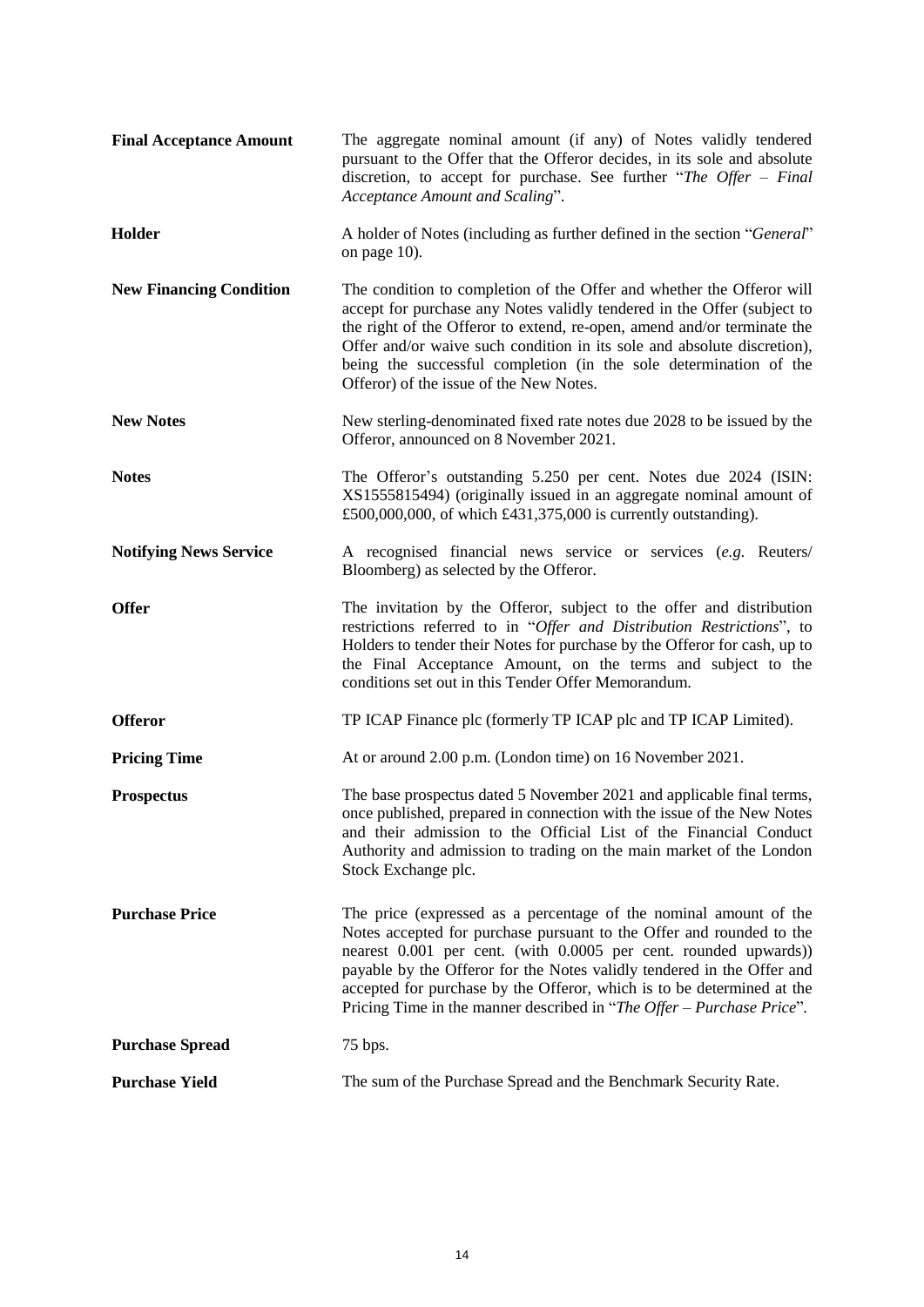| <b>RNS</b>                         | The Regulatory News Service provided by the London Stock Exchange<br>plc (being a regulatory information service that is on the list of<br>regulatory information services maintained by the Financial Conduct<br>Authority). |                                                                                                                                                                                                                                                                                                                                                                                                                                                                                                                                                                                                                                                                                                                                                                                                                                                                                                                                           |
|------------------------------------|-------------------------------------------------------------------------------------------------------------------------------------------------------------------------------------------------------------------------------|-------------------------------------------------------------------------------------------------------------------------------------------------------------------------------------------------------------------------------------------------------------------------------------------------------------------------------------------------------------------------------------------------------------------------------------------------------------------------------------------------------------------------------------------------------------------------------------------------------------------------------------------------------------------------------------------------------------------------------------------------------------------------------------------------------------------------------------------------------------------------------------------------------------------------------------------|
| <b>Sanctions Authority</b>         | Each of:                                                                                                                                                                                                                      |                                                                                                                                                                                                                                                                                                                                                                                                                                                                                                                                                                                                                                                                                                                                                                                                                                                                                                                                           |
|                                    | (i)                                                                                                                                                                                                                           | the United States government;                                                                                                                                                                                                                                                                                                                                                                                                                                                                                                                                                                                                                                                                                                                                                                                                                                                                                                             |
|                                    | (ii)                                                                                                                                                                                                                          | the United Nations;                                                                                                                                                                                                                                                                                                                                                                                                                                                                                                                                                                                                                                                                                                                                                                                                                                                                                                                       |
|                                    | (iii)                                                                                                                                                                                                                         | the European Union (or any of its member states);                                                                                                                                                                                                                                                                                                                                                                                                                                                                                                                                                                                                                                                                                                                                                                                                                                                                                         |
|                                    | (iv)                                                                                                                                                                                                                          | the United Kingdom;                                                                                                                                                                                                                                                                                                                                                                                                                                                                                                                                                                                                                                                                                                                                                                                                                                                                                                                       |
|                                    | (v)                                                                                                                                                                                                                           | any other equivalent governmental or regulatory authority,<br>institution or agency which administers economic, financial or<br>trade sanctions; or                                                                                                                                                                                                                                                                                                                                                                                                                                                                                                                                                                                                                                                                                                                                                                                       |
|                                    | (vi)                                                                                                                                                                                                                          | the respective governmental institutions, departments and<br>agencies of any of the foregoing including, without limitation,<br>the Office of Foreign Assets Control of the US Department of<br>the Treasury, the United States Department of State, the United<br>States Department of Commerce and Her Majesty's Treasury.                                                                                                                                                                                                                                                                                                                                                                                                                                                                                                                                                                                                              |
| <b>Sanctions Restricted Person</b> | Each person or entity (a <b>Person</b> ):                                                                                                                                                                                     |                                                                                                                                                                                                                                                                                                                                                                                                                                                                                                                                                                                                                                                                                                                                                                                                                                                                                                                                           |
|                                    | (a)                                                                                                                                                                                                                           | that is organised or resident in a country or territory which is<br>the target of comprehensive country sanctions administered or<br>enforced by any Sanctions Authority; or                                                                                                                                                                                                                                                                                                                                                                                                                                                                                                                                                                                                                                                                                                                                                              |
|                                    | (b)                                                                                                                                                                                                                           | that is, or is directly or indirectly owned or controlled by a<br>Person that is, described or designated in (i) the most current<br>"Specially Designated Nationals and Blocked Persons" list<br>(which)<br>as<br>of the<br>date<br>hereof<br>can<br>be<br>found<br>at:<br>https://www.treasury.gov/ofac/downloads/sdnlist.pdf)<br><b>or</b><br>(ii)<br>the Foreign Sanctions Evaders List (which as of the date hereof<br>found<br>be<br>at:<br>can<br>http://www.treasury.gov/ofac/downloads/fse/fselist.pdf) or (iii)<br>the most current "Consolidated list of persons, groups and<br>entities subject to EU financial sanctions" (which as of the date<br>hereof<br>found<br>be<br>can<br>at:<br>https://data.europa.eu/euodp/en/data/dataset/consolidated-list-<br>of-persons-groups-and-entities-subject-to-eu-financial-<br>sanctionshttps://eeas.europa.eu/topics/sanctions-<br>policy/8442/consolidated-list-sanctions_en); or |
|                                    | (c)                                                                                                                                                                                                                           | that is otherwise the subject of any sanctions administered or<br>enforced by any Sanctions Authority, other than solely by<br>virtue of their inclusion in: (i) the most current "Sectoral<br>Sanctions Identifications" list (which as of the date hereof can<br>found<br>be<br>at:<br>https://www.treasury.gov/ofac/downloads/ssi/ssilist.pdf)<br>(the<br><b>SSI List</b> ), (ii) Annexes 3, 4, 5 and 6 of Council Regulation No.<br>833/2014, as amended by Council Regulation No. 960/2014,<br>Council Regulation No. 2015/1797 and Council Regulation                                                                                                                                                                                                                                                                                                                                                                               |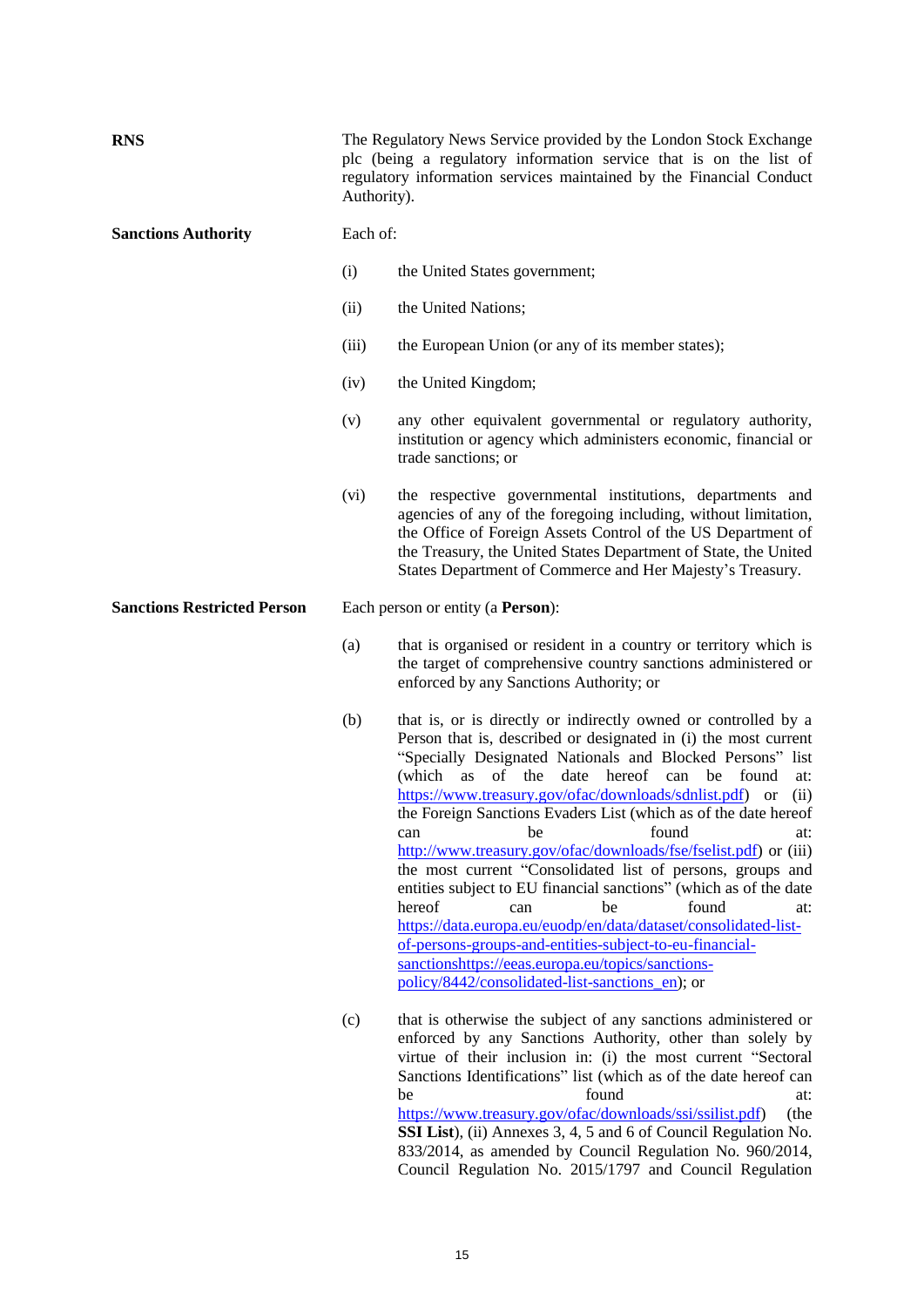|                                 | No. 2017/2212 (the EU Annexes), or (iii) any other list<br>maintained by a Sanctions Authority, with similar effect to the<br>SSI List or the EU Annexes.                                                                                                                                                                                                                                                                                                                                                             |  |  |
|---------------------------------|-----------------------------------------------------------------------------------------------------------------------------------------------------------------------------------------------------------------------------------------------------------------------------------------------------------------------------------------------------------------------------------------------------------------------------------------------------------------------------------------------------------------------|--|--|
| <b>Scaling Factor</b>           | The factor to be used for any scaling of tenders of Notes pursuant to the<br>Offer, as described in this Tender Offer Memorandum. See "Further"<br>Information and Terms and Conditions - Scaling of Tenders".                                                                                                                                                                                                                                                                                                        |  |  |
| <b>Settlement Date</b>          | Expected to be 18 November 2021 (subject to the right of the Offeror to<br>extend, re-open, amend and/or terminate the Offer).                                                                                                                                                                                                                                                                                                                                                                                        |  |  |
| <b>Target Acceptance Amount</b> | The maximum aggregate nominal amount of Notes (if any) that the<br>Offeror proposes to accept for purchase pursuant to the Offer such that<br>the total Purchase Price payable (excluding Accrued Interest) by the<br>Offeror for all such Notes accepted for purchase pursuant to the Offer<br>does not exceed £200,000,000 (although the Offeror reserves the right,<br>in its sole discretion, to accept significantly more or significantly less<br>than (or none of) the Target Acceptance Amount for purchase). |  |  |
| <b>Tender Agent</b>             | Lucid Issuer Services Limited.                                                                                                                                                                                                                                                                                                                                                                                                                                                                                        |  |  |
| <b>Tender Instruction</b>       | The electronic tender and blocking instruction in the form specified in<br>the Clearing System Notice for submission by Direct Participants to the<br>Tender Agent via the relevant Clearing System and in accordance with<br>the requirements of such Clearing System by the relevant deadlines in<br>order for Holders to be able to participate in the Offer.                                                                                                                                                      |  |  |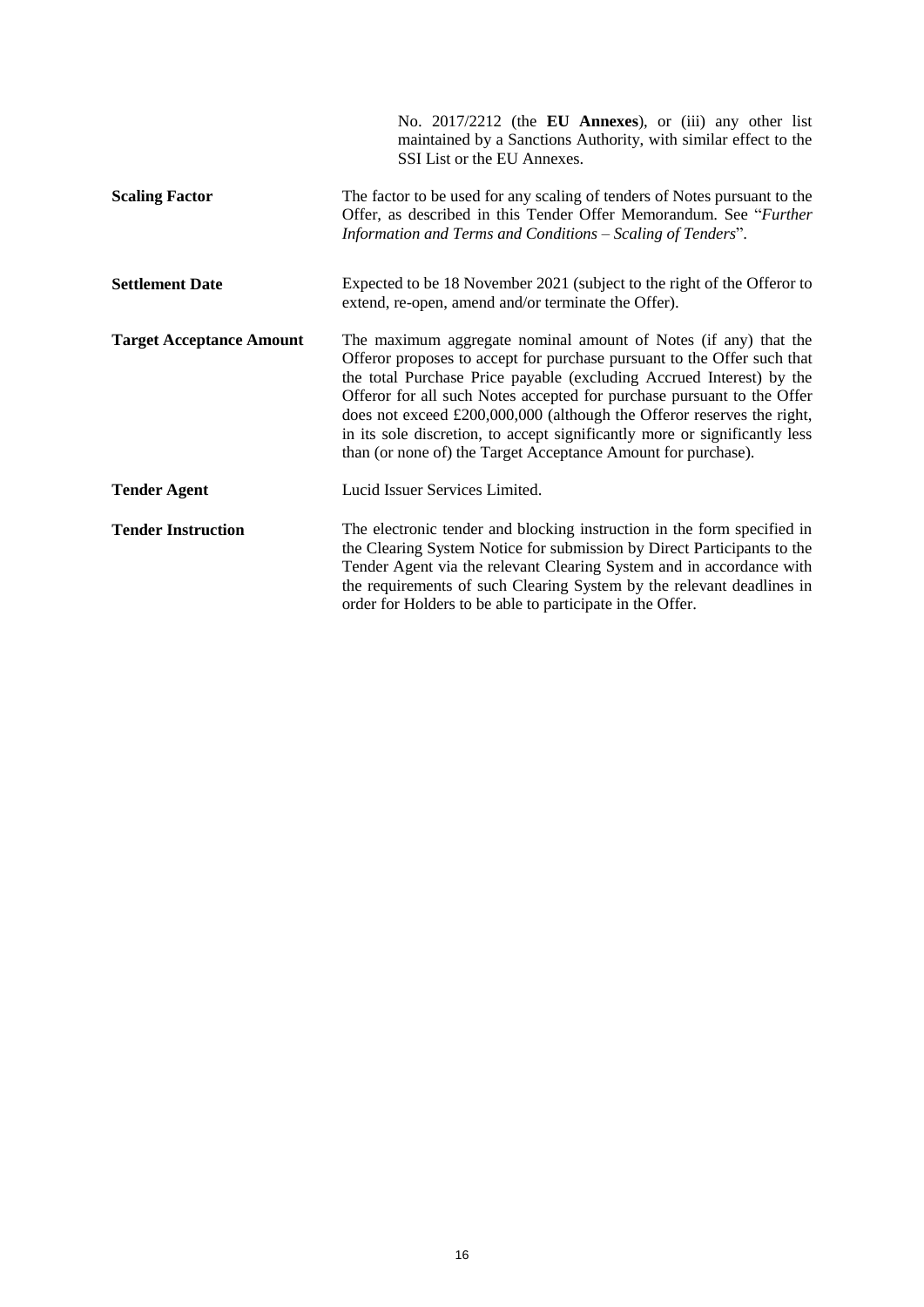# **FURTHER INFORMATION AND TERMS AND CONDITIONS**

#### **Total amount payable to Holders**

If the Offeror decides to accept valid tenders of Notes pursuant to the Offer and the New Financing Condition is satisfied (or waived by the Offeror) on or prior to the Settlement Date, the total amount that will be paid to each Holder on the Settlement Date for the Notes accepted for purchase from such Holder will be an amount (rounded to the nearest  $\text{\pounds}0.01$ , with half a pence rounded upwards) equal to the sum of:

- (a) the product of (i) the aggregate nominal amount of the Notes accepted for purchase from such Holder pursuant to the Offer and (ii) the Purchase Price; and
- (b) the Accrued Interest Payment on such Notes.

The Purchase Price will be determined by the Dealer Managers at the Pricing Time in the manner described in "*The Offer – Purchase Price*".

# **Scaling of Tenders**

If the Offeror decides to accept (subject to the satisfaction or waiver of the New Financing Condition on or prior to the Settlement Date) valid tenders of Notes pursuant to the Offer and the aggregate nominal amount of Notes validly tendered for purchase pursuant to the Offer is greater than the Final Acceptance Amount, the Offeror intends to accept such validly tendered Notes on a *pro rata* basis and, for the purpose of such acceptance, each such tender of Notes will be scaled by a factor (a **Scaling Factor**) derived from (i) the Final Acceptance Amount divided by (ii) the aggregate nominal amount of the Notes validly tendered (subject to adjustment to allow for the aggregate nominal amount of Notes accepted for purchase, following the rounding of tenders of Notes described in the next paragraph, to equal the Final Acceptance Amount exactly).

Each tender of Notes that is scaled in this manner will be rounded down to the nearest £1,000 in nominal amount. In addition, in the event of any such scaling, the Offeror intends to apply *pro rata* scaling to each valid tender of Notes in such a manner as will result in both (a) the relevant Holder transferring Notes to the Offeror in an aggregate nominal amount of at least £100,000 (being the minimum denomination of the Notes), and (b) the relevant Holder's residual amount of Notes (being the nominal amount of the Notes the subject of the relevant Tender Instruction that are not accepted for purchase by virtue of such scaling) amounting to either (i) at least £100,000 or (ii) zero, and the Offeror therefore intends to adjust the relevant Scaling Factor applicable to any relevant Tender Instruction accordingly.

See also "*Risk Factors and Other Considerations – Minimum Denomination of the Notes*" below.

### **Payment**

If Notes validly tendered in the Offer are accepted for purchase by the Offeror and the New Financing Condition is satisfied (or waived by the Offeror), the aggregate amounts payable to Holders for such Notes in each Clearing System will be paid, in immediately available funds, on the Settlement Date (subject to the right of the Offeror to delay the acceptance of Tender Instructions as set out in this Tender Offer Memorandum) to such Clearing System for payment to the cash accounts of the relevant Holders in such Clearing System (see "*Procedures for Participating in the Offer*"). The payment of such aggregate amounts to the Clearing Systems will discharge the obligation of the Offeror to all such Holders in respect of the payment of the Purchase Price and Accrued Interest Payments.

Provided the Offeror makes, or has made on its behalf, full payment of the Purchase Price and Accrued Interest Payments for all Notes accepted for purchase pursuant to the Offer to the Clearing Systems on or before the Settlement Date (subject to any postponement of the Settlement Date as described above), under no circumstances will any additional interest be payable to a Holder because of any delay in the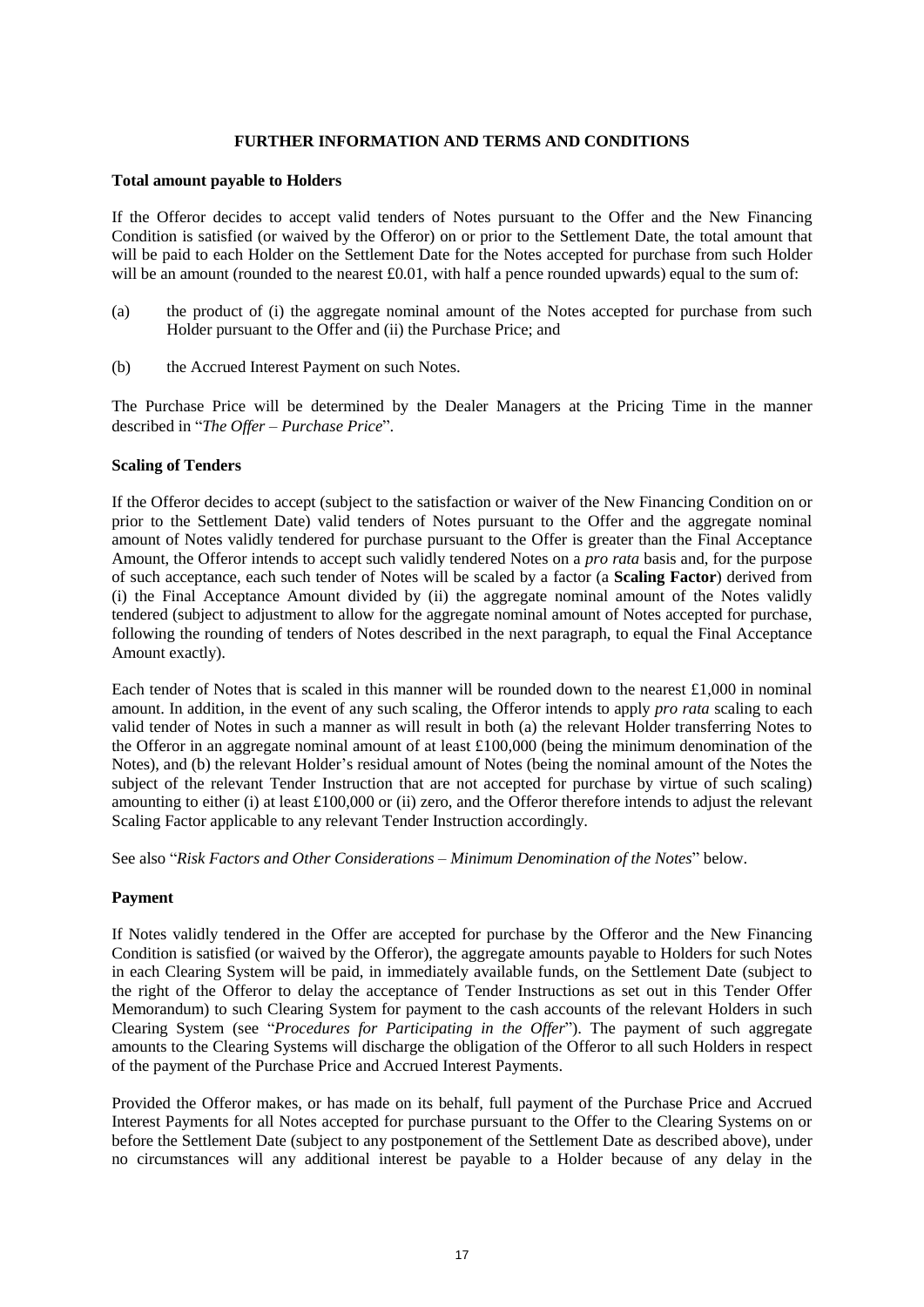transmission of funds from the relevant Clearing System or any other intermediary with respect to such Notes of that Holder.

## **General conditions of the Offer**

The Offeror expressly reserves the right, in its sole discretion, to delay acceptance of tenders of Notes pursuant to the Offer in order to comply with applicable laws. In all cases, the purchase of Notes for cash pursuant to the Offer will only be made after the submission of a valid Tender Instruction in accordance with the procedures described in "*Procedures for Participating in the Offer*", which include the blocking of the Notes tendered in the relevant account in the relevant Clearing System as described in "*Risk Factors and Other Considerations – Restrictions on transfer of Notes*" below.

The Offeror will at all times have the discretion to accept for purchase any Notes tendered in the Offer, the tender of which would otherwise be invalid or, in the sole opinion of the Offeror, may otherwise be invalid.

The Offeror is not under any obligation to accept any tender of Notes for purchase pursuant to the Offer. Tenders of Notes for purchase may be rejected in the sole discretion of the Offeror for any reason, and the Offeror is not under any obligation to Holders to furnish any reason or justification for refusing to accept a tender of Notes for purchase. For example, tenders of Notes for purchase may be rejected in the sole discretion of the Offeror if the Offer is terminated, if the New Financing Condition is not satisfied, if the Offer does not comply with the relevant requirements of a particular jurisdiction or for any other reason.

Notes that are not successfully tendered or accepted for purchase pursuant to the Offer will remain outstanding.

Holders are advised that the Offeror may, in its sole discretion, accept tenders of Notes pursuant to the Offer on more than one date if the Offer is extended or re-opened.

All conditions to the Offer set out in this Tender Offer Memorandum will, if any Notes are to be accepted for purchase on the Settlement Date, be either satisfied or waived by the Offeror concurrently with or before the Settlement Date. If any of the conditions are not satisfied by the Expiration Deadline, the Offeror may, in its sole and absolute discretion and without giving any notice, terminate the Offer or extend the Offer and continue to accept tenders.

The failure of any person to receive a copy of this Tender Offer Memorandum or any announcement made or notice issued in connection with the Offer shall not invalidate any aspect of the Offer. No acknowledgement of receipt of any Tender Instruction and/or other documents will be given by the Offeror or the Tender Agent.

### **Costs and Expenses**

Any charges, costs and expenses incurred by the Holders or any intermediary in connection with the Offer shall be borne by such Holder. No brokerage costs are being levied by the Dealer Managers or the Tender Agent. Holders should check whether their brokers, custodians or other intermediaries will assess fees.

#### **Announcements**

Unless stated otherwise, announcements in connection with the Offer will be made by or on behalf of the Offeror by (i) publication through RNS and (ii) the delivery of notices to the Clearing Systems for communication to Direct Participants. Such announcements may also be made (a) on the relevant Reuters Insider Screen and/or (b) by the issue of a press release to a Notifying News Service. Copies of all such announcements, press releases and notices can also be obtained upon request from the Tender Agent, the contact details for which are on the last page of this Tender Offer Memorandum. Significant delays may be experienced where notices are delivered to the Clearing Systems and Holders are urged to contact the Tender Agent for the relevant announcements during the course of the Offer. In addition, Holders may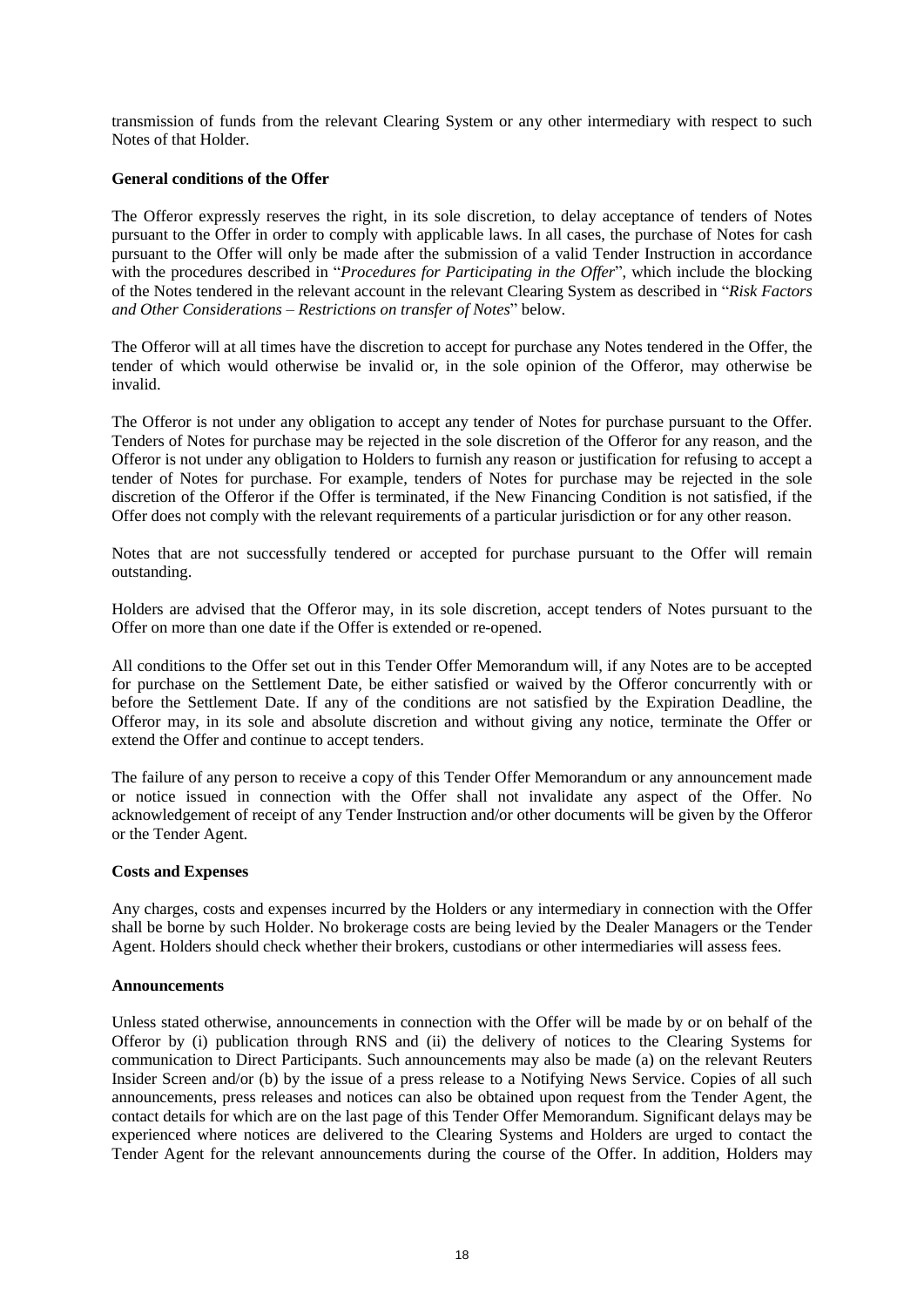contact the Dealer Managers for information using the contact details on the last page of this Tender Offer Memorandum.

## **Governing law**

The Offer, each Tender Instruction and any purchase of Notes pursuant to the Offer, and any noncontractual obligations arising out of or in connection with any of the foregoing, shall be governed by and construed in accordance with English law. By submitting a Tender Instruction, the relevant Holder irrevocably and unconditionally agrees for the benefit of the Offeror, the Dealer Managers and the Tender Agent that the courts of England are to have exclusive jurisdiction to settle any disputes that may arise out of or in connection with the Offer or such Tender Instruction (including any disputes relating to any noncontractual obligations arising out of or in connection with the Offer) and that, accordingly, any suit, action or proceedings arising out of or in connection with the foregoing may be brought in such courts.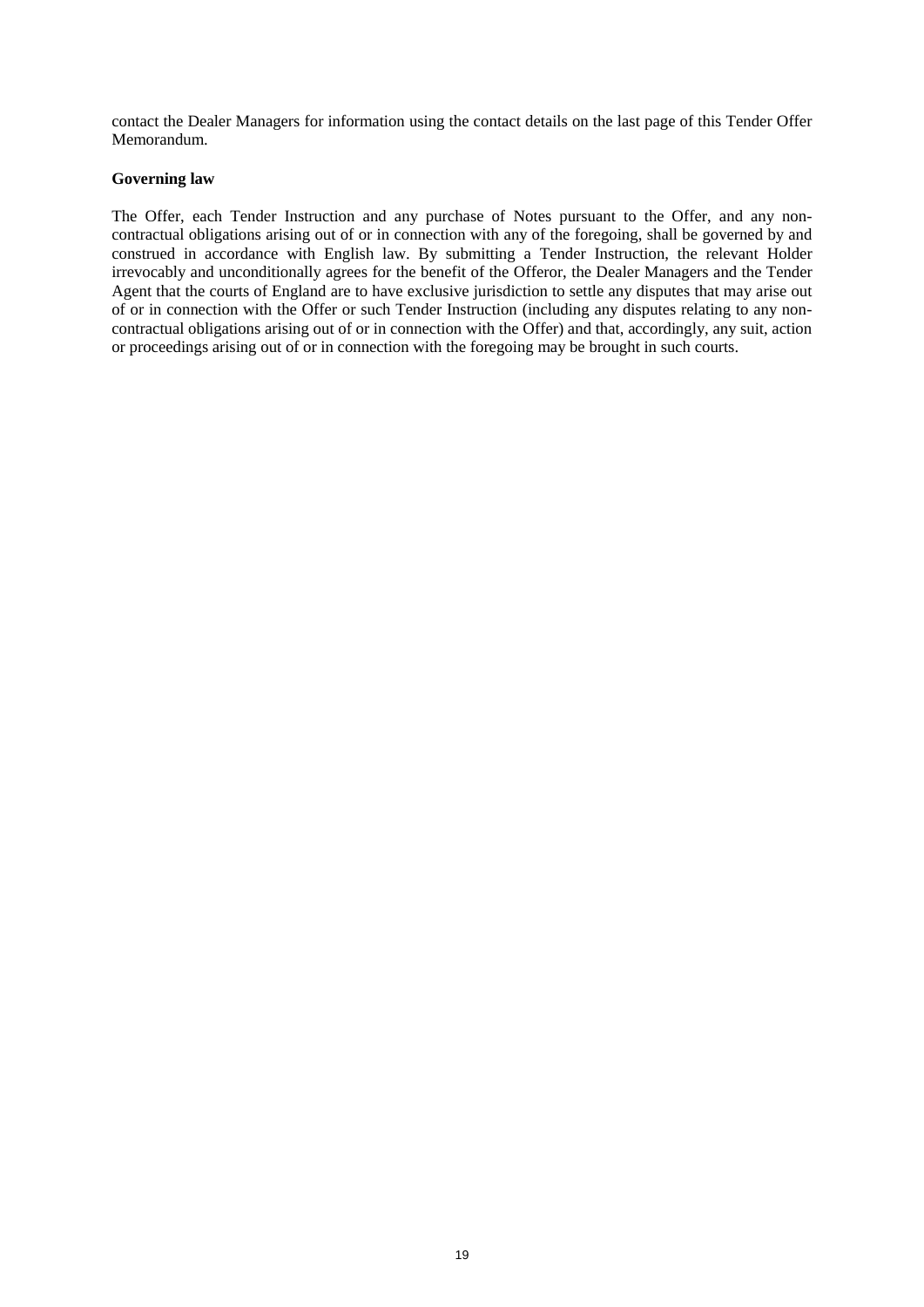#### **RISK FACTORS AND OTHER CONSIDERATIONS**

## *Before making a decision whether to tender Notes pursuant to the Offer, Holders should carefully consider all of the information in this Tender Offer Memorandum and, in particular, the following factors:*

#### **Uncertainty as to the trading market for Notes not purchased**

Although the Notes that are not validly tendered by Holders or accepted for purchase by the Offeror (including any Notes which are validly tendered but are not accepted for purchase pursuant to the Offer by virtue of any scaling) will continue to be admitted to the Official List of the Financial Conduct Authority and to trading on the London Stock Exchange plc's main market, to the extent tenders of Notes in the Offer are accepted by the Offeror and the Offer is completed, the trading markets for the Notes that remain outstanding following such completion may be significantly more limited. Such remaining Notes may command a lower price than a comparable issue of securities with greater market liquidity. A reduced market value and liquidity may also make the trading price of such remaining Notes more volatile. As a result, the market price for such Notes that remain outstanding after the completion of the Offer may be adversely affected as a result of the Offer. None of the Offeror, the Dealer Managers or the Tender Agent (or any of their respective affiliates) has any duty to make a market in any such remaining Notes.

#### **No obligation to accept tenders of Notes for purchase and the New Financing Condition**

The Offeror is not under any obligation to accept any tender of Notes for purchase pursuant to the Offer. The Offeror will determine the Final Acceptance Amount and any applicable Scaling Factor in its sole and absolute discretion. Additionally, the Offer is conditional on the satisfaction or waiver in the sole discretion of the Offeror of the New Financing Condition. Tenders of Notes for purchase may be rejected in the sole and absolute discretion of the Offeror for any reason, and the Offeror is not under any obligation to Holders to furnish any reason or justification for refusing to accept a tender of Notes for purchase. For example, tenders of Notes for purchase may be rejected if the Offer is terminated, if the New Financing Condition is not satisfied, if the Offer does not comply with the relevant requirements of a particular jurisdiction or for any other reason, in all cases in the sole and absolute discretion of the Offeror.

#### **No assurance of priority allocation in New Notes**

Whilst the Offeror will, in connection with the allocation of the New Notes, consider among other factors whether or not the relevant investor seeking an allocation of the New Notes has, prior to such allocation, validly tendered or indicated a firm intention to the Offeror or the Dealer Managers that they intend to tender their Notes pursuant to the Offer and, if so, the aggregate nominal amount of Notes tendered or intended to be tendered by such investor, the Offeror is not obliged to allocate New Notes to an investor which has validly tendered or indicated an intention to tender Notes pursuant to the Offer. If any New Notes are allocated to an investor which has validly tendered its Notes, the nominal amount of New Notes so allocated may be less or more than the nominal amount of Notes tendered by such Holder and accepted by the Offeror pursuant to the Offer. If a Holder validly tenders Notes pursuant to the Offer, such Notes will remain subject to such tender and the conditions of the Offer as set out in this Tender Offer Memorandum, including the blocking of such Notes, irrespective of whether that Holder receives all, part or none of any allocation of New Notes for which it has applied.

#### **Responsibility for complying with the procedures of the Offer**

Holders are responsible for complying with all of the procedures for tendering Notes pursuant to the Offer (including the submission of Tender Instructions). Holders who wish to tender their Notes for purchase should allow sufficient time for timely completion of the relevant submission procedures. None of the Offeror, the Dealer Managers or the Tender Agent (or any of their respective Associated Persons) assumes any responsibility for informing any Holder of irregularities with respect to such Holder's participation in the Offer including any errors or other irregularities, manifest or otherwise, in any Tender Instruction.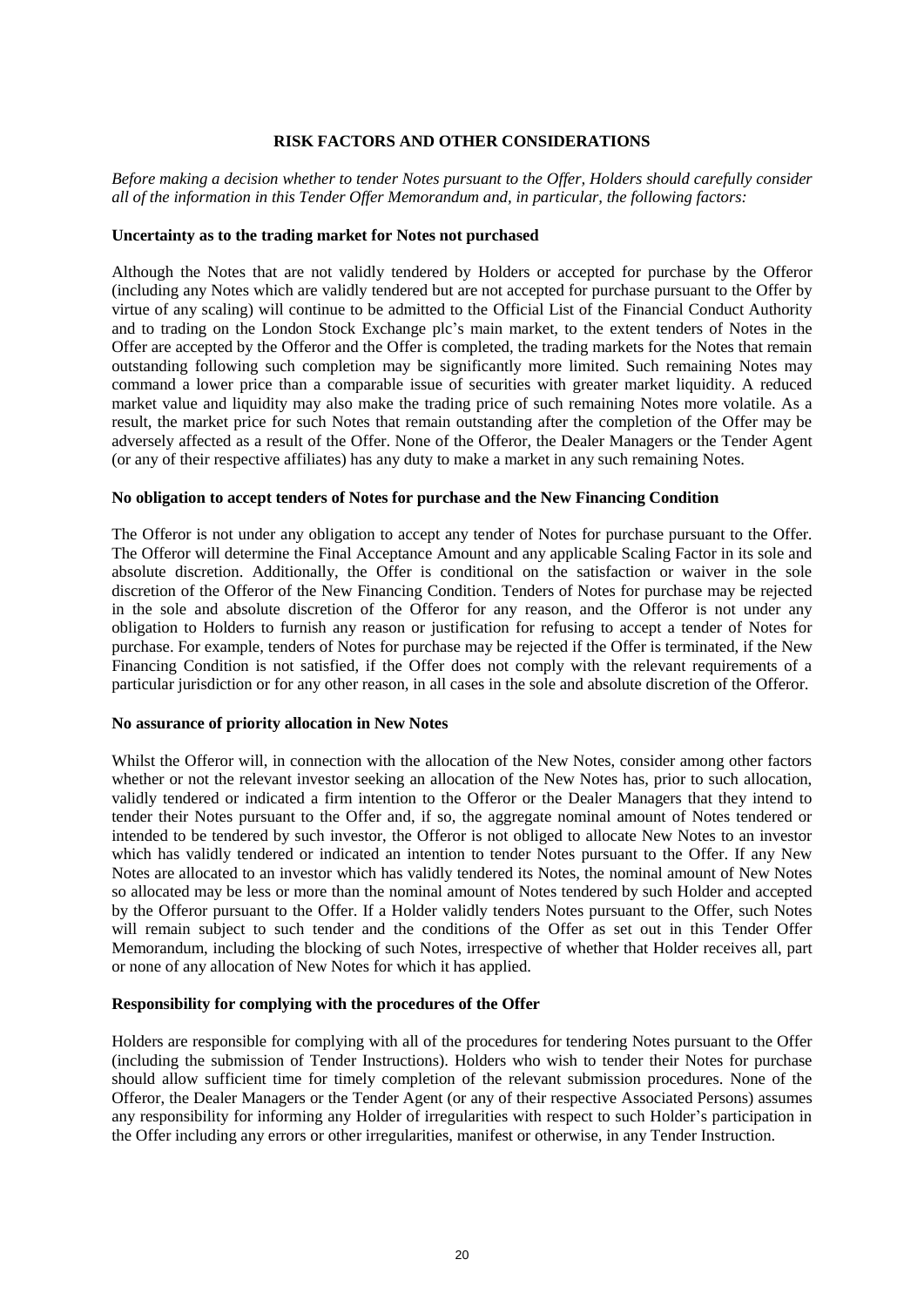## **Completion, termination and amendment**

Until the Offeror (i) announces whether it has decided to accept valid tenders of Notes pursuant to the Offer and (ii) determines (in its sole discretion) that the New Financing Condition has been satisfied (or waived), no assurance can be given that the Offer will be completed. Notes that are not successfully tendered for purchase pursuant to the Offer will remain outstanding.

In addition, subject to applicable law and as provided in this Tender Offer Memorandum, the Offeror may, in its sole discretion, extend, re-open, amend and/or terminate the Offer at any time before such announcement and may, in its sole discretion, waive any of the conditions to the Offer either before or after such announcement.

# **Non-tendering Holders**

Holders who do not participate in the Offer, or whose Notes are not accepted for purchase by the Offeror pursuant to the Offer, will continue to hold their Notes subject to the terms and conditions of the Notes.

# **Tender Instructions irrevocable**

Tender Instructions will be irrevocable except in the limited circumstances described in "*Extension, Amendment and Termination*".

# **Compliance with offer and distribution restrictions**

Holders are referred to the offer and distribution restrictions in "*Offer and Distribution Restrictions*" and the agreements, acknowledgements, representations, warranties and undertakings in "*Procedures for Participating in the Offer*", which Holders will be deemed to make on submission of a Tender Instruction. Non-compliance with these could result in, among other things, the unwinding of trades and/or heavy penalties.

### **Tenders of Notes by Sanctions Restricted Persons will not be accepted**

A Holder or a beneficial owner of the Notes who is, or who is believed by the Offeror to be, a Sanctions Restricted Person (as defined herein) may not participate in the Offer. No steps taken by a Sanctions Restricted Person to tender any or all of its Notes for purchase pursuant to the Offer will be accepted by the Offeror and such Sanctions Restricted Person will not be eligible to receive the Purchase Price or any Accrued Interest Payment in any circumstances. The restriction described in this paragraph shall not apply if and to the extent that it is or would be a breach of any provision of the Blocking Regulations (as defined below) and/or any associated and applicable national law, instrument or regulation related thereto.

### **Responsibility to consult advisers**

Each Holder is solely responsible for making its own independent appraisal of all matters as such Holder deems appropriate (including those relating to the Offer, the Offeror, the Notes and, if applicable, the New Notes) and each Holder must make its own decision as to whether to tender any or all of its Notes for purchase pursuant to the Offer.

Holders should consult their own tax, accounting, financial and legal advisers regarding the suitability to themselves of the tax, accounting or other consequences of participating in the Offer, including (if applicable) any disposal of Notes and any investment in New Notes.

None of the Offeror, the Dealer Managers, the Tender Agent or any of their respective Associated Persons is acting for any Holder, or will be responsible to any Holder for providing any protections which would be afforded to its clients or for providing advice in relation to the Offer, and accordingly none of the Offeror, the Dealer Managers, the Tender Agent or any of their respective Associated Persons has made or will make any assessment of the merits and risks of the Offer or of the impact of the Offer on the interests of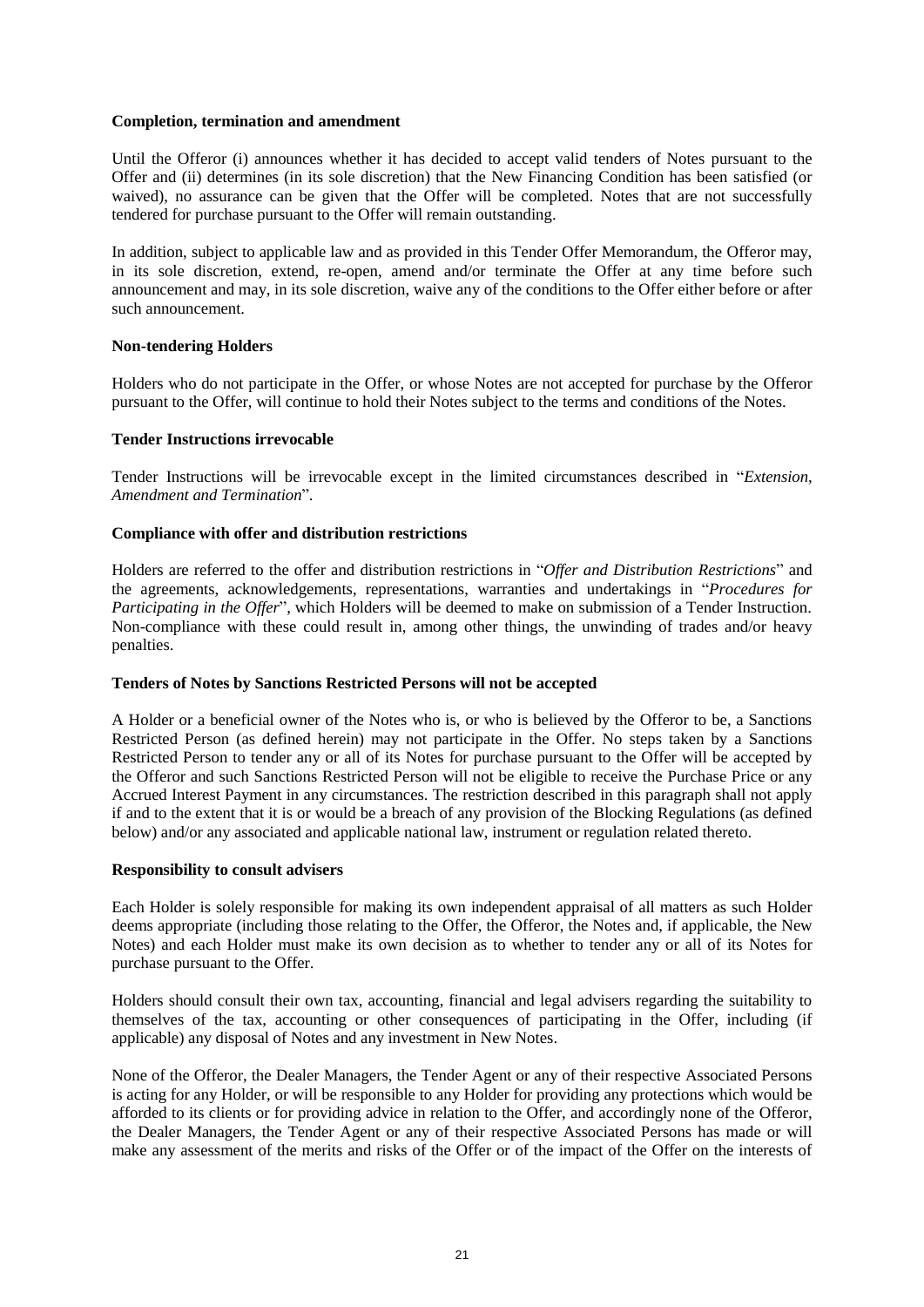the Holders either as a class or as individuals, and none of them makes any recommendation as to whether Holders should tender Notes in the Offer.

## **Restrictions on transfer of Notes**

When considering whether to participate in the Offer, Holders should take into account that restrictions on the transfer of Notes by Holders will apply from the time of submission of Tender Instructions. A Holder will, on submitting a Tender Instruction, agree that its Notes will be blocked in the relevant account in the relevant Clearing System from the date the relevant Tender Instruction is submitted until the earlier of (i) the time of settlement on the Settlement Date and (ii) the date of any termination of the Offer (including where such Notes are not accepted by the Offeror for purchase) or on which the Tender Instruction is revoked, in the limited circumstances in which such revocation is permitted.

### **Costs incurred in blocking the Notes**

All fees, if any, which may be charged by the relevant Clearing System to the Direct Participant in connection with the blocking (or unblocking) of the Notes or otherwise must be borne by the Direct Participant or as otherwise agreed between the Direct Participant and the relevant Holder. For the avoidance of doubt, Direct Participants and Holders shall have no recourse to the Offeror, the Dealer Managers or the Tender Agent with respect to such costs.

# **Minimum Denomination of the Notes**

Tender Instructions must be submitted in respect of a minimum nominal amount of Notes of no less than  $£100,000$  (being the minimum denomination of the Notes), and may be submitted in integral multiples of £1,000 thereabove.

A Holder whose Notes are accepted for purchase pursuant to the Offer and who, following purchase of the relevant Notes on the Settlement Date, continues to hold in its account with the relevant Clearing System further Notes in a nominal amount of less than £100,000, would need to purchase a nominal amount of Notes such that its holding amounts to at least £100,000 before (i) the Notes it continues to hold may be traded in the Clearing Systems or (ii) it may receive a definitive note in respect of such holding (should definitive notes be printed).

While the Offeror intends to adjust the Scaling Factor applicable to any particular Tender Instruction such that the relevant Holder's residual amount of Notes not accepted under the relevant Tender Instruction amounts to either (i) at least the Minimum Denomination or (ii) zero, it shall not be obliged to do so.

### **Other purchases or redemption of the Notes**

Whether or not the Offer is completed, the Offeror, the Dealer Managers, the Tender Agent and their respective affiliates may, to the extent permitted by applicable law, continue to acquire, from time to time during or after the Offer, Notes other than pursuant to the Offer, including through open market purchases and privately negotiated transactions, tender offers, exchange offers or otherwise, upon such terms and at such prices as they may determine. The Offeror, any Dealer Manager or their respective affiliates may acquire further Notes after the Offer has expired or lapsed, whether in the market or otherwise.

The Offeror may also redeem any outstanding Notes in accordance with their terms and conditions.

The prices at which any outstanding Notes may be subsequently purchased or redeemed may be more or less than the price to be paid pursuant to the Offer and could be for cash or other consideration or otherwise on terms more or less favourable than those contemplated in the Offer.

### **Separate settlement**

Payments made under the Offer and the issue of New Notes are subject to separate settlement processes, and the Settlement Date for the Offer is expected to fall on or after the settlement date for the issue of the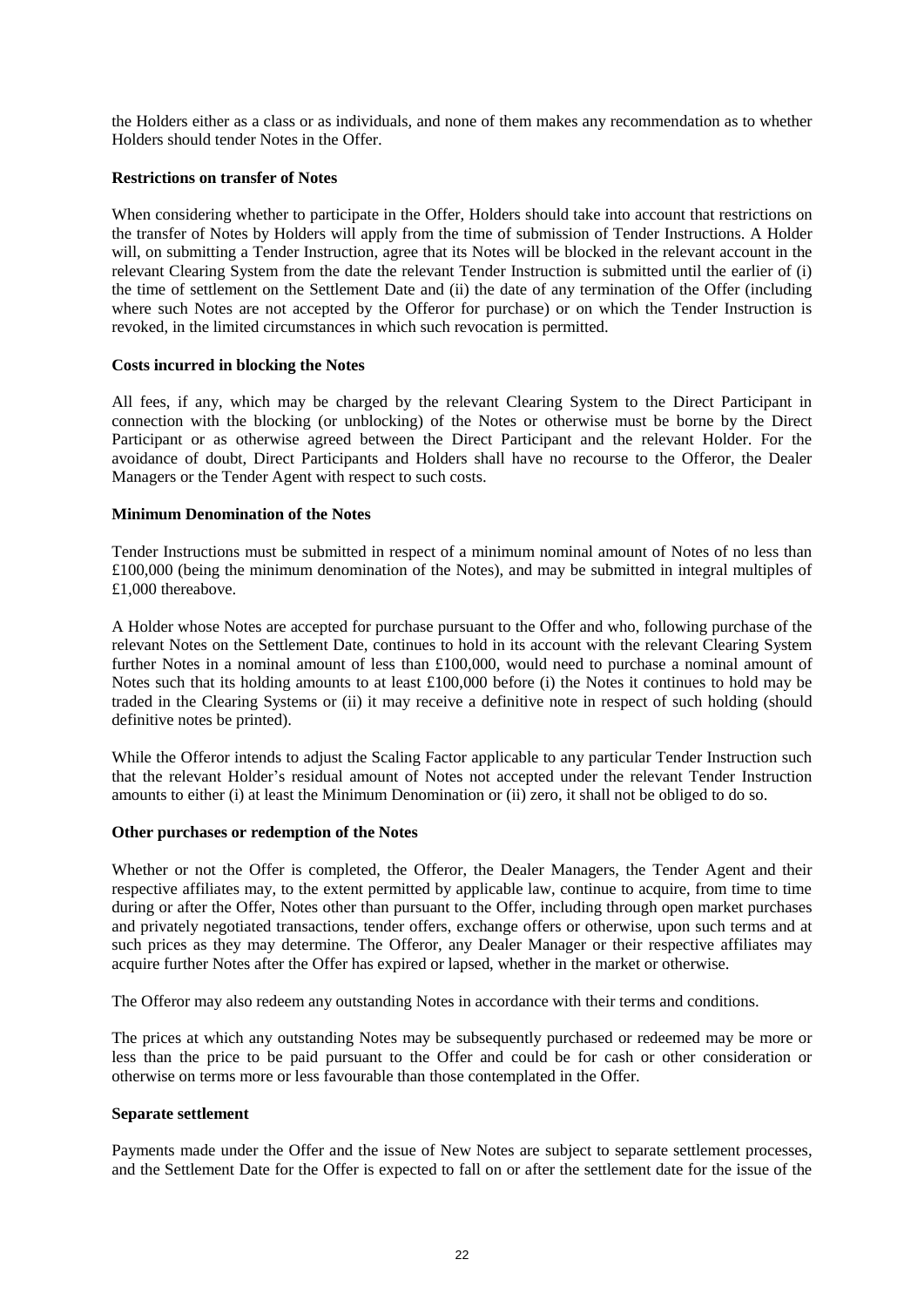New Notes. Holders who subscribe for New Notes may be required to make payment for such New Notes prior to receiving any payment pursuant to the Offer.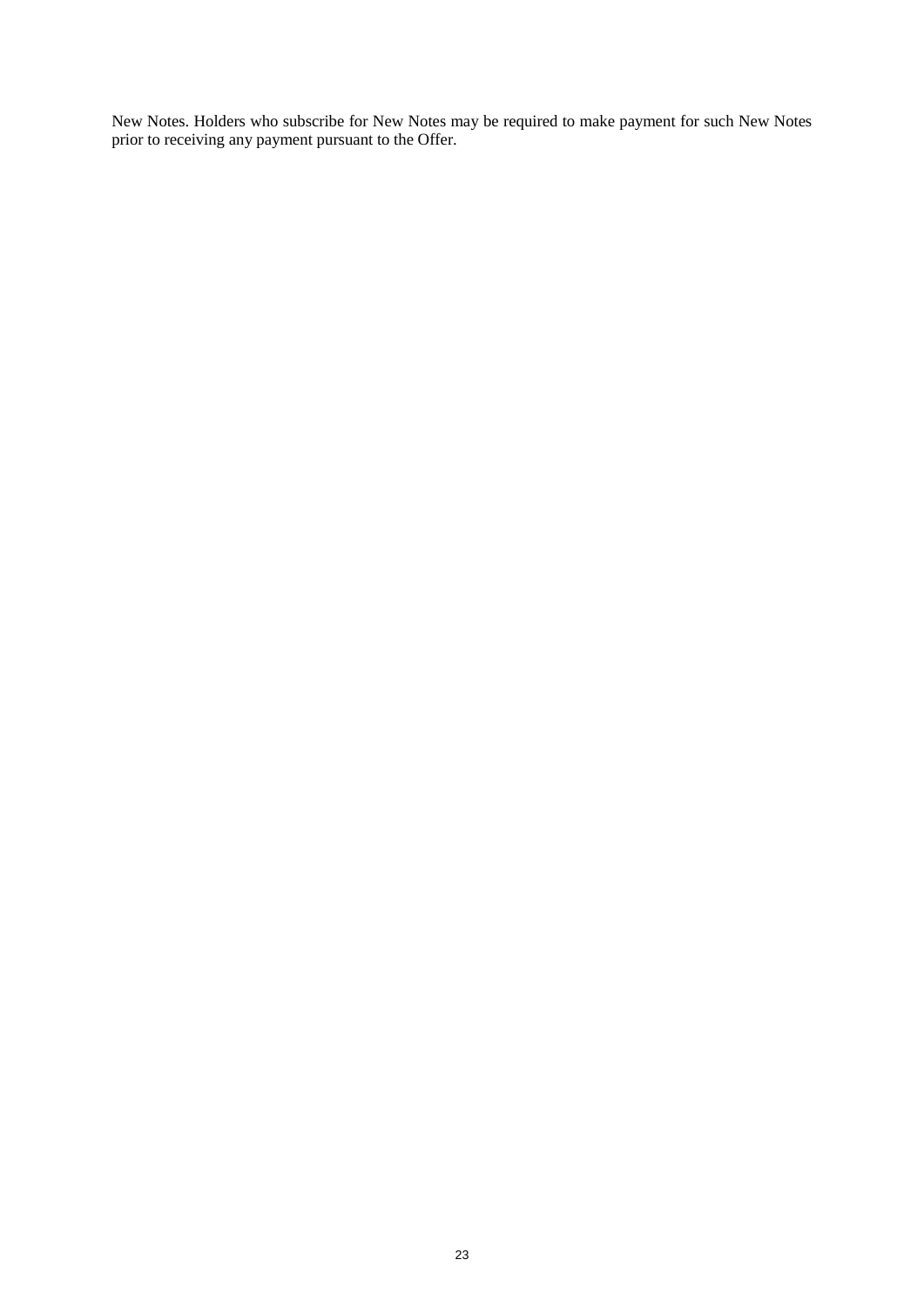# **TAX CONSEQUENCES**

In view of the number of different jurisdictions where tax laws may apply to a Holder, this Tender Offer Memorandum does not discuss the tax consequences for Holders arising from the purchase of Notes by the Offeror pursuant to the Offer. Holders are urged to consult their own professional advisers regarding these possible tax consequences under the laws of the jurisdictions that apply to them or to the sale of their Notes and the receipt pursuant to the Offer of the Purchase Price and the Accrued Interest Payment. Holders are liable for their own taxes and similar or related payments imposed on them under the laws of any applicable jurisdiction, and have no recourse to the Offeror, the Dealer Managers or the Tender Agent with respect to taxes arising in connection with the Offer.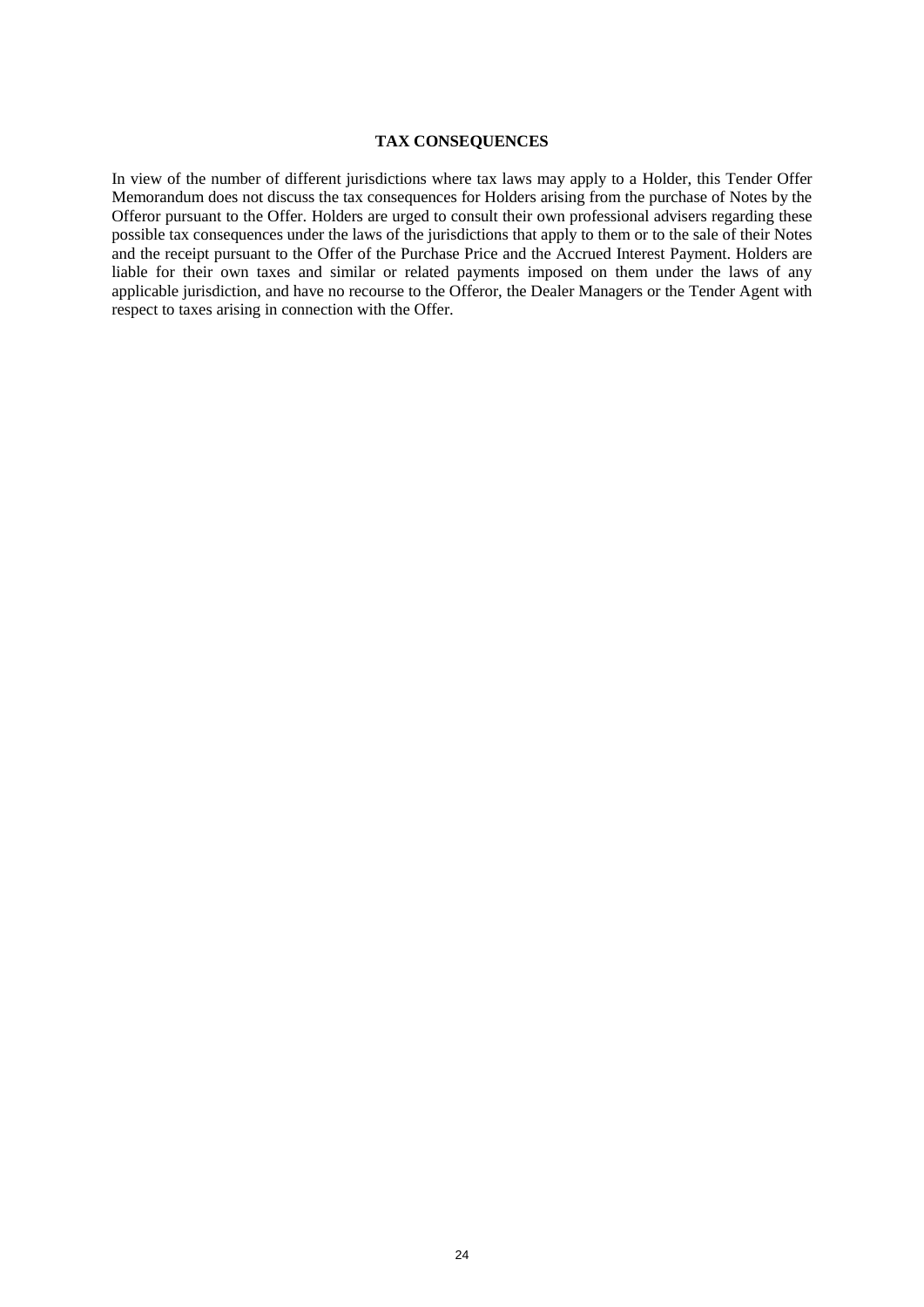# **PROCEDURES FOR PARTICIPATING IN THE OFFER**

*Holders who need assistance with respect to the procedures for participating in the Offer should contact the Tender Agent, the contact details for which are on the last page of this Tender Offer Memorandum.*

#### **Summary of Action to be Taken**

The Offeror will only accept tenders of Notes for purchase pursuant to the Offer which are made by way of the submission of valid Tender Instructions in accordance with the procedures set out in this section "*Procedures for Participating in the Offer*". It is each Holder's responsibility to inform itself of, and arrange for timely tender of its Notes in accordance with, the procedures and deadlines applicable to the Clearing System through which it tenders its Notes.

To tender Notes for purchase pursuant to the Offer, a Holder should deliver, or arrange to have delivered on its behalf, via the relevant Clearing System and in accordance with the requirements of such Clearing System, a valid Tender Instruction that is received by the Tender Agent by the Expiration Deadline. Tender Instructions must be submitted in respect of a minimum nominal amount of Notes of no less than £100,000 (being the minimum denomination of the Notes) and may be submitted in integral multiples of £1,000 thereabove.

*Holders are advised to check with any bank, securities broker or other intermediary through which they hold Notes when such intermediary would need to receive instructions from a Holder in order for that Holder to be able to participate in, or (in the limited circumstances in which revocation is permitted) revoke their instruction to participate in, the Offer by the deadlines specified in this Tender Offer Memorandum. The deadlines set by any such intermediary and each Clearing System for the submission and revocation of Tender Instructions will be earlier than the relevant deadlines specified in this Tender Offer Memorandum.*

## **Tender Instructions**

The tendering of Notes in the Offer will be deemed to have occurred upon receipt by the Tender Agent from the relevant Clearing System, by the Expiration Deadline, of a valid Tender Instruction submitted in accordance with the requirements of such Clearing System. The receipt of such Tender Instruction by the relevant Clearing System will be acknowledged in accordance with the standard practices of such Clearing System and will result in the blocking of the relevant Notes in the Holder's account with the relevant Clearing System so that no transfers may be effected in relation to such Notes from the date the relevant Tender Instruction is delivered until the earlier of (i) the time of settlement on the Settlement Date and (ii) the date of any termination of the Offer (including where such Notes are not accepted by the Offeror for purchase) or on which the Tender Instruction is revoked, in the limited circumstances in which such revocation is permitted.

Holders must take the appropriate steps through the relevant Clearing System so that no transfers may be effected in relation to such blocked Notes at any time after the date of submission of such Tender Instruction, in accordance with the requirements of the relevant Clearing System and the deadlines required by such Clearing System. By blocking such Notes in the relevant Clearing System, each Direct Participant will be deemed to consent to have the relevant Clearing System provide details concerning such Direct Participant's identity to the Tender Agent (and for the Tender Agent to provide such details to the Offeror, the Dealer Managers and to their respective legal advisers).

**Only Direct Participants may submit Tender Instructions. Each Holder that is not a Direct Participant must arrange for the Direct Participant through which such Holder holds its Notes to submit a valid Tender Instruction on its behalf to the relevant Clearing System before the deadlines specified by the relevant Clearing System, which will be earlier than the deadlines specified in this Tender Offer Memorandum.**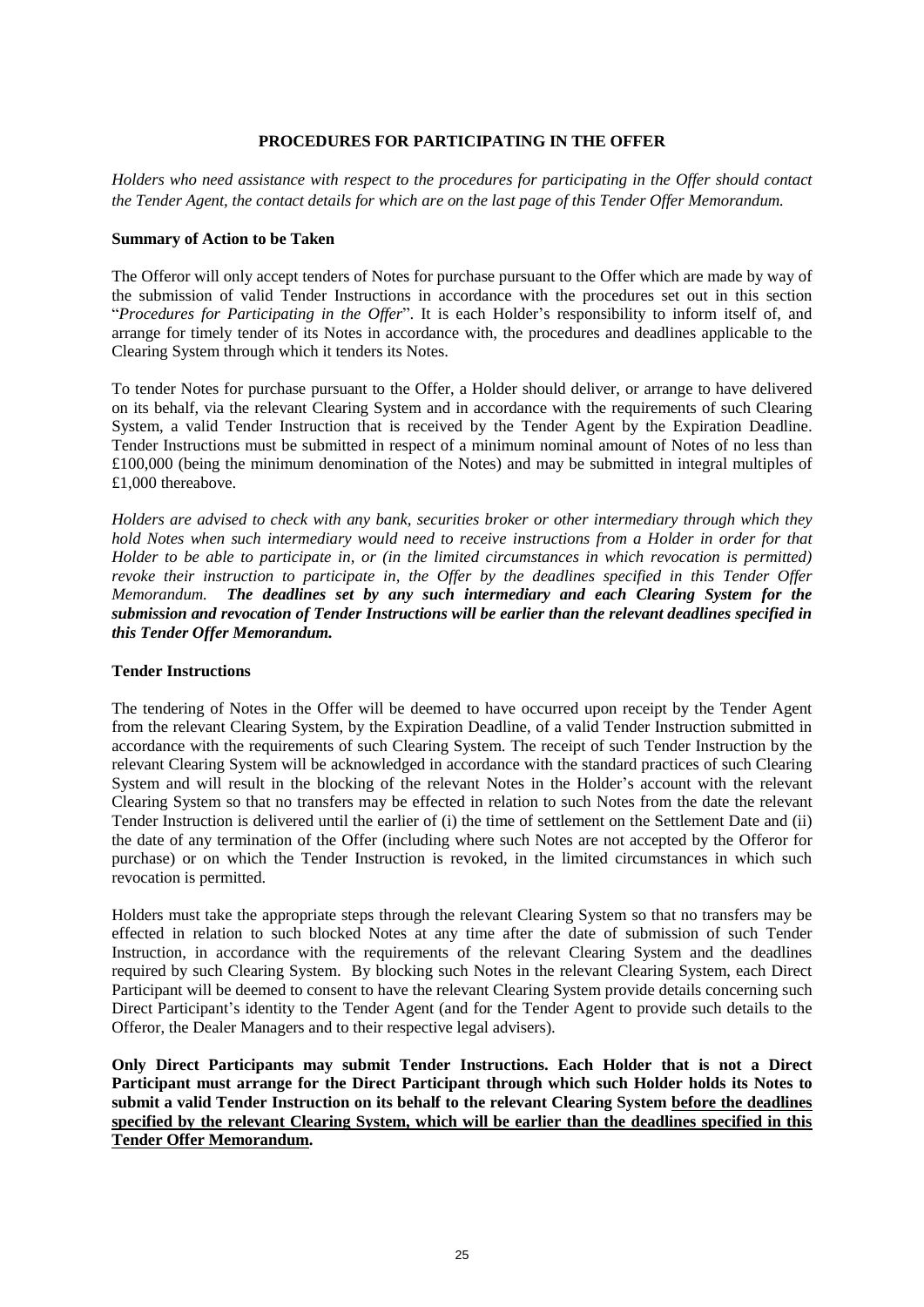It is a term of the Offer that Tender Instructions are irrevocable except in the limited circumstances described in "*Extension, Amendment and Termination*". In such circumstances, Tender Instructions may be revoked by a Holder, or the relevant Direct Participant on its behalf, by submitting a valid electronic revocation instruction to the relevant Clearing System. To be valid, such instruction must specify the Notes to which the original Tender Instruction related, the securities account in which such Notes are deposited and any other information required by the relevant Clearing System.

By submitting a valid Tender Instruction to the relevant Clearing System in accordance with the standard procedures of such Clearing System, each Holder whose Notes are the subject of such Tender Instruction, and any Direct Participant submitting such Tender Instruction on behalf of such Holder(s) shall in respect of itself and each such Holder, be deemed to agree, and acknowledge, represent, warrant and undertake, to the Offeror, the Dealer Managers and the Tender Agent the following at the time of submission of the Tender Instruction, the Expiration Deadline and the time of settlement on the Settlement Date (if a Holder or Direct Participant is unable to make any such agreement or acknowledgement or give any such representation, warranty or undertaking, such Holder or Direct Participant should contact the Tender Agent immediately):

- (a) it has received the Tender Offer Memorandum, and has reviewed and accepts the offer and distribution restrictions, terms, conditions, risk factors and other considerations of the Offer, all as described in this Tender Offer Memorandum, and it is assuming all the risks inherent in participating in the Offer and has undertaken an appropriate analysis of the implications of the Offer without reliance on the Offeror, the Dealer Managers or the Tender Agent (or any of their respective Associated Persons);
- (b) by blocking the relevant Notes in the relevant Clearing System, it will be deemed to consent, in the case of a Direct Participant, to have such Clearing System provide details concerning its identity to the Tender Agent (and for the Tender Agent to provide such details to the Offeror and the Dealer Managers, and their respective legal advisers);
- (c) upon the terms and subject to the conditions of the Offer, it irrevocably tenders for purchase in the Offer the nominal amount of Notes blocked, or to be blocked, as the case may be, in its account in the relevant Clearing System and, subject to and effective on such purchase by the Offeror, it renounces all right, title and interest in and to all such Notes purchased by or at the direction of the Offeror and waives and releases any rights or claims it may have against the Offeror with respect to any such Notes and the Offer;
- (d) if the Notes tendered for purchase are accepted by the Offeror it acknowledges that (i) the Purchase Price and the Accrued Interest Payment will be paid in pounds sterling, (ii) such cash amounts will be deposited by or on behalf of the Offeror with the Clearing Systems on the Settlement Date, (iii) on receipt of such cash amounts, the Clearing Systems will make payments promptly to the accounts in the Clearing Systems of the relevant Direct Participants and (iv) payment of such cash amounts to or to the order of the Clearing Systems will discharge the obligation of the Offeror to such Holder in respect of the payment of the cash amounts, and no additional amounts shall be payable to the Holder in the event of a delay in the payment of such cash amounts by the relevant Clearing System or an intermediary to the Holder;
- (e) it agrees to ratify and confirm each and every act or thing that may be done or effected by the Offeror, any of its directors or any person nominated by the Offeror in the proper exercise of his or her powers and/or authority hereunder;
- (f) it agrees to do all such acts and things as shall be necessary and execute any additional documents deemed by the Offeror to be desirable, in each case to complete the transfer of the relevant Notes to the Offeror or its nominee against payment to it of the Purchase Price and the Accrued Interest Payment for such Notes and/or to perfect any of the authorities expressed to be given hereunder;
- (g) it has observed the laws of all relevant jurisdictions; obtained all requisite governmental, exchange control or other required consents; complied with all requisite formalities; and paid, or will pay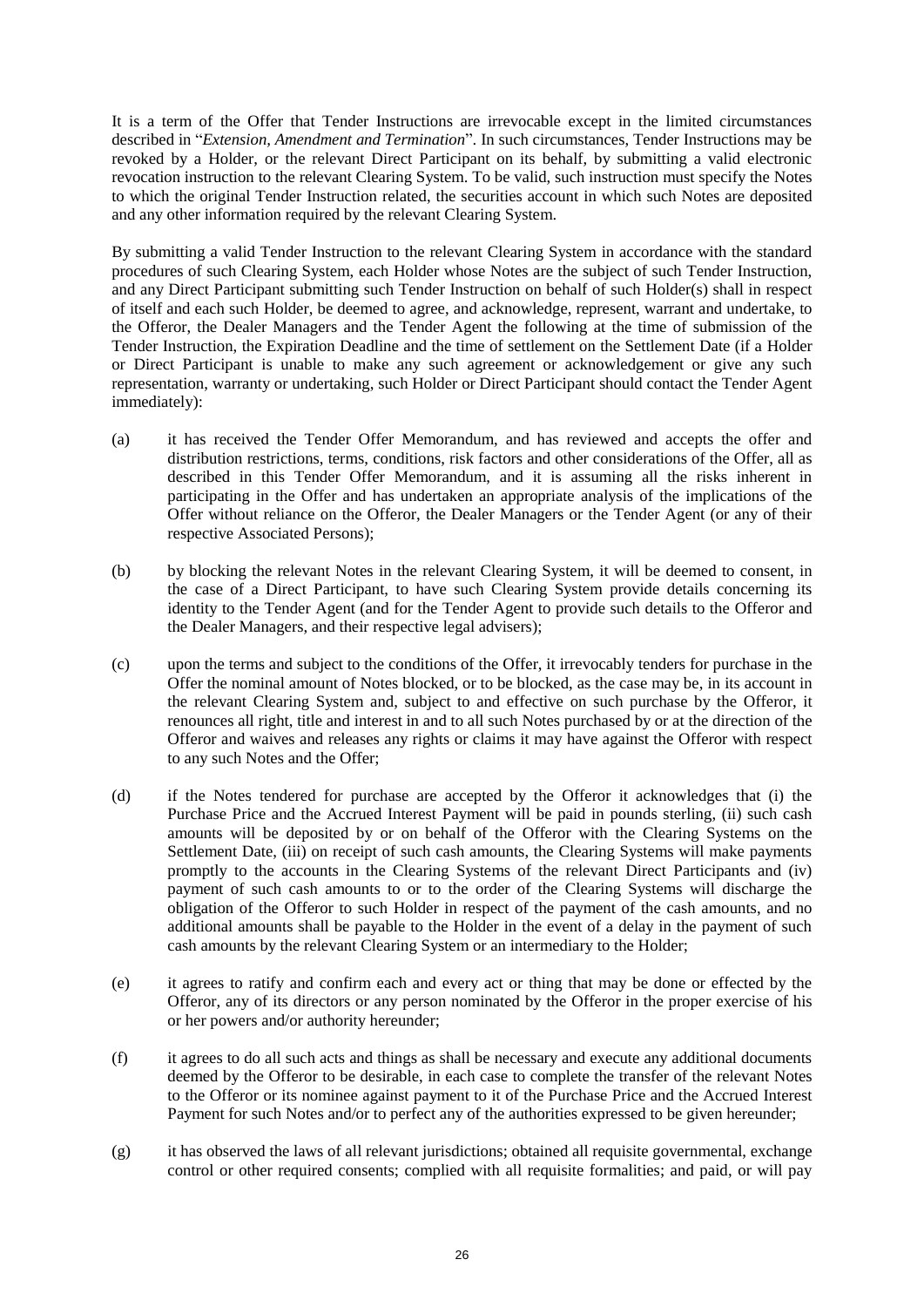any issue, transfer or other taxes or requisite payments due from it in each respect in connection with any offer or acceptance in any jurisdiction and that it has not taken or omitted to take any action in breach of the terms of the Offer or which will or may result in the Offeror, the Dealer Managers, the Tender Agent, or any other person acting in breach of the legal or regulatory requirements of any such jurisdiction in connection with the Offer;

- (h) all authority conferred or agreed to be conferred pursuant to its acknowledgements, agreements, representations, warranties and undertakings, and all of its obligations shall be binding upon its successors, assigns, heirs, executors, trustees in bankruptcy and legal representatives, and shall not be affected by, and shall survive, its death or incapacity;
- (i) no information has been provided to it by the Offeror, the Dealer Managers or the Tender Agent, or any of their respective Associated Persons, with regard to the tax consequences for Holders arising from the purchase of Notes by the Offeror pursuant to the Offer and the receipt by the Holder of the Purchase Price and Accrued Interest Payment, and it acknowledges that it is solely liable for any taxes and similar or related payments imposed on it under the laws of any applicable jurisdiction as a result of its participation in the Offer (including the receipt pursuant to the Offer of the Purchase Price and Accrued Interest Payment) and agrees that it will not and does not have any right of recourse (whether by way of reimbursement, indemnity or otherwise) against the Offeror, the Dealer Managers or the Tender Agent, or any of their respective Associated Persons, or any other person in respect of such taxes and payments;
- (j) none of the Offeror, the Dealer Managers or the Tender Agent (or any of their respective Associated Persons) has given it any information with respect to the Offer save as expressly set out in this Tender Offer Memorandum nor has any of them made any recommendation to it as to whether it should tender Notes in the Offer; it has had access to such financial and other information concerning the Notes, and has consulted with its own legal, regulatory, tax, business, investment, financial and accounting advisers, as it deems necessary or appropriate in order to make an informed decision with respect to its tendering of Notes for purchase in the Offer; it is not relying on any communication (written or oral) made by any party involved in the Offer or any such party's affiliates as constituting a recommendation to tender Notes in the Offer; and it is able to bear the economic risks of participating in the Offer;
- (k) it is not a person to whom it is unlawful to make an invitation pursuant to the Offer under applicable securities laws, it has not distributed or forwarded this Tender Offer Memorandum or any other documents or materials relating to the Offer to any such person(s) and it has (before submitting, or arranging for the submission on its behalf, as the case may be, of the Tender Instruction in respect of the Notes it is tendering for purchase) complied with all laws and regulations applicable to it for the purposes of its participation in the Offer;
- (l) either (a) (i) it is the beneficial owner of the Notes being tendered in the Offer and (ii) it is located and resident outside the United States and it is participating in the Offer from outside the United States or (b) (i) it is acting on behalf of the beneficial owner of the Notes being tendered in the Offer on a non-discretionary basis and has been duly authorised to so act and (ii) such beneficial owner has confirmed to it that it is located and resident outside the United States and it is participating in the Offer from outside the United States;
- (m) it is not located or resident in Italy or, if it is located in Italy, it is an authorised person or is tendering Notes through an authorised person (such as an investment firm, bank or financial intermediary permitted to conduct such activities in Italy in accordance with the Legislative Decree No. 58 of 24 February 1998, as amended, *Commissione Nazionale per le Società e la Borsa* (**CONSOB**) Regulation No. 20307 of 15 February 2018, as amended from time to time, and Legislative Decree No. 385 of 1 September 1993, as amended) and in compliance with applicable laws and regulations or with requirements imposed by CONSOB or any other Italian authority;
- (n) it is not located or resident in the United Kingdom or, if it is located or resident in the United Kingdom, it is a person falling within the definition of investment professionals (as defined in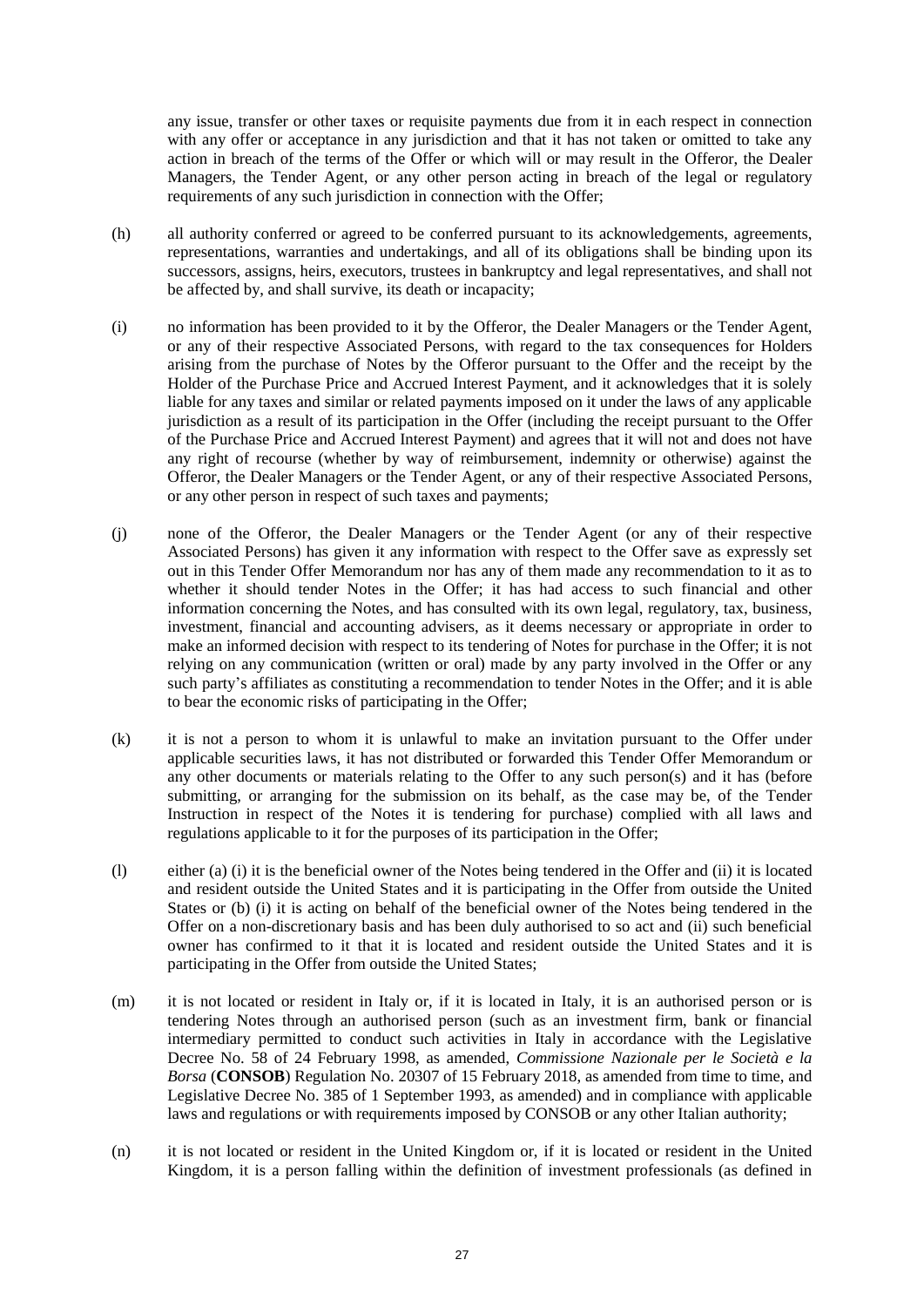Article 19(5) of the Financial Promotion Order) or within Article 43 of the Financial Promotion Order, or to whom this Tender Offer Memorandum and any other documents or materials relating to the Offer may otherwise lawfully be communicated in accordance with the Financial Promotion Order;

- (o) it is not located or resident in France or, if it is located or resident in France, it is a qualified investor as defined in Article 2(e) of Regulation (EU) 2017/1129, as amended;
- <span id="page-29-0"></span>(p) it is not a Sanctions Restricted Person;
- (q) it has full power and authority to tender the Notes it has tendered in the Offer and, if such Notes are accepted for purchase by the Offeror such Notes will be transferred to, or to the order of, the Offeror with full title free from all liens, charges and encumbrances, not subject to any adverse claim and together with all rights attached to such Notes, and it will, upon request, execute and deliver any additional documents and/or do such other things deemed by the Offeror to be necessary or desirable to complete the transfer and cancellation of such Notes or to evidence such power and authority;
- (r) in respect of its Notes which it has tendered in the Offer and which are purchased by the Offeror on the terms of the Offer, it (i) releases, to the fullest extent permitted by law, the Offeror, the Dealer Managers, the Tender Agent and their respective financial and legal advisers (together in each case with their respective members, representatives and Associated Persons) from any liabilities in relation to or arising in connection with the preparation, negotiation or implementation of the Offer or any part thereof, (ii) waives, to the fullest extent permitted by law, all rights and entitlement it may otherwise have or acquire to bring, participate in or enforce legal proceedings of any nature against the Offeror, the Dealer Managers, the Tender Agent and/or their respective financial and legal advisers (together in each case with their respective members, representatives and Associated Persons) in connection with the Offer and/or its Notes, (iii) waives, to the fullest extent permitted by law, all its rights, title and interest to and claims in respect of such Notes and (iv) acknowledges that the Contracts (Rights of Third Parties) Act 1999 applies to the foregoing acknowledgements, representations, warranties and undertakings;
- (s) it holds and will hold, until the time of settlement on the Settlement Date, the tendered Notes blocked in the relevant Clearing System and, in accordance with the requirements of, and by the deadline required by, such Clearing System, it has submitted, or has caused to be submitted, a Tender Instruction to such Clearing System to authorise the blocking of the tendered Notes with effect on and from the date of such submission so that, at any time pending the transfer of such Notes on the Settlement Date to the Offeror, or to its agent on its behalf, or until any revocation of such Tender Instruction (in the limited circumstances in which revocation is permitted), no transfers of such Notes may be effected;
- (t) the terms and conditions of the Offer shall be deemed to be incorporated in, and form a part of, the relevant Tender Instruction which shall be read and construed accordingly, and that the information given by or on behalf of such Holder in the relevant Tender Instruction is true and will be true in all respects at the time of the purchase of the Notes tendered on the Settlement Date:
- (u) it accepts that (i) the Offeror is under no obligation to accept tenders of Notes for purchase pursuant to the Offer, and accordingly such tender may be accepted or rejected by the Offeror in its sole discretion and for any reason; (ii) settlement of the Offer is conditional on the satisfaction (or waiver by the Offeror) of the New Financing Condition; and (iii) the submission of a Tender Instruction does not guarantee such Holder any allocation of New Notes, if issued;
- (v) the Offeror's acceptance for payment of Notes offered pursuant to any of the procedures described in this Tender Offer Memorandum will constitute a binding agreement between such Holder and the Offeror in accordance with the terms and subject to the conditions of the Offer;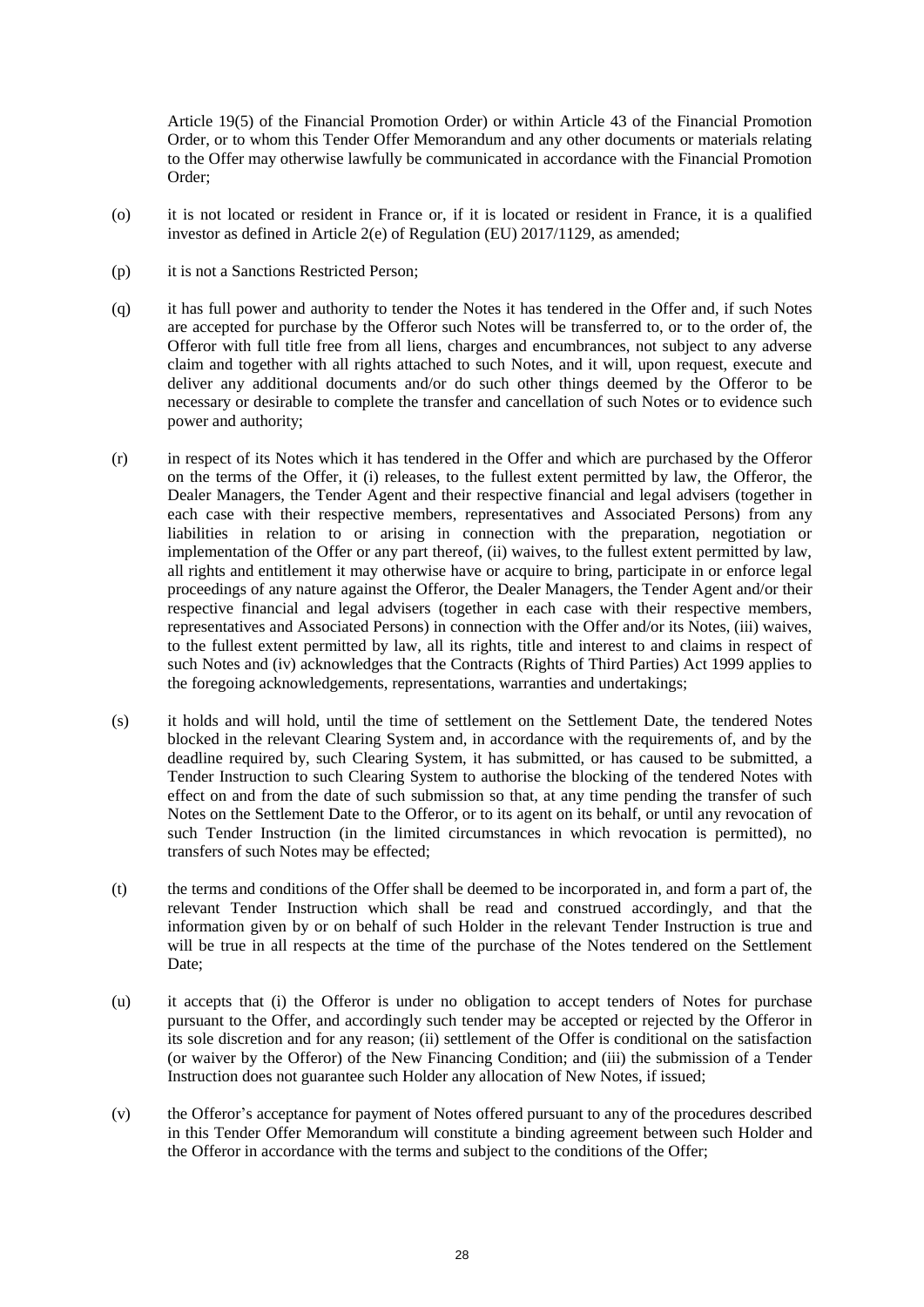- (w) it acknowledges that, in the event of a withdrawal or termination of the Offer by the Offeror, the Tender Instructions with respect to the relevant Notes will be deemed to be revoked, and the relevant Notes will be unblocked in the relevant Direct Participant's Clearing System account;
- (x) the information given by or on behalf of such Holder in the Tender Instruction is true and will be true in all respects at the time of the purchase of the Notes on the Settlement Date; and
- (y) it acknowledges that the Offeror, the Dealer Managers and the Tender Agent will rely upon the truth and accuracy of the foregoing acknowledgements, agreements, representations, warranties, undertakings and directions and it shall indemnify the Offeror, the Dealer Managers and the Tender Agent against all and any losses, costs, claims, liabilities, expenses, charges, actions or demands which any of them may incur or which may be made against any of them as a result of any breach of any of the terms of, or any of the acknowledgements, agreements, representations, warranties, undertakings and/or directions given in connection with the Offer (including any acceptance thereof) by any such Holder.

The representation, warranty and undertaking set out in paragraph [\(p\)](#page-29-0) above shall, other than when such representation, warranty and undertaking is made by a Holder (and the Direct Participant submitting the relevant Tender Instruction on such Holder's behalf) at the time of submission of the relevant Tender Instruction, not be sought or given if and to the extent that it is or would be a breach of any provision of Council Regulation (EC) No 2271/1996 (including as it forms part of UK domestic law by virtue of the European Union (Withdrawal) Act 2018, as amended) (the **Blocking Regulations**) and/or any associated and applicable national law, instrument or regulation related thereto.

The receipt of a Tender Instruction by the relevant Clearing System will constitute instructions to debit the securities account of the relevant Direct Participant on the Settlement Date in respect of all of the Notes that the relevant Holder has validly tendered and which have been accepted for purchase by the Offeror pursuant to the Offer, upon receipt by such Clearing System of an instruction from the Tender Agent for such Notes to be transferred to the specified account of the Offeror or its agent on its behalf and against payment by the Offeror of the Purchase Price and the Accrued Interest Payment for such Notes, subject to the automatic revocation of those instructions on the date of any termination of the Offer (including where such Notes are not accepted for purchase by the Offeror) or on the valid revocation of such Tender Instruction, in the limited circumstances in which such revocation is permitted as described in "*Extension, Amendment and Termination – Revocation Rights*", and subject to acceptance of the Offer by the Offeror and all other conditions of the Offer.

# **General**

# *Separate Tender Instructions*

A separate Tender Instruction must be completed on behalf of each beneficial owner.

# *Irrevocability*

The submission of a valid Tender Instruction in accordance with the procedures set out in this section "*Procedures for Participating in the Offer*" will be irrevocable (except in the limited circumstances described in "*Extension, Amendment and Termination – Revocation Rights*").

# *Irregularities*

All questions as to the validity, form, eligibility and valid revocation (including times of receipt) of any Tender Instruction will be determined by the Offeror in its sole discretion, which determination shall be final and binding.

The Offeror reserves the absolute right to reject any and all Tender Instructions or (in the limited circumstances in which revocation is permitted) revocation instructions not in proper form or for which any corresponding agreement by the Offeror to accept would, in the opinion of the Offeror and its legal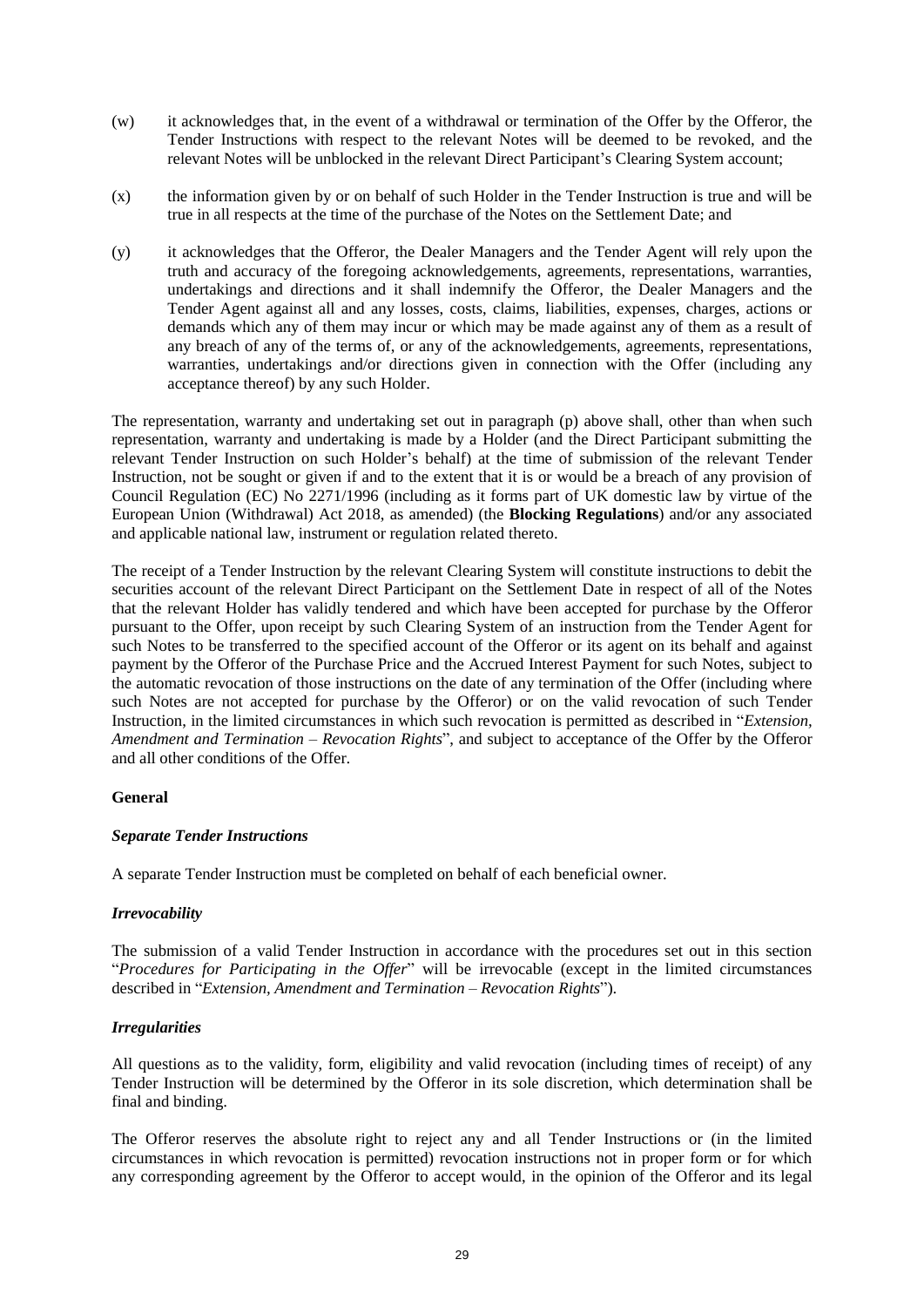advisers, be unlawful. The Offeror also reserves the absolute right to waive any defects, irregularities or delay in the submission of any and all Tender Instructions or revocation instructions. The Offeror also reserves the absolute right to waive any such defect, irregularity or delay in respect of a particular tender of Notes, whether or not the Offeror elects to waive similar defects, irregularities or any delay in respect of any other Notes.

Any defect, irregularity or delay must be cured within such time as the Offeror determines, unless waived by it. Tender Instructions will be deemed not to have been made until such defects, irregularities or delays have been cured or waived. None of the Offeror, the Dealer Managers or the Tender Agent shall be under any duty to give notice to a Holder of any defects, irregularities or delays in any Tender Instruction or revocation instruction nor shall any of them incur any liability for failure to give such notice.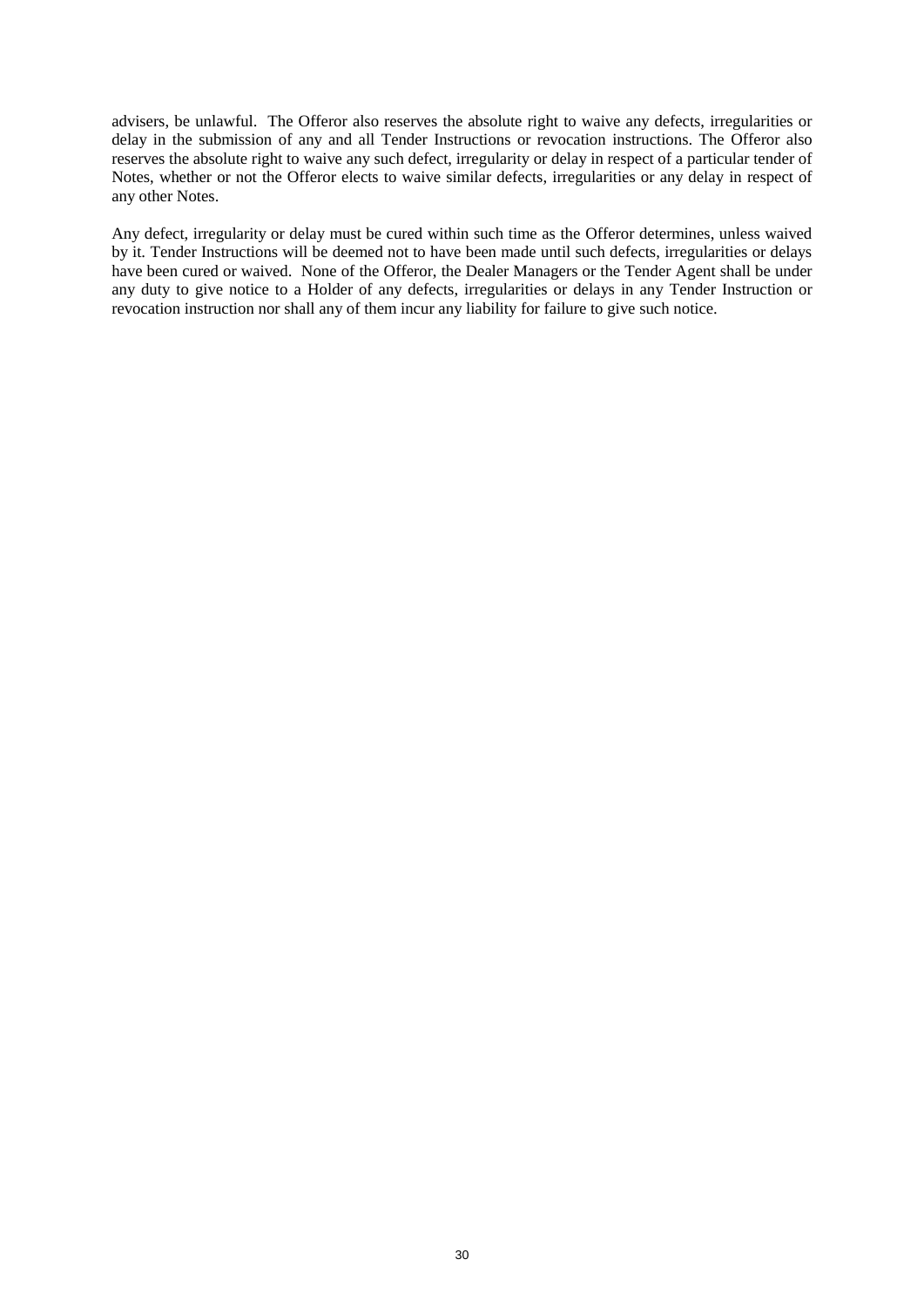## **EXTENSION, AMENDMENT AND TERMINATION**

#### **Extension, Amendment and Termination**

Notwithstanding any other provision of the Offer, the Offeror may, subject to applicable law, at its option and in its sole discretion, at any time before: (i) in case of (a) and (b) only, any acceptance by it of the Notes tendered for purchase in the Offer; and (ii) in case of (c) and (d) only, any acceptance by it of the Notes tendered for purchase in the Offer and satisfaction or waiver of the New Financing Condition:

- (a) extend the Expiration Deadline for, or re-open, the Offer (in which case all references in this Tender Offer Memorandum to "Expiration Deadline" shall, unless the context otherwise requires, be to the latest time and date to which the Expiration Deadline has been so extended or the Offer re-opened);
- (b) otherwise extend, re-open or amend the Offer in any respect (including, but not limited to, any increase, decrease, extension, re-opening or amendment, as applicable, in relation to the Expiration Deadline, the Pricing Time, the Target Acceptance Amount, the Benchmark Security, the Settlement Date, the Purchase Spread and/or the New Financing Condition);
- (c) delay the acceptance of Tender Instructions or purchase of Notes validly tendered in the Offer until satisfaction or waiver of the conditions to the Offer, even if the Offer has expired; or
- (d) terminate the Offer, including with respect to Tender Instructions submitted before the time of such termination.

The Offeror also reserves the right at any time to waive any or all of the conditions of the Offer as set out in this Tender Offer Memorandum.

The Offeror will ensure Holders are notified of any such extension, re-opening, amendment or termination as soon as is reasonably practicable after the relevant decision is made. To the extent a decision is made to waive any condition of the Offer generally, as opposed to in respect of certain tenders of Notes for purchase only, such decision will also be announced as soon as is reasonably practicable after it is made. See "*Further Information and Terms and Conditions – Announcements*".

A Holder who has tendered its Notes may not validly amend the terms of the tender as specified in the relevant Tender Instruction, without the prior written consent of the Offeror.

### **Revocation Rights**

If the Offeror amends the Offer in any way (including by way of the making of any announcement, or the issue of any supplement or other form of update to this Tender Offer Memorandum, in which any material development is disclosed) that, in the opinion of the Offeror (in consultation with the Dealer Managers), is materially prejudicial to the interests of Holders that have already submitted Tender Instructions before the announcement of such amendment (which announcement shall include a statement that, in the opinion of the Offeror, such amendment is materially prejudicial to the interests of such Holders and shall notify Holders of the above mentioned revocation right), then such Tender Instructions may be revoked at any time from the date and time of the announcement of such amendment of the Offer until 4.00 p.m. (London time) on the second Business Day following such announcement (subject to the earlier deadlines required by the Clearing Systems and any intermediary through which Holders hold their Notes).

For the avoidance of doubt, (a) a decision by the Offeror to set the Final Acceptance Amount at a significantly higher or lower level than the Target Acceptance Amount, or (b) any extension or re-opening of the Offer (including any amendment in relation to the Expiration Deadline and/or Settlement Date) in accordance with the terms of the Offer as described in this section "*Extension, Amendment and Termination*" shall not be considered materially prejudicial to the interests of Holders that have submitted Tender Instructions (provided that the settlement of the Offer as so extended or re-opened will be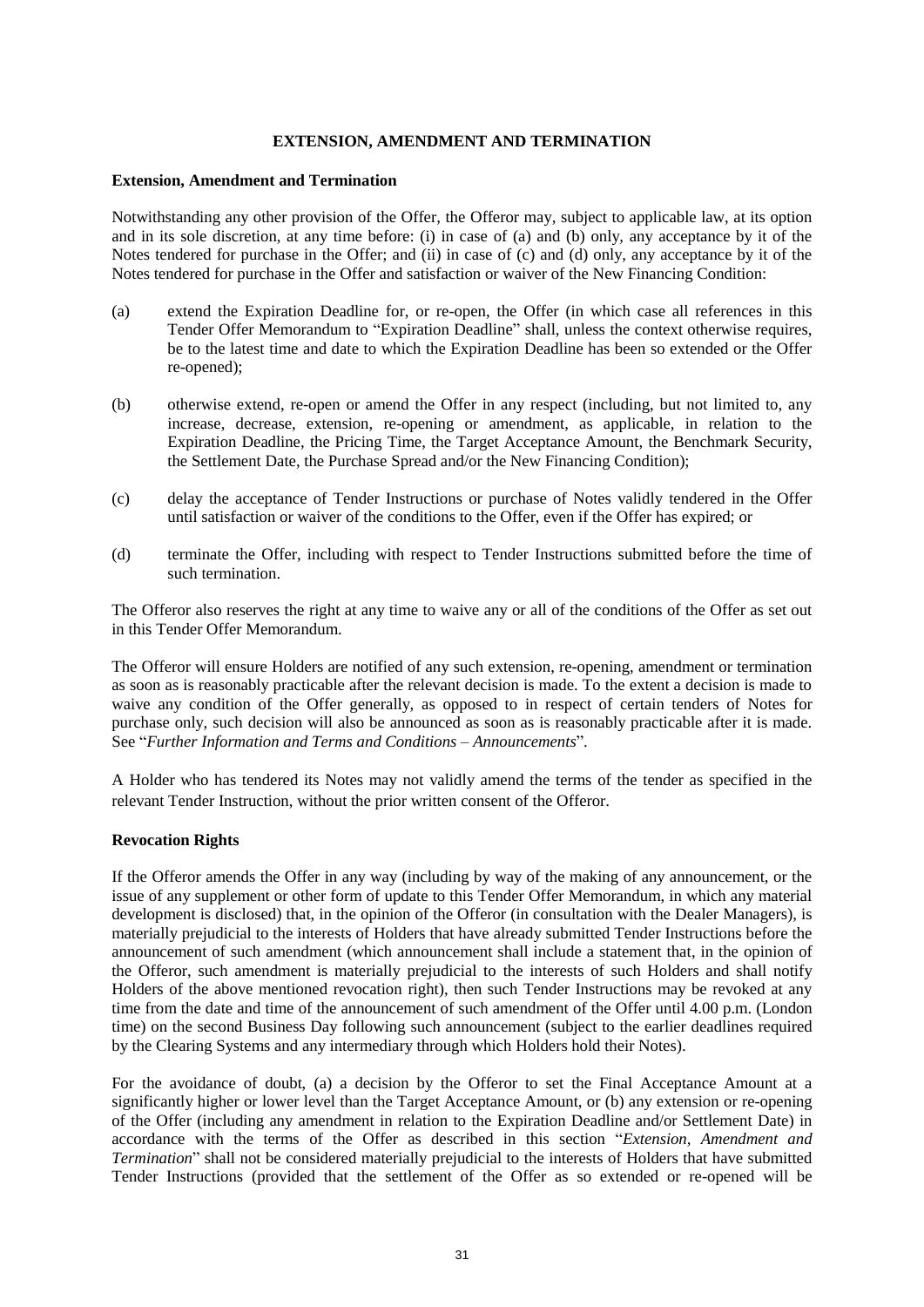completed by the Offeror by no later than the day falling ten Business Days after the originally scheduled Settlement Date).

Holders wishing to exercise any right of revocation as set out above should do so in accordance with the procedures set out in "*Procedures for Participating in the Offer – Tender Instructions*". Beneficial owners of Notes that are held through an intermediary are advised to check with such entity when it needs to receive instructions to revoke a Tender Instruction in order to meet the above deadline. For the avoidance of doubt, any Holder who does not exercise any such right of revocation in the circumstances and in the manner specified above, shall be deemed to have waived such right of revocation and its original Tender Instruction will remain effective.

# **Effect of Amendment**

Any Tender Instruction submitted prior to an amendment to the terms of the Offer which is either (i) not materially prejudicial to the interests of Holders that have already submitted Tender Instructions before the announcement of such amendment, or (ii) in relation to which Holders have not exercised any available revocation rights, will continue to be valid and binding following any amendment to the Offer (and any such Tender Instruction shall be deemed to have been made on the terms of the Offer as so amended, and any purchase in respect of Notes which are the subject of such Tender Instruction shall be deemed to have been entered into on the terms of the amended Offer).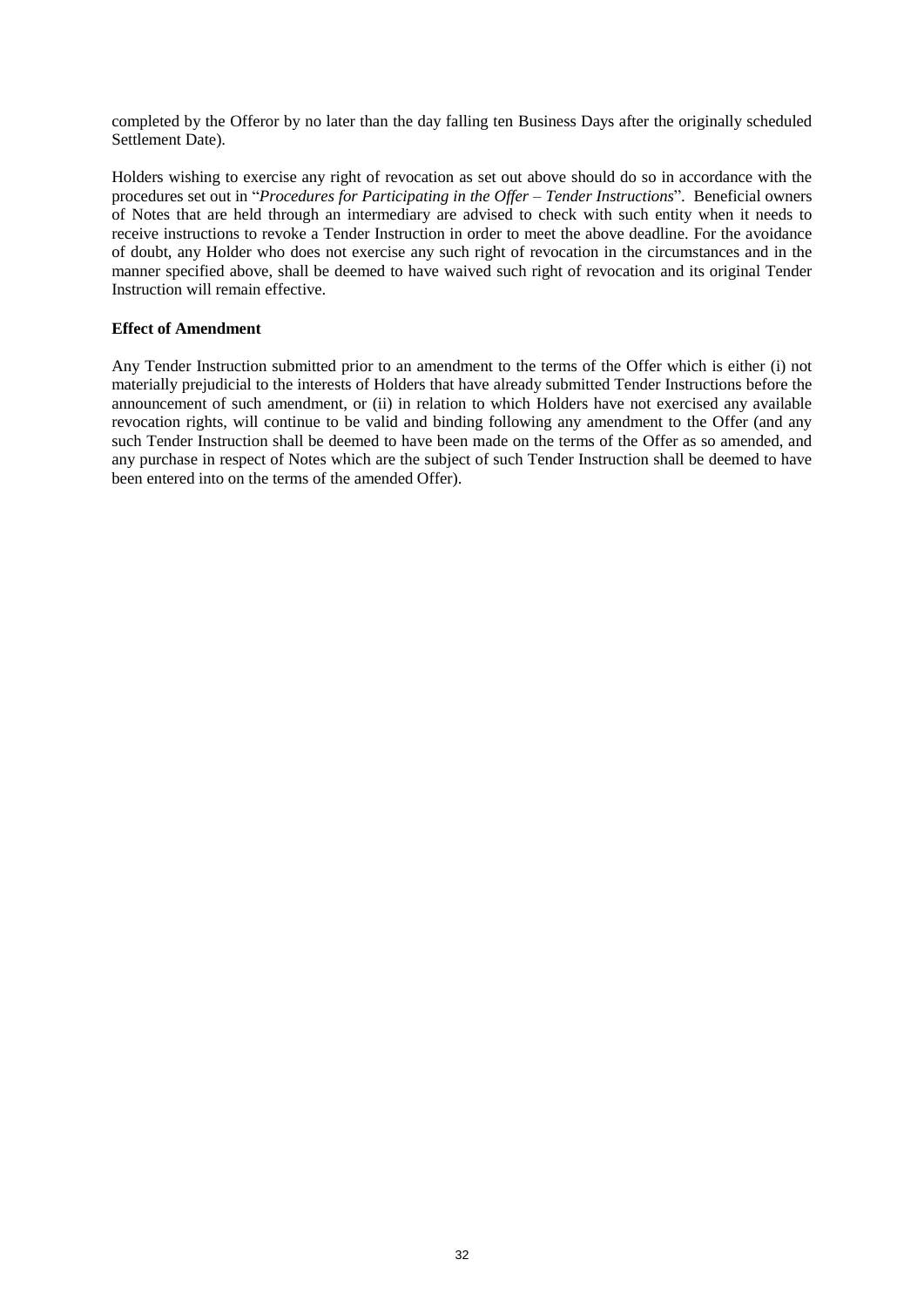#### **DEALER MANAGERS AND TENDER AGENT**

The Offeror has retained HSBC Bank plc and Merrill Lynch International to act as Dealer Managers and Lucid Issuer Services Limited to act as Tender Agent for the Offer. The Offeror has entered into a dealer manager agreement with the Dealer Managers and an engagement letter with the Tender Agent, each of which contains certain provisions regarding payment of fees, expense reimbursement and indemnity arrangements relating to the Offer.

For the purposes of the settlement of the Offer on the Settlement Date, the Purchase Price and Accrued Interest Payment for each Holder in respect of the Notes validly tendered for purchase by such Holder and accepted by the Offeror will be calculated on behalf of the Offeror. Such calculations will, absent manifest error, be conclusive and binding on the Offeror and the Holders.

The Dealer Managers and their respective affiliates may contact Holders regarding the Offer and may request brokerage houses, custodians, nominees, fiduciaries and others to forward this Tender Offer Memorandum and related materials to Holders.

The Dealer Managers and their respective affiliates have provided and continue to provide certain investment banking services to the Offeror for which they have received and will receive compensation that is customary for services of such nature.

Each Dealer Manager and/or its affiliates may have a holding in, or may from time to time provide advice or other investment services in relation to, or engage in transactions involving, the Notes. Further, each of the Dealer Managers may (subject always to the offer and distribution restrictions set out in this Tender Offer Memorandum) (i) submit Tender Instructions for its own account; and (ii) submit Tender Instructions on behalf of other Holders.

None of the Dealer Managers, the Tender Agent or any of their respective Associated Persons assume any responsibility for the accuracy or completeness of the information concerning the Offer, the Offeror, any of its affiliates, the Notes contained in this Tender Offer Memorandum or for any failure by the Offeror to disclose events that may have occurred or may affect the significance or accuracy of such information.

Any Dealer Manager may (i) submit Tender Instructions for its own account and (ii) submit Tender Instructions (subject to the offer restrictions set out in "*Offer and Distribution Restrictions*") on behalf of other Holders.

The Dealer Managers are acting exclusively for the Offeror and no one else in connection with the arrangements described in this Tender Offer Memorandum and none of the Offeror, the Dealer Managers, the Tender Agent or any of their respective Associated Persons will be responsible to any Holder for providing any protections which would be afforded to its clients or for providing advice in relation to the Offer, and accordingly none of the Offeror, the Dealer Managers, the Tender Agent, or any of their respective Associated Persons, makes any representation or recommendation whatsoever regarding the Offer, or any recommendation as to whether Holders should tender Notes in the Offer.

The Tender Agent is the agent of the Offeror and owes no duty to any Holder.